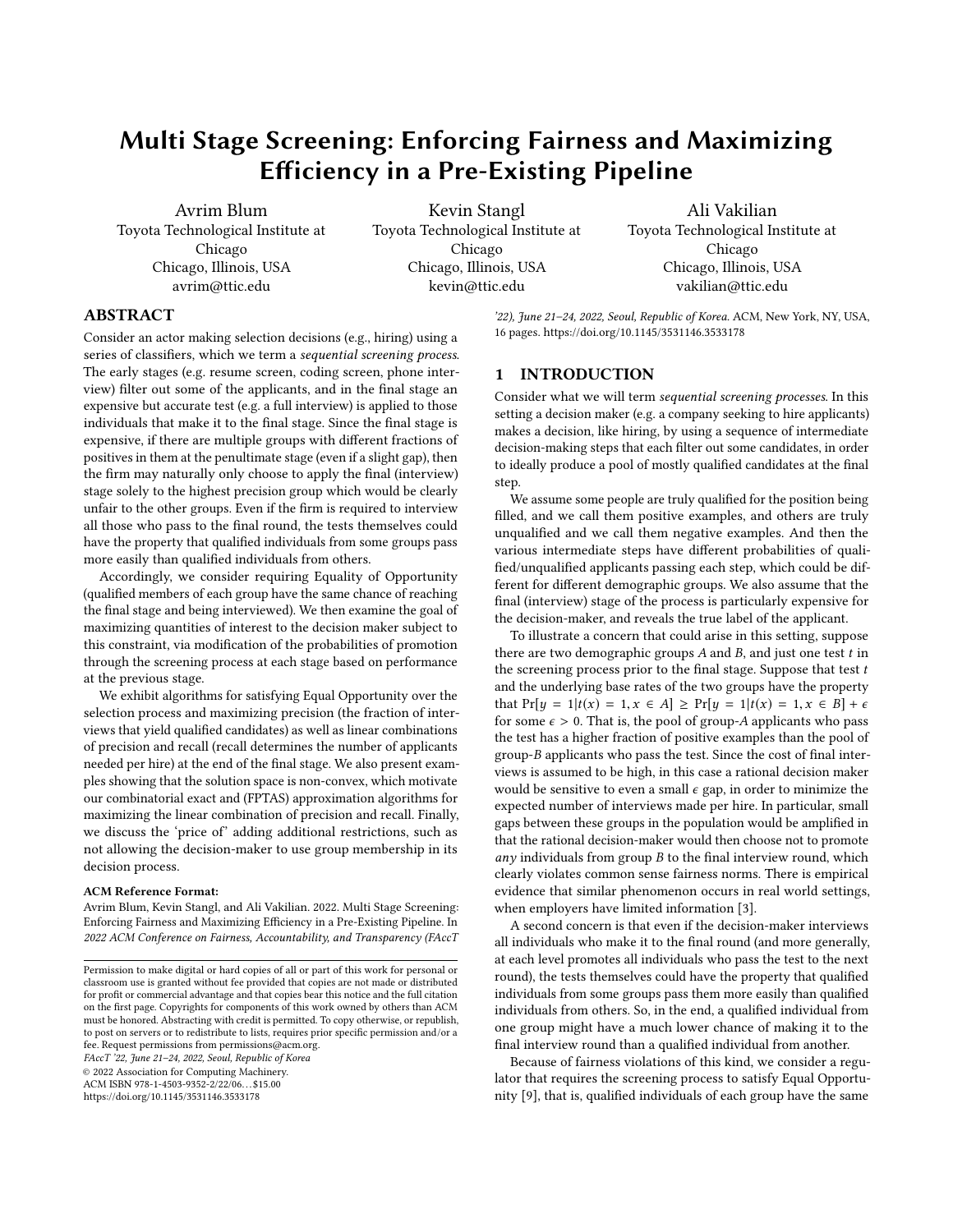chance of receiving an interview. This requirement motivates the problem of how to satisfy such a condition in the most efficient way, minimizing the number of interviews needed per successful hire as well as the number of overall applicants needed to enter the screening process per hire. This is the question we address in our paper.

We assume that the tests themselves and their order in the process are fixed beforehand and the action space of the firm (of our algorithm) is solely modifying how individuals move through the pipeline in response to their test outcomes (the promotion policy). More specifically, for each test, we need to decide the probability that an individual from a given group who passes or fails the test should continue on to the next stage. One can satisfy the fairness requirement with simple promotion policies (such as promoting all individuals regardless of whether they pass or fail each test), but the tension is how to do so in a way that results in a useful process.

This captures the scenario of performing modifications to preexisting screening systems (the test themselves are fixed) in order to respond to fairness issues. We assume we are given, for each test, its statistical properties for each group (the probability that a random qualified or unqualified individual will pass the test).<sup>[1](#page-1-0)</sup>

#### 1.1 Our Results

We study how to implement the fairness requirement of Equal Opportunity in this sequential screening setting and what method of implementing it would achieve a high efficiency. One core result in our paper is that there is a solution that maximizes precision (minimizes the number of interviews needed per successful hire) subject to maintaining Equal Opportunity, that is given by promoting individuals from each group according to what we call the opportunity ratio. Moreover, it is possible to maximize overall precision subject to satisfying Equal Opportunity by a policy in which each level in the process satisfies Equal Opportunity individually (this property will not hold for the more general objective below).

Then we consider the more general case of satisfying Equal Opportunity while maximizing a linear combination of precision and recall (1/precision is the expected number of interviews needed per successful hire, and 1/recall is proportional to the number of overall applicants needed to enter the screening process per hire). This problem is challenging because, as we show, the space of Equal-Opportunity solutions is non-convex. Moreover, the optimal way to use one test to optimize a linear combination of precision and recall may depend on all other available tests.

Nonetheless, we are able to achieve an FPTAS for maximizing any linear combination of precision and recall, as well as an exact algorithm with running time that is 'only' exponential in the number of levels  $k$  and the number of the groups. This latter result relies on certain structural properties of optimal solutions that we develop in our analysis. Finally, we discuss extensions to our model such as requiring the screening process to be group-blind, and considering the requirement of satisfying Equalized Odds. Unfortunately, the

optimal fair group-blind policy may be much worse than the optimal fair group-aware policy. For example, in some cases it may require a policy that completely bypasses all the tests.

### 1.2 Related Work

Fairness in pipelines was initiated by Bower et al. [\[4\]](#page-9-2) and follow up work by Dwork and Ilvento [\[7\]](#page-9-3), Dwork et al. [\[8\]](#page-9-4). This paper differs from [\[8\]](#page-9-4) in several keys ways. We both use the word 'pipelines' but our work is more focused on the specific case of hiring pipelines in which we are looking at the fairness of the final outcome for a given individual, drawn from the population, rather than considering the individual fairness [\[6\]](#page-9-5) of the cohort context to which one is assigned. We do not consider cohort based scoring rules.

The structure of our model is very close to that of Kannan et al. [\[11\]](#page-9-6), but the objective in that work is jointly designing college admission and grading schemes that satisfy Equal Opportunity over the admissions/college process and in particular incentivize a rational employer to use a group blind hiring policy. In contrast, our work considers maximizing precision or a linear combination of recall and precision while satisfying Equal Opportunity.

Another related work by Arunachaleswaran et al. [\[2\]](#page-9-7) is the idea of pipeline interventions. In that paper there is a wide pipeline with a finite number of states at time  $t$  and the goal of the algorithm designer is to modify the transition probabilities from state to state in order to maximize a reward at the final step. This corresponds to efficiently allocating a government subsidy to aid dis-advantaged individuals, from the perspective of maximizing social welfare.

Intriguingly, the paper by [\[12\]](#page-9-8) argues that Equal Opportunity is misaligned with fairness in screening allocation problems with a finite number of available items (think hiring a small number of engineers at a start-up vs accepting applicants for a credit card). In our work, we do not focus on modeling a finite number of available positions (e.g., we are in the case with a larger number of available items).

Most closely related to our work is Cohen et al. [\[5\]](#page-9-9), in which there is noisy Bernoulli feedback in a hiring setting with sequential tests. In contrast to our scenario, they assume both underlying candidate skill levels and test results are sampled independently from Bernoulli distributions. Furthermore, they allow hiring an applicant before the end of the pipeline (e.g., if you pass the first three of five tests and those tests have high signal, you may skip the next two tests). In our model, we assume each stage of the process is memoryless (the probability of making it to stage 3 from stage 2 depends only on the result of the stage-2 test and group membership, and not the result of the stage-1 test) and we allow tests to be asymmetric (e.g., it could be that positive examples from a given group pass with probability 0.75 and negative examples pass with probability 0.5). In our motivation, we model the initial tests as cheap while the ultimate interview is expensive and accurate, while in Cohen et al. [\[5\]](#page-9-9), each test is equally accurate and costly and additionally they want to minimize the expected number of tests to hire a candidate. Consistent with our perspective, the authors exhibit an impossibility result arguing that satisfying Equal Opportunity requires group dependent thresholds if the tests have different noise rates.

<span id="page-1-0"></span> $1$ If we were to design a socio-technical system from first principles using the insights of machine learning research, we might seek to design tests that are ideally more robust to group difference and still predictive, however such a re-design process could be costly and slow. In a world of limited resources, re-purposing pre-existing tests to be more fairness aware in a timely manner and still maintaining effectiveness is necessary.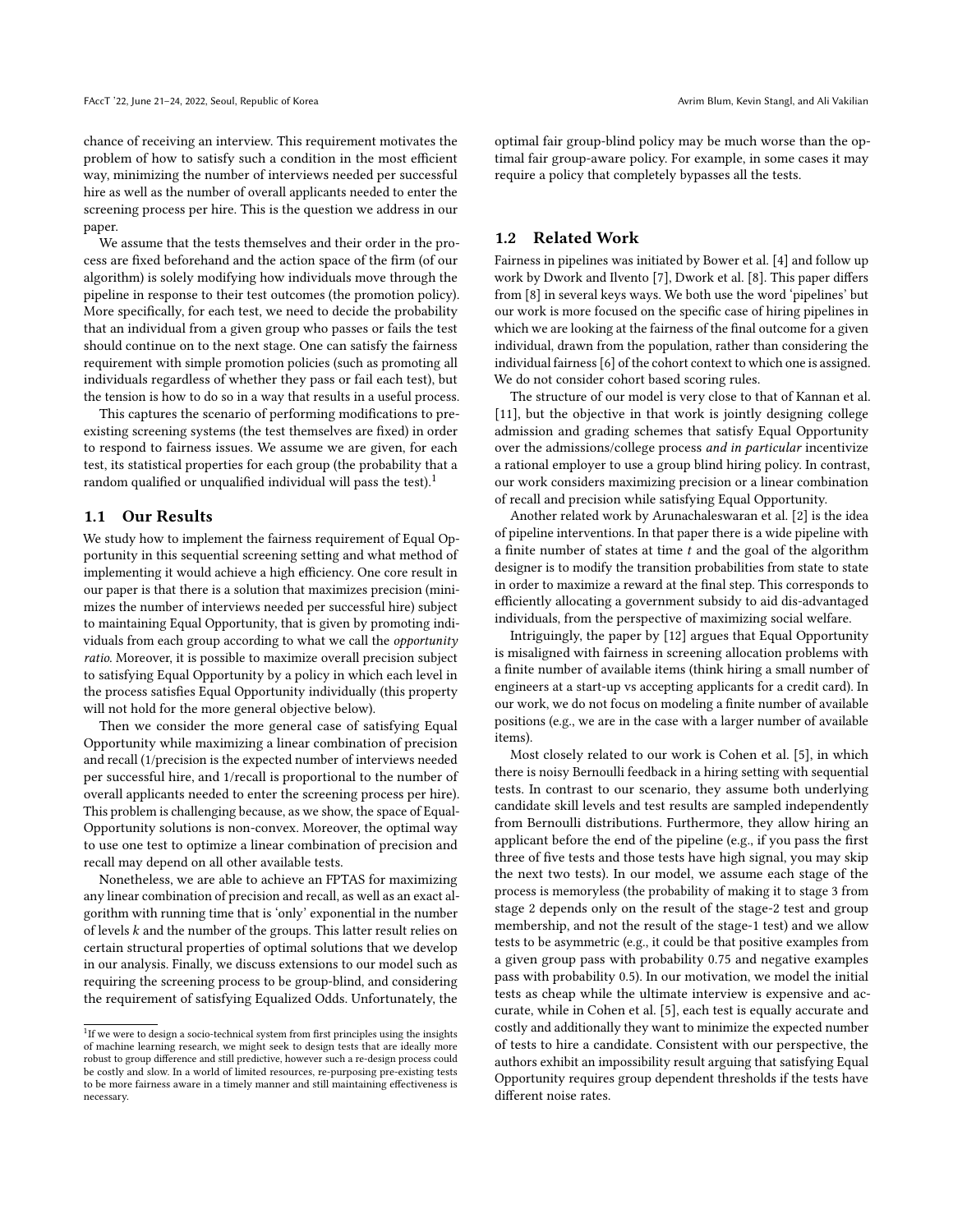Additionally, there are connections between our work and classical economic discussions of statistical discrimination [\[1,](#page-9-10) [13\]](#page-9-11) in that both perspectives model disparities in outcomes that derive from strategic actors making decisions to allocate goods differently based on perceived differences in predicted outcomes (termed statistical discrimination). Our models do not capture taste based discrimination.

### 1.3 Roadmap

In Section [2](#page-2-0) we formally describe our model and present some examples that show key phenomena. In Section [3](#page-3-0) we prove and discuss our first main theorem, about how to maximize precision (at the end of the screening process) subject to Equal Opportunity.

Then we consider the more general case of satisfying Equal Opportunity while maximizing a linear combination of precision and recall. This problem is challenging because, as we show in Section [2.2,](#page-3-1) the space of Equal-Opportunity solutions is non-convex. Moreover, how to effectively utilize a test may depend on all other available tests (Section [4.1.2\)](#page-5-0). On the other hand, as we show in Section [4.2,](#page-5-1) the solution space does satisfy certain useful structural properties. We then use these structural results to to achieve an exact optimal algorithm, and in Section [4.3](#page-7-0) to achieve an FPTAS for maximizing linear combination of precision and recall, as well as other functions of precision and recall.

Finally, in Section [5](#page-8-0) we discuss extensions to our model such as requiring the screening process to be group-blind, and considering the requirement of satisfying Equalized Odds.

#### <span id="page-2-0"></span>2 PRELIMINARIES

Now we formally define our model and introduce some informative examples. As mentioned above, the scenario to keep in mind is a stylized hiring process, consisting of a sequence of tests or interviews. Each candidate takes a test, and depending on their outcome on that test at that stage, is possibly promoted to the next stage of the screening process. We focus on modifying this promotion policy in response to satisfying the fairness constraints and achieving a high objective value or a low cost value. This is a constrained optimization problem, with structure.

# 2.1 Definitions

We use  $X$  to denote the set of demographic groups, and  $X \in \mathcal{X}$  to denote a specific group. We assume group membership is known to the algorithm, groups are disjoint, and an individual from group  $X$ is promoted based on both their test performance and a promotion policy (defined below) for that corresponding group. We assume individuals are either truly qualified or truly unqualified, and use label  $y = 1$  to denote a truly-qualified individual and label  $y = 0$ to denote a truly-unqualified individual. For each group  $X$ , let  $q_X$ denote the base rate for that group, namely  $Pr[y = 1 | x \in X]$ .

DEFINITION 2.1 (Test Statistics). For each test t and each group  $X \in \mathcal{X}$ , we define  $\tau_{X1} := \Pr[t(x, y) = 1 | y = 1, x \in X]$  to be the probability a qualified candidate from group X passes the test, and  $\tau_{X0} := \Pr[t(x, y) = 1 | y = 0, x \in X]$  to be the probability an unqualified candidate from group  $X$  passes the test. We assume all tests are minimally effective for all groups in that positive examples are more likely to pass than negative examples. More precisely,

<span id="page-2-2"></span> $\tau_{X1} > \tau_{X0} \ge 0 \quad \forall X \in \mathcal{X} \quad (Minimal \, Effectiveness \, Property) \quad (1)$ 

Note that we assume that the probability of an individual passing a given test depends only on their true qualification y and their group membership X. We also assume test statistics are given and known to our algorithm.

We use  $\tau_{X1}^j$ ,  $\tau_{X0}^j$  to denote the test statistics at *stage j* of the  $\tilde{X}$ 1<sup>,  $\tau$ </sup> $\tilde{X}$ 0<br>x22222. interview process. For convenience, we define  $T_X^j = (r_{X1}^j, r_{X0}^j)$  as<br>useful shorthand to capture the test statistics at stage *i* for group X X , τ useful shorthand to capture the test statistics at stage j for group X. Note that the same test may have different effectiveness per group.

DEFINITION 2.2 (Post-Processing Modification). We would like to modify the outcomes of the tests in the screening process so that some fairness goal (to be specified later) is achieved at the end of the screening (i.e., in the final interview stage). Further, we assume as part of the problem setting that the only 'allowed' correction is to modify how candidates are promoted to the next stage. The promotion probability of each candidate only depends on their group membership and performance at the current test (whether they passed or failed the test). Formally, for each group  $X \in \mathcal{X}$ , let  $\pi_{X_1}^f$  denote the probability<br>a candidate  $x \in X$  who passes the test at stage i is promoted to stage *iest).* Formally, for each group  $X \in \mathcal{X}$ , let  $\pi_{X_1}^*$  aenote the probability<br>a candidate  $x \in X$  who passes the test at stage j is promoted to stage<br>i. 1. and  $\sigma$ , the probability that a candidate who fails the t  $j + 1$ , and  $\pi_{X(1)}^j$  the probability that a candidate who fails the test at  $J + 1$ , and  $\pi_{X0}$  the probability that a candidate who fails the test at<br>stage j is promoted to stage  $j + 1$ .<sup>[2](#page-2-1)</sup> We describe a policy for a given stage j as  $\{(\pi_{X1}^J, \pi_{X0}^J)\}_{X \in \mathcal{X}}$ .

 $\sum_{i=1}^{\infty}$   $\sum_{i=1}^{\infty}$   $\sum_{i=1}^{\infty}$   $\sum_{i=1}^{\infty}$   $\sum_{i=1}^{\infty}$   $\sum_{i=1}^{\infty}$   $\sum_{i=1}^{\infty}$   $\sum_{i=1}^{\infty}$   $\sum_{i=1}^{\infty}$   $\sum_{i=1}^{\infty}$   $\sum_{i=1}^{\infty}$   $\sum_{i=1}^{\infty}$   $\sum_{i=1}^{\infty}$   $\sum_{i=1}^{\infty}$   $\sum_{i=1}^{\in$ ignore the tests and promote all examples to the end of the pipeline, i.e.,  $\{(\pi_{X1}^j = 1, \pi_{X0}^j = 1)\}_{X \in \mathcal{X}, j \in [k]}$  where k is the number of tests in this screening process. However, this would result in a useless process from the perspective of the decision maker. The most straightforward use of tests is to promote all who pass and none who fail, i.e.,  $\{(\pi_{X1}^j = 1, \pi_{X0}^j = 0)\}_{X \in \mathcal{X}, j \in [k]}.$  However, this might not satisfy required fairness properties. We now formally might not satisfy required fairness properties. We now formally describe the fairness properties we consider.

DEFINITION 2.3 (Equal Opportunity and Equalized Odds [\[9\]](#page-9-1)). Our paper primarily discusses two fairness notions, specifically Equal Opportunity and Equalized Odds. The first notion, Equal Opportunity requires that the classifier have equal True Positive Rates for each group in the population. Equivalently, for a classifier h and true labels y,  $Pr[h(x) = 1|y(x) = 1, x \in A] =$  $Pr[h(x) = 1|y(x) = 1, x \in B]$ . Equalized Odds is similar but it also requires that the False Positive Rates are equal; formally,  $Pr[h(x) = 1|y(x) = 0, x \in A] = Pr[h(x) = 1|y(x) = 0, x \in B].$ 

In our problem, Equal Opportunity is motivated by a desire that qualified individuals should have the same shot at an interview regardless of their group membership. In our problem, there is additionally a critical distinction between the fairness criteria (e.g. Equal Opportunity or Equalized Odds) being satisfied at the end pipeline and alternatively that requiring these criteria hold for every transition between stages as individuals move through the pipeline, a stronger notion.

Now that we have described the terms that characterize a problem instance and the action space of the algorithm, we describe

<span id="page-2-1"></span><sup>2</sup>Note, in general randomized promotion policies will be necessary to satisfy the fairness criteria.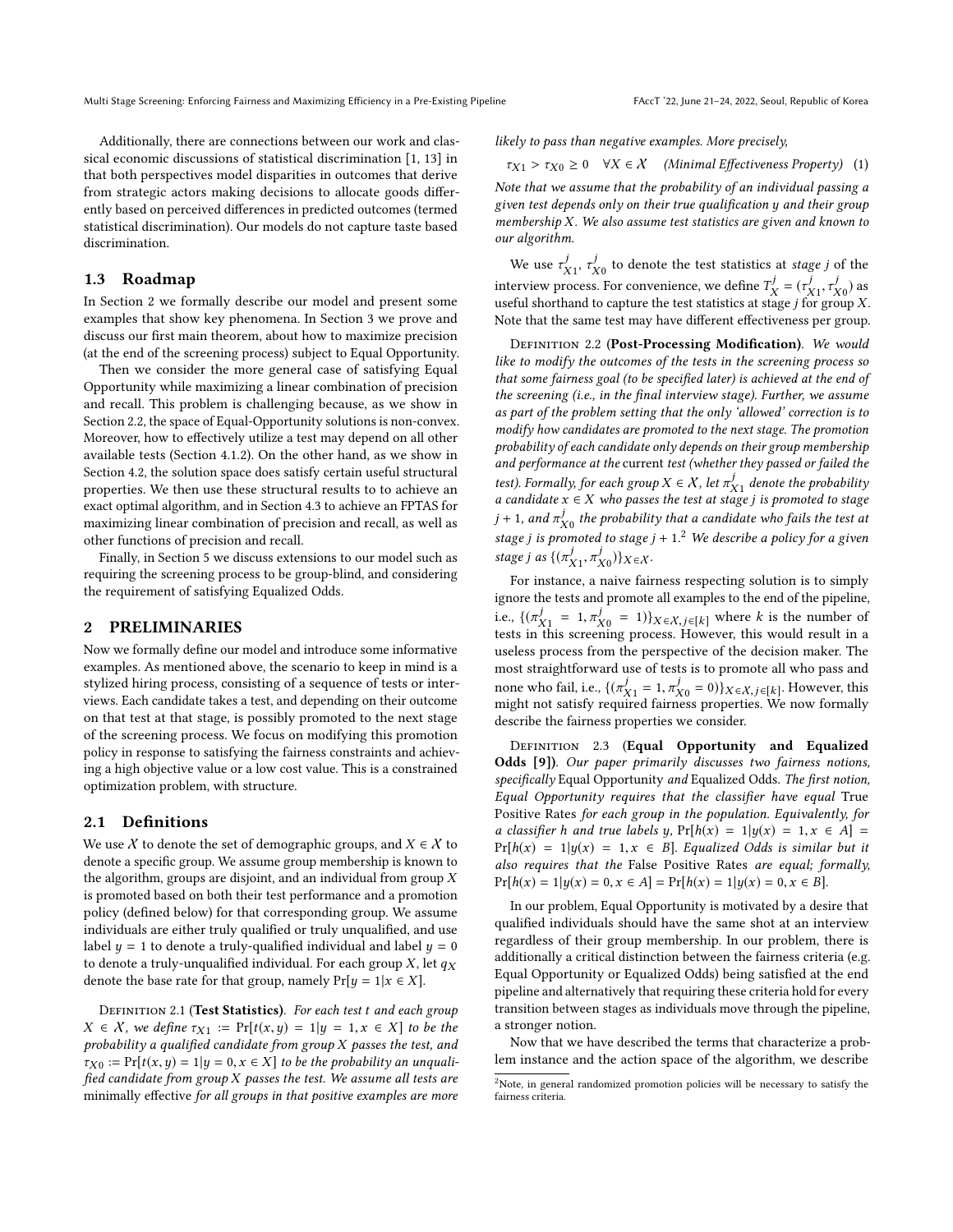the objective value that captures the usefulness of a screening process. We term these multiple different objective functions 'pipeline efficiency'.

<span id="page-3-3"></span>DEFINITION 2.4 (Pipeline Efficiency). In our work we focus on two core notions of efficacy from the perspective of the firm deploying the screening process. Interview efficiency (equivalently, precision) is the fraction of candidates in the last round who are qualified, i.e., the fraction of interviews that lead to hires (or at least to job offers). Throughput efficiency (equivalently, recall) is fraction of qualified candidates who make it to the final round, and determines the expected number of applicants needed to enter the pipeline to hire one candidate. In this paper, we study cost functions that are functions of these two quantities only.

We model the last available test as highly discriminative but extremely expensive per each test utilization and this is what motivates the interview efficiency. In particular, if we assume that the k stages prior to the interview round have zero or negligible cost per test, and there are many available candidates, then we presume that the goal of the firm is to maximize the interview efficiency (precision, at the final round).

## <span id="page-3-1"></span>2.2 Formal Problem Statement and Illustrative Examples

Now, we combine the above into a formal statement. Given a screening process/pipeline  $P$  with  $k$  stages, this pipeline consists of a collection of disjoint groups X and tests statistics  $T_X$  =  $(T_X^1, T_X^2, \dots, T_X^k)$  for every group  $X \in \mathcal{X}$ .<br>The goal of the algorithm designer

 $X'$ ,  $X'$ ,  $X'$ ,  $X'$  and  $X'$  be algorithm designer is to exhibit a method to find promotion policies  $\{(\pi_X^j, \pi_X^j)\}_{X \in \mathcal{X}, j \in [k]}$  denoted as  $\pi$  such that the overall policy satisfies the relevant fairness notion (either nna promotion policies {( $\pi_{X_1}, \pi_{X_0}$ )} $X \in \mathcal{X}, j \in [k]$  denoted as π such<br>that the overall policy satisfies the relevant fairness notion (either at the end of the screening process or at the end of each stage) and maximizes the given pipeline efficiency. Now we move into illustrative examples.

An illustrative one-stage example: Consider a one-stage pipeline with test parameters

 $((\tau_{A1}, \tau_{A0}), (\tau_{B1}, \tau_{B0})) = ((1, 0.5), (0.8, 0.5)).$ 

Observe that the policy of promoting individuals if and only if they pass the test does not satisfy Equal Opportunity. Instead, two policies that satisfy Equal Opportunity are  $P =$  $((\pi_{A1}, \pi_{A0}), (\pi_{B1}, \pi_{B0})) = ((0.8, 0), (1, 0))$  and policy Q  $((1, 0), (1, 1))$ . In words, the policy P would promote all individuals who passed the test from group B, but would only promote 80% of those from group A. This down-weighting of group A would suffice to satisfy Equal Opportunity. In contrast, policy Q promotes all individuals from group A who pass the test and promotes everyone from group B, regardless of their test score. In this example, P is the optimal Equal Opportunity policy with respect to precision.

The set of policies satisfying Equal Opportunity is not convex: Interestingly, for a two stage pipeline with two groups, the set of policies satisfying Equal Opportunity is not convex. Consider a pipeline with first level  $T_1^1 = (3/4, 0)$  and  $T_2^1 = (1/2, 1/2)$  and with second level  $T_A^2 = (1/2, 1/2)$ , and  $T_B^2 = (3/2, 1/2)$  $T_A^2 = (1/2, 1/2)$ . and  $T_B^2$ <br>(1,0)  $P^1 = (1, 1)$  and  $B_B^2 = (3/4, 0)$ . Consider policy<br>nd  $(P^2 = (1, 1) P^2 = (1, 0))$ P with  $(P_A^1)$  $P_A^1 = (1, 0), P_B^1$  $\mathop{B}\limits^1 = (1,1)$  and  $(P_A^2)$  $P_A^2 = (1, 1), P_B^2$  $B^2 = (1, 0)$ . This policy has recall 3/4 for each group and therefore satisfies Equal Opportunity. Consider policy Q with parameters  $(Q_1^1 = (1, 0),$  $\overline{r}$  $\tilde{t}$  $\overline{1}$  $\mathbf{B}_{B} = (1, 1/2)$  and  $(Q_{A}^{2})$ <br>le recall of 3/4 for ea  $\mu_A^2 = (1, 1), Q_B^2$ <br>ach group and  $Q_B^1 = (1, 1/2)$  and  $(Q_A^2 = (1, 1), Q_B^2 = (1, 1)$ ). This policy also has the recall of 3/4 for each group and therefore also satisfies Equal Opportunity. However, the average of these two policies denoted as  $π$  is  $(π<sub>A</sub><sup>1</sup> = (1, 0), π<sub>B</sub><sup>1</sup> = (1, 3/4))$ , while  $(π<sub>A</sub><sup>2</sup> = (1, 1), π<sub>B</sub><sup>2</sup> = (1, 1/2))$ .<br>The map l for map  $π<sub>A</sub>$  is till  $3$  mbile the map l for map n is The recall for group A is still  $\frac{3}{4}$ , while the recall for group B is  $\left(\frac{1}{2} + \frac{1}{2} \cdot \frac{3}{4}\right)\left(\frac{3}{4} + \frac{1}{4} \cdot \frac{1}{2}\right) = \frac{49}{64} \neq \frac{3}{4}$ .

Thus this convex combination of policies does not satisfy Equal Opportunity and therefore the set of Equal Opportunity promotion policies is not convex.

Requiring Equalized Odds at each level can significantly harm performance: The above example also shows that requiring Equalized Odds at each level can significantly harm performance. Notice that policy P above satisfies Equalized Odds overall and has perfect precision and fairly high recall. However, the only way to satisfy Equalized Odds at each level is to completely bypass both tests, which would be much worse for precision.

Interestingly, as we show below, requiring Equal Opportunity at each level does not harm precision relative to requiring it for the pipeline as a whole (though it can hurt recall).

# <span id="page-3-0"></span>3 MAXIMIZING PRECISION SUBJECT TO EQUAL OPPORTUNITY

In this section, we exhibit a policy  $\pi$  that maximizes precision at the end of the screening process while satisfying Equal Opportunity over the entire process. To do this, we prove that the optimal method for this objective is given by promoting individuals from each group according to the Opportunity Ratio (which we will define shortly).

DEFINITION 3.1. For a test  $\tau$  and associated promotion policy  ${(\pi_{X1}, \pi_{X0})}{X \in X}$ , define  $M_{X, \tau, \pi} := (\tau_{X1} \pi_{X1} + (1 - \tau_{X1}) \pi_{X0})$  and  $N_{X, \tau, \pi} := (\tau_{X0} \pi_{X1} + (1 - \tau_{X0}) \pi_{X0})$ . Note that  $M_{X, \tau, \pi}$  and  $N_{X, \tau, \pi}$ are the probabilities that a positive and respectively a negative example from group  $X$  is promoted to the next level, and so will be important quantities for our analysis.

<span id="page-3-4"></span>OBSERVATION 3.1. For any single-stage policy  $\{(\pi_{X1}, \pi_{X0})\}_{X \in \mathcal{X}}$ satisfying Equal Opportunity for a test  $\{(\tau_{X1}, \tau_{X0})\}_{X \in \mathcal{X}}$ , there exists M such that  $M_{X, \tau, \pi} = M$  for every  $X \in \mathcal{X}$ .

Furthermore, for a k-stage screening process  $\{\tau^i\}_{i\in[k]}$ , a policy<br>Executively as is Equal Opportunity if there exists M such that  ${(\pi_{X0}, \pi_{X1})}_{X \in X}$  is Equal Opportunity if there exists M such that  $\Pi_{i=1}^k M_{X,\tau^i,\pi^i} = M$  for every group  $X \in \mathcal{X}$ . ,π

<span id="page-3-5"></span>OBSERVATION 3.2. Recall that  $q_X$  denotes the base rate for group X, and let  $u_X = 1 - q_X$ . For a single-stage pipeline with test  $\tau$  and promotion policy  $\pi$ , the interview efficiency (i.e., precision) is equal to

<span id="page-3-2"></span>
$$
\text{IE}(q, u, \tau, \pi) := \frac{\sum_{X \in \mathcal{X}} q_X M_{X, \tau, \pi}}{\sum_{X \in \mathcal{X}} q_X M_{X, \tau, \pi} + u_X N_{X, \tau, \pi}}.
$$
 (2)

Similarly, when we consider the extension to a k-stage pipeline, the interview efficiency is equal to

$$
\text{IE}(q, u, \tau, \pi) := \frac{\sum_{X \in \mathcal{X}} q_X \prod_{i=1}^k M_{X, \tau^i, \pi^i}}{\sum_{X \in \mathcal{X}} q_X \prod_{i=1}^k M_{X, \tau^i, \pi^i} + u_X \prod_{i=1}^k N_{X, \tau^i, \pi^i}}.
$$
(3)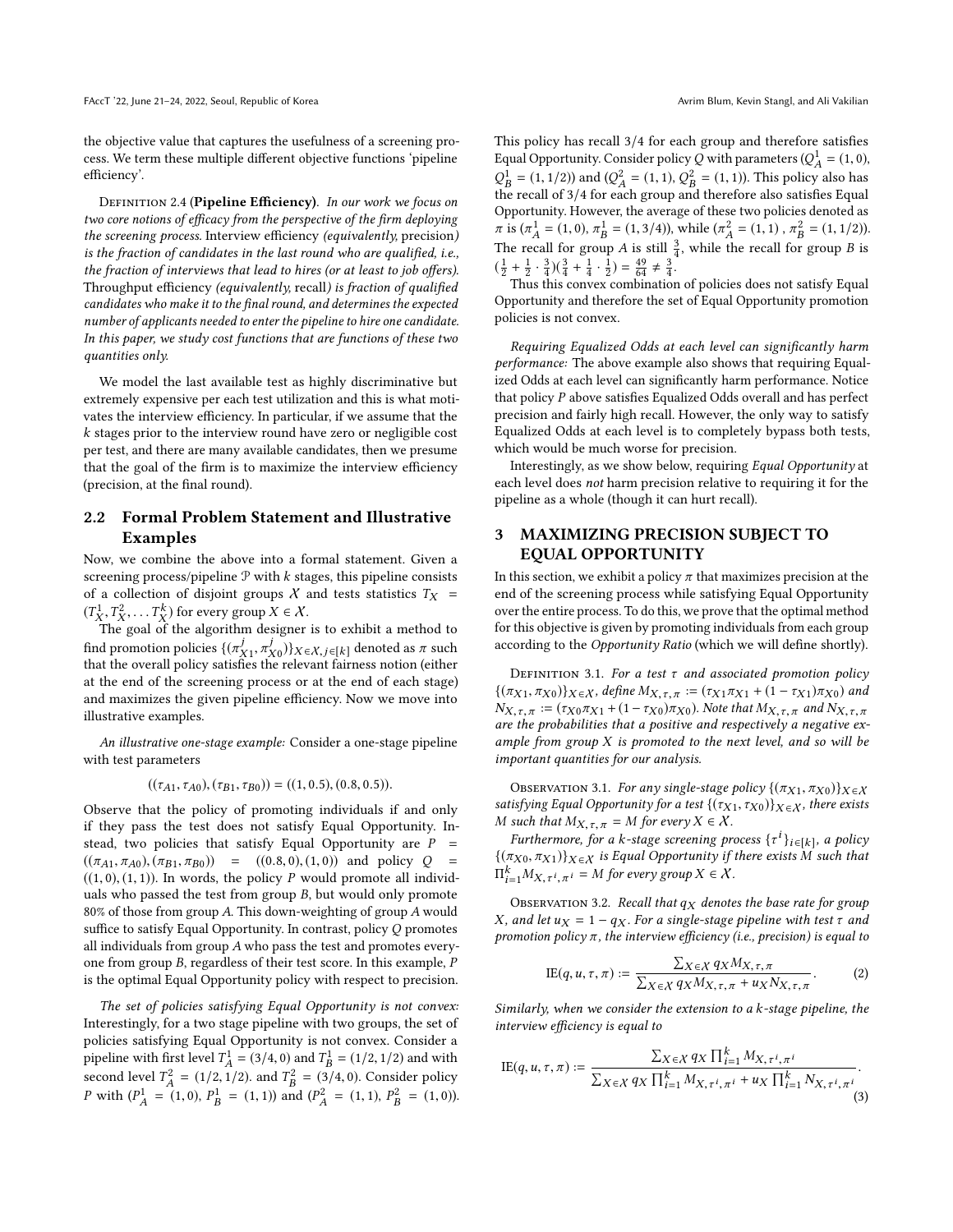Multi Stage Screening: Enforcing Fairness and Maximizing Efficiency in a Pre-Existing Pipeline FACCT '22, June 21-24, 2022, Seoul, Republic of Korea

Now, we formally define the policy given by the opportunity ratio as follows.

<span id="page-4-3"></span>DEFINITION 3.2 (OPPORTUNITY RATIO POLICY). Consider a screening process with k stages.

For each  $X \in X$ , let  $\rho_X := \Pi_j \in [k] (\tau^j_{X^*1}/\tau^j_X)$ , where  $X^* =$ <br>smin  $\ldots$   $\Pi$  and  $j$ . The Opportunity Botio, policy at the first  $\operatorname{argmin}_{X \in X} K \lim_{j \in [k]} \tau_{X}^j$ . The Opportunity Ratio policy, at the first stage for each  $X \in X$ , promotes oxy fraction of those who pass the  $\argmin_{X \in X} \sum_{i \in [k]} \tau_{X_i}$ . The Opportunity Katio policy, at the first<br>stage for each  $X \in X$ , promotes  $\rho_X$  fraction of those who pass the<br>test and none of those who fail the test. For the remaining stages test and none of those who fail the test. For the remaining stages  $(i = 2, 3, ..., k)$ , the Opportunity Ratio policy fully trusts the result of the tests; a candidate is promoted to the next stage iff they pass the test at the current stage. Formally, for every  $X \in \mathcal{X}$ ,  $\pi_{X1}^1 = \rho_X$ ,  $\pi_{X0}^1 = 0$ <br>and  $\pi^i = 1$ ,  $\pi^i = 0$ ,  $\forall i > 2$ and  $\pi_{X1}^i = 1, \pi_{X0}^i = 0, \forall i \ge 2.$ 

In the rest of this section, we study the task of maximizing interview efficiency under different settings and fairness requirements.

# 3.1 Maximizing Interview Efficiency subject to Equal Opportunity at the Final Stage

As a warm-up, we start with the simplest setting where the screening process has only one test before the interview stage.

Theorem 3.3 (Opportunity Ratio Policy Maximizes Precision for Single-Stage Process). Let  $t = ((\tau_{A1}, \tau_{A0}), (\tau_{B1}, \tau_{B0}))$  be a test satisfying the Minimal Effectiveness Property. The maximum precision policy satisfying Equal Opportunity is the opportunity ratio policy. Moreover, for any group  $X \in \mathcal{X}$ , it is always sub-optimal to promote any candidates who failed the test (i.e., in any optimal policy,  $\pi_{X0} = 0, \forall X \in \mathcal{X}$ ).

PROOF. First, for any policy  $\pi$ , we upper-bound the interview efficiency (i.e., precision) for a screening process with parameters q, u,  $\tau$ . To bound the interview efficiency, for each  $X \in \mathcal{X}$ , we lowerbound the False Positive Rate  $N_{X,\tau,\pi}$  in terms of the True Positive Rate  $M_{X,\tau,\pi}$ .

$$
N_{X,\tau,\pi} = \tau_{X0}\pi_{X1} + (1 - \tau_{X0})\pi_{X0}
$$
  
=  $\tau_{X0}(\pi_{X1} - \pi_{X0}) + \pi_{X0}$   
 $\ge \frac{\tau_{X0}}{\tau_{X1}} (\tau_{X1}(\pi_{X1} - \pi_{X0}) + \pi_{X0}) \qquad \Rightarrow \text{by Eq. (1)}$   
=  $\frac{\tau_{X0}}{\tau_{X1}} \cdot M_{X,\tau,\pi}$  (4)

By Equal Opportunity of  $\pi$  and employing Eq. [\(4\)](#page-4-0) in the formula for the interview efficiency. Eq. (2) for the interview efficiency, Eq. [\(2\)](#page-3-2),

$$
\text{IE}(q, u, \tau, \pi) = \frac{\sum_{X \in \mathcal{X}} q_X M_{X, \tau, \pi}}{\sum_{X \in \mathcal{X}} q_X M_{X, \tau, \pi} + u_X N_{X, \tau, \pi}}
$$
\n
$$
\leq \frac{\sum_{X \in \mathcal{X}} q_X M_{X, \tau, \pi}}{\sum_{X \in \mathcal{X}} (q_X + u_X \cdot \frac{\tau_{X0}}{\tau_{X1}}) M_{X, \tau, \pi}} \quad \text{b by Eq. (4)}
$$
\n
$$
= \frac{\sum_{X \in \mathcal{X}} q_X}{\sum_{X \in \mathcal{X}} q_X + u_X \cdot \frac{\tau_{X0}}{\tau_{X1}}} \quad \text{b } \forall X \in \mathcal{X}, M_{X, \tau, \pi} = M
$$
\n(5)

Note that the inequalities are tight when  $\pi_{X0} = 0$  for all  $X \in \mathcal{X}$ .

Next, we show that the opportunity ratio policy satisfies Equal Opportunity and achieves the bound in Eq. [\(5\)](#page-4-1). In the opportunity ratio policy  $\pi^*$ , only a  $(\frac{7X^*1}{7X1})$ -fraction of candidates in group X who pass the test t (picked uniformly at random) are promoted to the next stage. In other words, for any group  $X \in \mathcal{X}$ , we set  $X_1 = \frac{\tau_{X^*1}}{\tau_{X1}}, \pi$  $_{X_0}^* = 0$ . Then,

$$
\begin{split} \text{IE}(q, u, \tau, \pi^*) &= \frac{\sum_{X \in \mathcal{X}} q_X M_{X, \tau, \pi^*}}{\sum_{X \in \mathcal{X}} q_X M_{X, \tau, \pi^*} + u_X N_{X, \tau, \pi^*}} \\ &= \frac{\sum_{X \in \mathcal{X}} q_X \tau_{X1}(\frac{\tau_{X^*1}}{\tau_{X1}})}{\sum_{X \in \mathcal{X}} q_X \tau_{X1}(\frac{\tau_{X^*1}}{\tau_{X1}}) + u_X \tau_{X0}(\frac{\tau_{X^*1}}{\tau_{X1}})} \\ &= \frac{\sum_{X \in \mathcal{X}} q_X}{\sum_{X \in \mathcal{X}} (q_X + u_X \cdot \frac{\tau_{X0}}{\tau_{X1}})} \end{split}
$$

Hence,  $\pi^*$  is an equal opportunity policy with the maximum<br>interview efficiency for any screening process with parameters interview efficiency for any screening process with parameters  $q, u, \tau, \pi.$ 

REMARK 1. Note that any policy  $\pi$  where for each  $X \in \mathcal{X}$ ,  $\pi_{X_1} = \eta \cdot \pi_{X_1}^*, \pi_{X_0} = 0$  for a constant  $\eta < 1$  also satisfies the Equal Opportunity and maximizes the interview efficiency objective  $\pi_{X_1} = \eta \cdot \pi_{X_1}, \pi_{X_0} = 0$  for a constant  $\eta < 1$  also satisfies the Equal Opportunity and maximizes the interview efficiency objective (i.e., precision). However,  $\pi^*$  has a strictly higher recall.

Next, we state our result for the general setting in which there are multiple stages and multiple groups in the screening process. The proof of the theorem is similar to the single test version and is deferred to Appendix [A.](#page-9-12)

<span id="page-4-2"></span>Theorem 3.4 (Multi-Stage Screening Process). Consider a kstage screening process whose all tests are minimally effective. The maximum interview efficiency policy satisfying Equal Opportunity is the Opportunity Ratio policy and has interview efficiency equal to <sup>∥</sup><sup>q</sup> <sup>∥</sup><sup>1</sup>  $\frac{\|q\|_1}{\|q\|_1 + \sum_{X \in \mathcal{X}} u_X \prod_{i=1}^k (\tau_{X0}^i / \tau_{X1}^i)}$ .

## 3.2 Maximizing Interview Efficiency Subject to Equal Opportunity at the End of Each Stage

Here, we consider the setting in which the goal is find a policy that maximizes interview efficiency and satisfy Equal Opportunity at the end of each stage—not only at the interview stage. Following Theorem [3.4,](#page-4-2) the maximum interview efficiency in this setting is at most  $||q||_1 / (||q||_1 + \sum_{X \in \mathcal{X}} u_X \Pi_{i=1}^k \frac{\tau_{Xi}}{\tau_{X0}^i}$  $\tau_{X0}$ <sub>tv</sub> ). Next, we show that the following slightly modified opportunity ratio policy  $\pi$  that satisfies Equal Opportunity at the end of each stage maximizes the interview efficiency. The policy  $\pi$  applies the opportunity ratio at each stage of the pipeline.

<span id="page-4-0"></span>
$$
\pi_{X0}^i = 0, \pi_{X1}^i = \frac{\tau_{X_i^*1}^i}{\tau_{X1}^i} \quad \forall i \in [k], X \in \mathcal{X}, \text{ where } X_i^* := \operatorname{argmin}_{X \in \mathcal{X}} \tau_{X1}^i
$$

Again, it is straightforward to verify that  $\pi$  satisfies the Equality of Opportunity Moreover Opportunity. Moreover,

<span id="page-4-1"></span>
$$
\text{IE}(q, u, \tau, \pi) = \frac{\sum_{X \in \mathcal{X}} q_X M_{X, \tau, \pi}}{\sum_{X \in \mathcal{X}} q_X M_{X, \tau, \pi} + u_X N_{X, \tau, \pi}}
$$
\n
$$
= \frac{\sum_{X \in \mathcal{X}} q_X \prod_{i \in [k]} \tau_{X_i^*}^i}{\sum_{X \in \mathcal{X}} q_X \prod_{i \in [k]} \tau_{X_i^*}^i + \sum_{X \in \mathcal{X}} u_X \frac{\tau_{X_i^*}^i \tau_{X_0}^i}{\tau_{X_1}^i}}
$$
\n
$$
= \frac{\|q\|_1}{\|q\|_1 + \sum_{X \in \mathcal{X}} u_X \prod_{i=1}^k \frac{\tau_{X_0}^i}{\tau_{X_1}^i}}
$$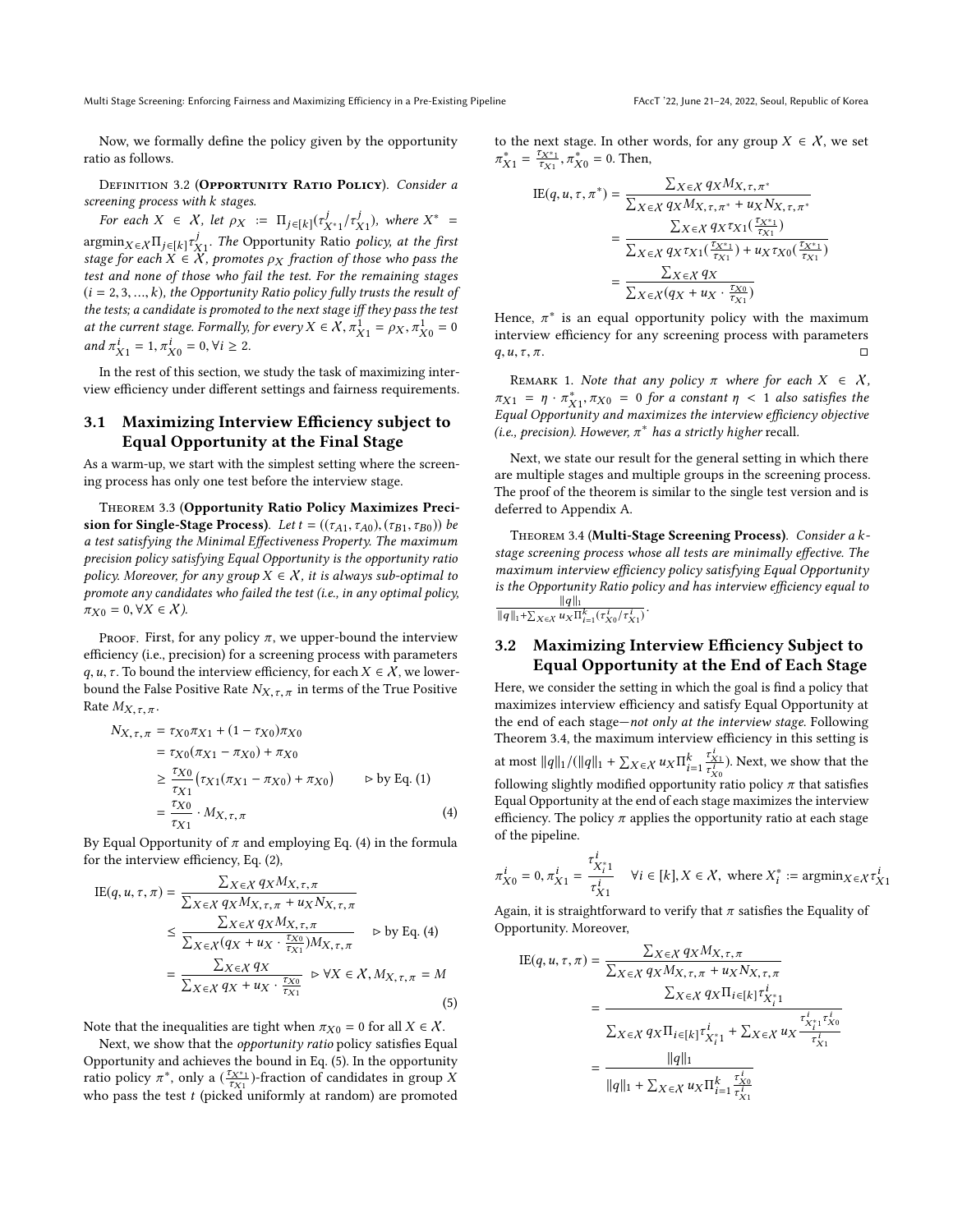The only difference compared to the policy of Theorem [3.4](#page-4-2) is that in the former policy the recall can be higher.

REMARK 2. Adding the condition to satisfy the Equality of Opportunity at the end of each stage does not harm interview efficiency. However, this condition may decrease the recall of the optimal policy.

# <span id="page-5-4"></span>4 PIPELINE EFFICIENCY: MAXIMIZING LINEAR COMBINATIONS OF PRECISION AND RECALL

Now we shift our focus to exhibiting a promotion policy that satisfies Equal Opportunity and maximizes a linear combination of precision and recall given by the positive weight  $\alpha \in \mathbb{R}_{\geq 0}$ ;  $f_{\alpha}(\pi) := (1 - \alpha) \cdot \text{recall}(\pi) + \alpha \cdot \text{precision}(\pi)$ . As in Definition [2.4,](#page-3-3) higher precision corresponds to higher interview efficiency, and higher recall corresponds to higher throughput efficiency.

We start with a simple 2-approximation algorithm for maximizing any given linear of precision and recall.

Theorem 4.1 (Approximation Algorithm for Linear Combination of Precision and Recall). There exists a polynomial time 2-approximation algorithm for maximizing any linear combination of precision and recall.

PROOF. Note that the policy that bypasses all tests is an Equal Opportunity policy and maximizes recall—it achieves recall equal to one. Moreover, by Theorem [3.4,](#page-4-2) the Opportunity Ratio is an Equal Opportunity policy maximizing precision. Hence, the better of the "bypassing all tests" policy and the Opportunity Ratio policy is a 2-approximation of any given linear combination of precision and recall. □

In order to obtain better performance for maximizing linear combinations of precision and recall, we develop structural properties of optimal solutions, and then use them to get an exact algorithm with running time that is exponential only in  $k$  and the number of groups. Additionally, by a dynamic programming approach we exhibit a fully polynomial time approximation scheme (FPTAS).

One challenge is that as shown in Section [2.2,](#page-3-1) the space of Equal Opportunity solutions is non-convex. Another is that as shown in Section [4.1.1](#page-5-2) below, Opportunity Ratio is no longer optimal, and as shown in Section [4.1.2](#page-5-0) below, there exists no function ranking the efficacy of tests solely based on their statistics.

We begin by presenting the examples mentioned above, and then developing the structural properties we will use.

#### 4.1 Illustrative Examples

<span id="page-5-2"></span>4.1.1 Opportunity Ratio not Optimal for Linear Combination of Precision and Recall. In the previous sections, our key algorithmic strategy is to use the Opportunity Ratio to re-weight the promotion policy. Since this policy satisfied Equal Opportunity and maximized precision (among Equal Opportunity policies), if our objective is to only maximize precision, then the Opportunity Ratio is sufficient. Now we exhibit an example where the Opportunity Ratio solution is not optimal when maximizing any linear combination of precision and recall when there is any nonzero weight on recall. Specifically, in this example there is an alternative policy with the same precision as the Opportunity Ratio solution but strictly higher recall.

Consider a pipeline with  $T_A^1 = (3/4, 0)$  and  $T_B^1 = (1/2, 1/4)$ . In the second stage,  $T_A^2 = (1/2, 1/4)$  and  $T_B^2 = (3/4, 0)$ <br> $R_B(T_A^1 - (1, 0))$  and  $R_B^1 - (1, 1)$  and  $R_B^2 = (1, 1)$  $T_A^2 = (1/2, 1/4)$  and  $T_B^2$ <br> $P^1 = (1, 1)$  while  $P^2$  $B_B^2 = (3/4, 0)$ . Consider policy<br> $B_B^2 = (1, 1)$  and  $P^2 = (1, 0)$ P:  $(P_A^1 = (1, 0)$  and  $P_B^1 = (1, 1)$ , while  $P_A^2 = (1, 1)$  and  $P_B^2 = (1, 0)$ .<br>This policy has recall 3/4 and precision 1 for each group at

This policy has recall  $3/4$  and precision 1 for each group and therefore satisfies Equal Opportunity. Thus if our objective here is maximize the average of precision and recall, this policy has objective function value 7/8. In contrast, the Opportunity Ratio policy as given in Definition [3.2](#page-4-3) is  $P_A^1$  $A = (1, 0), P<sub>B</sub><sup>1</sup>$ <br>
Sur recall to  $\frac{3}{2}$ olicy as given in Definition 3.2 is  $P_A^1 = (1, 0)P_B^1 = (1, 0)$  and<br>  $P_A^2 = (1, 0)$ ,  $P_B^2 = (1, 0)$  which reduces our recall to  $\frac{3}{4} \cdot \frac{1}{2} = \frac{3}{8}$  while<br>  $P_A^2 = (1, 0)P_B^2 = (1, 0)$  which reduces our recall to  $\frac{3}{4} \cdot \$ to precision is still 1, for score of  $\frac{11}{16}$ . Clearly this is a lower objective function score than the first policy.

<span id="page-5-0"></span>4.1.2 Optimal Policy Non-Locality for Linear Combination of Precision and Recall . Suppose we have one group in the population and want to optimize a linear combination of recall and precision. A baseline idea is whether we can solve this problem with a natural greedy algorithm that makes local decisions in a single pass of the  $\frac{1}{2}$  test statistics <sup>[3](#page-5-3)</sup>.

We answer this question in the negative in by exhibiting an example pipeline with test statistics such that when two of three tests are available, using only the first test is strictly optimal, while when all three tests are available, the optimum is instead to use the other two tests and not the first test. This shows that an algorithm that maximizes a linear combination of precision and recall cannot simply assign separate scores to each test and then use only the highest-scoring tests. Our example is only for one group.

The counterexample is as follows. The base-rate in the population is  $P(y = 1) = 1/2$ . Consider test  $t_1 = (1/2, 0)$  and tests  $t_2 = t_3 =$  $(1 - \delta, 1/2)$  where  $\delta = \frac{1}{100}$ . The objective function is  $f(\pi) = \frac{1}{3}$ . recall( $\pi$ ) +  $\frac{2}{3}$  · precision( $\pi$ ). In the following, let  $f(t_1)$  to denote the score of the policy that only promotes those who pass  $t_1$  and bypasses all other tests while  $f(t_2t_3)$  denotes bypassing  $t_1$  and promoting individuals if and only if they pass tests  $t_2$  and  $t_3$ . In the Appendix [E](#page-15-1) we show while  $f(t_1)$  is larger than any policy using  $t_1$  and  $t_2$  (possibly in fractions),  $f(t_2t_3)$  is strictly larger than any policy using  $t_1, t_2$  and  $t_3$  (again, possibly in fractions).

### <span id="page-5-1"></span>4.2 An Exact Algorithm

In this section, we give an exact algorithm for maximizing any given linear combination of precision and recall subject to satisfying Equal Opportunity by the end of the screening process.

First we show that for any  $k$ -stage screening process over a population specified by a collection of groups  $X$ , there exists a set of Equal Opportunity policies  $P_{k, \chi}$  that weakly Pareto dominate<br>(w.r.t. precision and recall) any policy satisfying Equal Opportunity (w.r.t. precision and recall) any policy satisfying Equal Opportunity. In particular, we show that each policy  $\pi := (\pi^1, \dots, \pi^k) \in \mathcal{P}_{k,X}$ <br>has the following structure  $(1, \pi^i) \pi^i = 0$  Vice  $[k]$   $Y \in Y$ has the following structure,  $(1 - \pi_{X_1}^i)\pi_{X_0}^i = 0, \forall i \in [k], X \in \mathcal{X}$ .

DEFINITION 4.1 (Pareto Dominant Policy). For a given screening process, a policy  $\pi$  weakly Pareto dominates a policy  $\tilde{\pi}$  w.r.t. precision and recall iff, recall( $\pi$ )  $\geq$  recall( $\tilde{\pi}$ ) and precision( $\pi$ )  $\geq$ precision( $\tilde{\pi}$ ). Moreover,  $\pi$  strictly Pareto dominates  $\tilde{\pi}$  if at least one of the above inequalities holds strictly.

<span id="page-5-3"></span> $3$ In the related work by [\[5\]](#page-9-9) the answer is in the affirmative, but their model is different and has uniform noise across true positives and true negatives.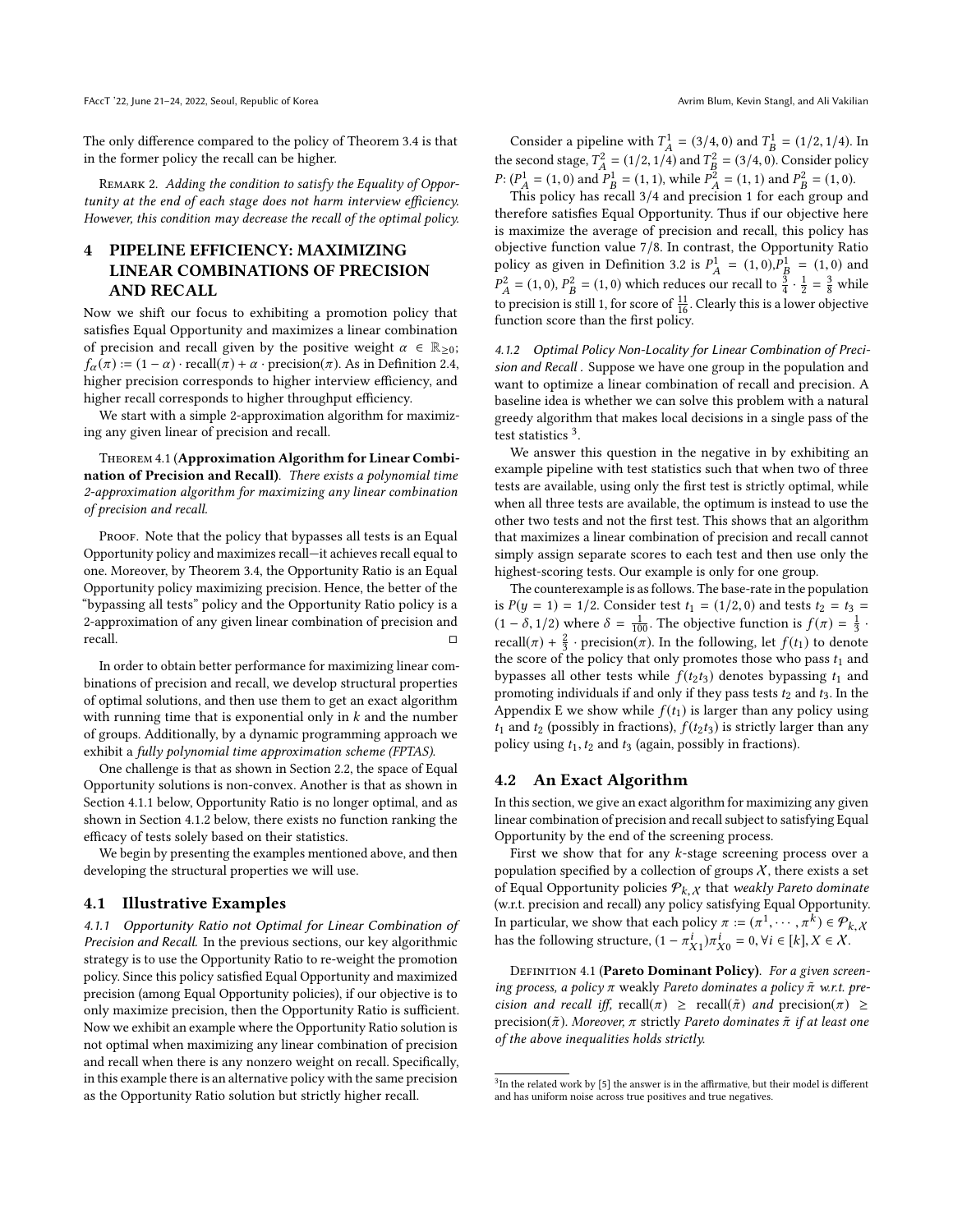Furthermore, a set of policies  $P$  weakly Pareto dominates a policy  $\tilde{\pi}$  w.r.t. precision and recall iff there exists a policy  $\pi \in \mathcal{P}$  that  $\pi$ weakly Pareto dominates  $\tilde{\pi}$ .

<span id="page-6-4"></span>Lemma 4.2. For any k-stage screening policy that satisfies the Minimal Effectiveness Property [1,](#page-2-2) the set of Equal Opportunity policies in  $\mathcal{P} := \{ \pi \in [0,1]^2 | X | k : (1 - \pi_{X_1}^i) \pi_{X_0}^i = 0, \forall X \in X, i \in [k] \}$  weakly Pareto dominates all equal opportunity policies w.r.t. precision and recall.

In other words, any equal opportunity policy violating (1 −  $\pi_{X_1}^*$   $\pi_{X_0}^*$  = 0 for a gram-<br>Pareto dominated by  $\mathcal{P}$ .  $i_{X1}$ ) $\pi^i_X$  = 0 for a group  $X \in \overline{X}$  and a stage  $i \in [k]$  is weakly

PROOF. First, we show that in any policy  $\pi$  which is not strictly Pareto dominated (w.r.t. precision and recall),  $\pi_{X_1}^i > 0$  for every  $X \in X$  i.  $\in [k]$ . Hence we can only consider policies  $\pi$  where Pareto aominated (w.r.t. precision and recall),  $\pi_{X1} > 0$  for every  $X \in X$ ,  $i \in [k]$ . Hence, we can only consider policies  $\pi$  where  $\pi_{X1} > 0$  for all  $X \in \mathcal{X}$ . The proof of the following claim is deferred to Appendix [B.](#page-10-0)

<span id="page-6-3"></span>CLAIM 4.3. Consider a k-stage screening process whose tests satisfy the Minimal Effectiveness Property [1.](#page-2-2) In any optimal policy of this screening process that satisfies Equal Opportunity, for all  $X \in \mathcal{X}$  and  $i \in [k], \pi_{X1}^{\bar{i}} > 0.$ 

Now, for the sake of contradiction, suppose that there exist a level  $i \in [k]$  and a group  $X \in \mathcal{X}$  such that  $\pi_{X0}^i > 0$  and  $\pi_{X1}^i < 1$ . Level  $t \in [k]$  and a group  $X \in \mathcal{X}$  such that  $\pi_{X0}^t > 0$  and  $\pi_{X1}^t < 1$ .<br>Note that w.l.o.g., we can assume that  $\tau_{X1}^i < 1$ ; otherwise, by setting  $\pi_{X0} = 0$ , the recall of the policy does not decrease and the Note that w.l.o.g., we can assume that  $\tau_{X1} < 1$ ; otherwise, by<br>setting  $\pi_{X0} = 0$ , the recall of the policy does not decrease and the<br>precision strictly increases. Hence there exist  $\epsilon_0 \le 0$  such that precision strictly increases. Hence, there exist  $\epsilon_1, \epsilon_0 > 0$  such that  $(x_1 - x_1)$ <br>  $(6.1 \leq 1 - \pi x_1, 6.0 = \pi x_0).$ <br>
We define a new polic  $\frac{i}{X_1}$  $\epsilon_1$  –  $(1 - \tau_{X_1}^i)$  $\epsilon_0$  = 0 where either  $(\epsilon_1 = 1 - \pi_{X_1}, \epsilon_0 \le \pi_{X_0})$  or  $\epsilon_1 < 1 - \pi_{X_1}, \epsilon_0 = \pi_{X_0}$ .

We define a new policy  $\tilde{\pi}$ , which differs from  $\pi$  only in level i of group X, as follows:  $\tilde{\pi}_{X1}^i = \pi_{X1}^i + \epsilon_1$  and  $\tilde{\pi}_{X0}^i = \pi_{X0}^i - \epsilon_0$ . Next,<br>we show that  $N_{X-i} \leq i \leq N_{X-i-i}$ . we show that  $N_{X,\tau^i, \tilde{\pi}^i} < N_{X,\tau^i, \pi^i}$ . ,π

$$
N_{X,\tau^{i},\tilde{\pi}^{i}} = \tau_{X0}^{i}\tilde{\pi}_{X1}^{i} + (1 - \tau_{X0}^{i})\tilde{\pi}_{X0}^{i}
$$
  
\n
$$
= \tau_{X0}^{i}(\pi_{X1}^{i} + \epsilon_{1}) + (1 - \tau_{X0}^{i})(\pi_{X0}^{i} - \epsilon_{0})
$$
  
\n
$$
= \tau_{X0}^{i}\pi_{X1}^{i} + (1 - \tau_{X0}^{i})\pi_{X0}^{i} + (\tau_{X0}^{i}\epsilon_{1} + \tau_{X0}^{i}\epsilon_{0} - \epsilon_{0})
$$
  
\n
$$
= \tau_{X0}^{i}\pi_{X1}^{i} + (1 - \tau_{X0}^{i})\pi_{X0}^{i}
$$
  
\n
$$
+ (\tau_{X0}^{i}\epsilon_{1} + \tau_{X0}^{i}\epsilon_{0} - \tau_{X1}^{i}\epsilon_{1} - \tau_{X1}^{i}\epsilon_{0}) \rhd \epsilon_{0} = \tau_{X1}^{i}(\epsilon_{0} + \epsilon_{1})
$$
  
\n
$$
< \tau_{X0}^{i}\pi_{X1}^{i} + (1 - \tau_{X0}^{i})\pi_{X0}^{i} \rhd \tau_{X0}^{i} < \tau_{X1}^{i}
$$
  
\n
$$
= N_{X,\tau^{i},\pi^{i}}
$$

=  $N_{X,\tau^i, \pi^i}$ <br>Further, since  $\tau^i_{X1} \epsilon_1 - (1 - \tau^i_{X1}) \epsilon_0 = 0$ ,  $\tilde{\pi}$  satisfies Equal Opportunity and has the same recall as  $\pi$ . Moreover, since  $N_{X,\tau^i} \geq i \leq n$ tunity and has the same recall as  $\pi$ . Moreover, since  $N_{X,\tau^i, \tilde{n}}$  $\ddot{\phantom{1}}$  $\pi$ ,  $\pi$ ,  $\pi$ ,  $\pi$ ,  $\pi$ ,  $\pi$ ,  $\pi$ ,  $\pi$ ,  $\pi$ ,  $\pi$ ,  $\pi$ ,  $\pi$ ,  $\pi$ ,  $\pi$ ,  $\pi$ ,  $\pi$ ,  $\pi$ ,  $\pi$ ,  $\pi$ ,  $\pi$ ,  $\pi$ ,  $\pi$ ,  $\pi$ ,  $\pi$ ,  $\pi$ ,  $\pi$ ,  $\pi$ ,  $\pi$ ,  $\pi$ ,  $\pi$ ,  $\pi$ ,  $\pi$ ,  $\pi$ ,  $\pi$ ,  $\pi$ ,  $\pi$ ,  $\pi$ , *i*, $\pi^{i}$  and for all  $j \in [k] \setminus \{i\}$ ,  $N_{X, \tau^{j}, \pi^{j}} \geq 0$ ,  $\Pi_{j=1}^{k} N_{X, \tau^{j}, \pi^{j}} \leq$  $\Pi_{j=1}^r N_{X,\tau^j,\tilde{\pi}^j}$ . Hence the precision of  $\pi$  is not less than the one of  $\pi$ . This contradicts the strict Pareto optimally of policy  $\pi$ . Thus the statement bolds and for any level  $i \in [k]$  and any group  $X$  $k = N_{X,\tau^j, \tilde{\pi}^j}$ . Hence the precision of  $\tilde{\pi}$  is not less than the one of This controdicts the strict Perste optimally of policy  $\pi$ . Thus the statement holds and for any level  $i \in [k]$  and any group  $X \in \mathcal{X}$ ,  $(1 - \pi_{X1}^i) \pi_{X0}^i = 0.$ <br>Next we show:

–  $\pi_{X1}$  ) $\pi_{X0}$  = 0.<br>Next, we show additional structures of the set of Equal Opportunity policies  $\mathcal{P}_{k, \chi}$  that weakly Pareto dominates *all* Equal Opportunity policies tunity policies.

<span id="page-6-2"></span>Lemma 4.4. Consider a k-stage screening process whose tests satisfy the Minimal Effectiveness Property [1.](#page-2-2) The set of Equal Opportunity policies  $S \subseteq \mathcal{P} = {\pi \in [0,1]^2} |\mathcal{X}| k : (1 - \pi_{X_1}^i) \pi_{X_0}^i = 0, \forall X \in$ 

 $X, i \in [k]$  where for each group  $X \in \mathcal{X}$ , there exists at most one level  $i \in [k]$  such that  $0 < \pi_{X0}^i < 1$ , weakly Pareto dominates all Equal Opportunity policies.

In other words, any Equal Opportunity policy  $\pi$  of the screening process is weakly Pareto dominated by  $\tilde{\pi} \in \mathcal{S}$  (in every policy  $\tilde{\pi} \in \mathcal{S}$ , for each group  $X \in \mathcal{X}$ , there exists at most one level i such that  $0 < \tilde{\pi}_{X0}^{i} < 1$ ).

Opportunity policies.

PROOF. Suppose for contradiction that there exist a group  $X \in \mathcal{X}$ and levels *i*, *j* such that  $0 < \pi_{X_0}^i$ ,  $\pi_{X_0}^j < 1$ . Next, we show that we see modify  $\pi$  in levels *i* and i and replace  $\pi_i^j$   $\pi_j^j$  with  $\tilde{\pi}_i^j$   $\tilde{\pi}_j^j$ can modify  $\pi$  in levels *i* and *j* and replace  $\pi_{X0}^i$ ,  $\pi_{X0}^j$  with  $\tilde{\pi}_{X0}^i$ ,  $\tilde{\pi}_{X0}^j$  such that such that

$$
M_{X,\tau^{i},\pi^{i}}M_{X,\tau^{j},\pi^{j}} = (\tau_{X1}^{i} + \pi_{X0}^{i}(1 - \tau_{X1}^{i}))( \tau_{X1}^{j} + \pi_{X0}^{j}(1 - \tau_{X1}^{j}))
$$
  
=  $(\tau_{X1}^{i} + \pi_{X0}^{i}(1 - \tau_{X1}^{i}))( \tau_{X1}^{j} + \pi_{X0}^{j}(1 - \tau_{X1}^{j}))$   
=  $M_{X,\tau^{i},\tilde{\pi}^{i}}M_{X,\tau^{j},\tilde{\pi}^{j}}$ , (6)

<span id="page-6-1"></span><span id="page-6-0"></span>
$$
N_{X,\tau^{i},\pi^{i}}N_{X,\tau^{j},\pi^{j}} = (\tau_{X0}^{i} + \pi_{X0}^{i}(1 - \tau_{X0}^{i}))(\tau_{X0}^{j} + \pi_{X0}^{j}(1 - \tau_{X0}^{j}))
$$
  
> 
$$
(\tau_{X0}^{i} + \pi_{X0}^{i}(1 - \tau_{X0}^{i}))(\tau_{X0}^{j} + \pi_{X0}^{j}(1 - \tau_{X0}^{j}))
$$
  
= 
$$
N_{X,\tau^{i},\tilde{\pi}^{i}}N_{X,\tau^{j},\tilde{\pi}^{j}}
$$
(7)

Note that Eq. [\(6\)](#page-6-0) guarantees that the new policy  $\tilde{\pi}$  satisfies Equal Opportunity and has the same recall as the policy  $\pi$ . Moreover, Eq. [\(7\)](#page-6-1) shows that precision of the new policy is not less than than the precision of  $\pi$ . Next, we show that in the new policy, either  $\tilde{\pi}_{X_0}^i \in \{0,1\}$  or  $\tilde{\pi}_{X_0}^j \in \{0,1\}.$  Without loss of generality, we can assume that the feasible range

of values for  $\tilde{\pi}_{X_0}^i$  to satisfy Equal Opportunity is  $[\pi_{X_0}^j - \epsilon^i, \pi_{X_0}^i + \delta^i]$ <br>which corresponds to  $[\pi^j, \ldots, \delta^j, \pi^j]$ . Let us it atoms to see subwhich corresponds to  $[\pi_{X0}^j - \delta^j, \pi_{X0}^j + \epsilon^j]$ . Both intervals are sub- $\tilde{\chi}_0 = 0^\circ, \pi_{\tilde{\chi}_0}$ <br>ince both intervals of [0, 1] and since both  $\tilde{\pi}_{X0}^j, \tilde{\pi}_{X0}^i$  belong to [0, 1], it is straightforward to verify that straightforward to verify that

$$
(\pi_{X0}^i - \epsilon^i)(1 - (\pi_{X0}^j + \epsilon^j)) = (1 - (\pi_{X0}^i + \delta^i))(\pi_{X0}^j - \delta^j) = 0
$$

Let  $L = \frac{M_X}{\tau_{X1}^i \tau_X^i}$  $\frac{M_X}{\tau_{X_1}^i \tau_{X_1}^j}$  where  $M_X = M_{X,\tau^i, \pi^i} M_{X,\tau^j, \pi^j} =$ <br>  $\frac{M_X}{\tau_{X_1}^i}$  Withe Minimal Effectiveness Property 1 < 1 <  $M_{X,\tau^i, \tilde{\pi}^i} M_{X,\tau^j, \tilde{\pi}^j} M_{X,\tau^j}$  the Minimal Effectiveness Property,  $1 < L <$  $\tau_{X1}^{\prime} \tau_{X1}^{\prime}$ . Then, satisfying Equal Opportunity is equivalent to satisfy

the following constraint,  $(1 + \tilde{\pi}_{X0}^i(\frac{1 - \tau_{X1}^i}{\tau_{X1}^i}))$  $(\tau_{X1}^{i})$  $(1 + \tilde{\pi}_{X0}^{j}(\frac{1 - \tau_{X1}^{j}}{\tau_{X1}^{j}})) = L.$ Hence, it implies that

$$
\tilde{\pi}_{X0}^{j} = \left(\frac{L}{1 + \tilde{\pi}_{X0}^{i} \left(\frac{1 - \tau_{X1}^{j}}{\tau_{X1}^{i}}\right)} - 1\right) / \left(\frac{1 - \tau_{X1}^{j}}{\tau_{X1}^{j}}\right)
$$
\n
$$
= \left(\frac{\tau_{X1}^{j}}{1 - \tau_{X1}^{j}}\right) \left(\frac{L - 1 - \tilde{\pi}_{X0}^{i} \left(\frac{1 - \tau_{X1}^{i}}{\tau_{X1}^{i}}\right)}{1 + \tilde{\pi}_{X0}^{i} \left(\frac{1 - \tau_{X1}^{i}}{\tau_{X1}^{i}}\right)}\right)
$$

Case 1:  $\max(\tau_{X1}^i, \tau_{X1}^j) = 1$ . Without loss of generality, suppose  $\dddot{X}_1, \ ^{\tau}\!\dot{X}_1$  $\tau_{X_1}^i = 1$ . Then, we can simply set  $\tilde{\pi}_{X_0}^i = 0$  and the resulting policy  $\tilde{\pi}$  will maintain Foual Opportunity Moreover, since  $1 - \tau_i^i > 0$  $\pi$  will maintain Equal Opportunity. Moreover, since  $1 - \tau_{X_0}^i > 0$ ,<br>M  $N_{X,\tau^i,\tilde{\pi}^i} \leq N_{X,\tau^i,\pi^i}.$  In the other case, we can similarly set  $\tilde{\pi}_{X0}^j = 0$ .  $\overline{0}$ .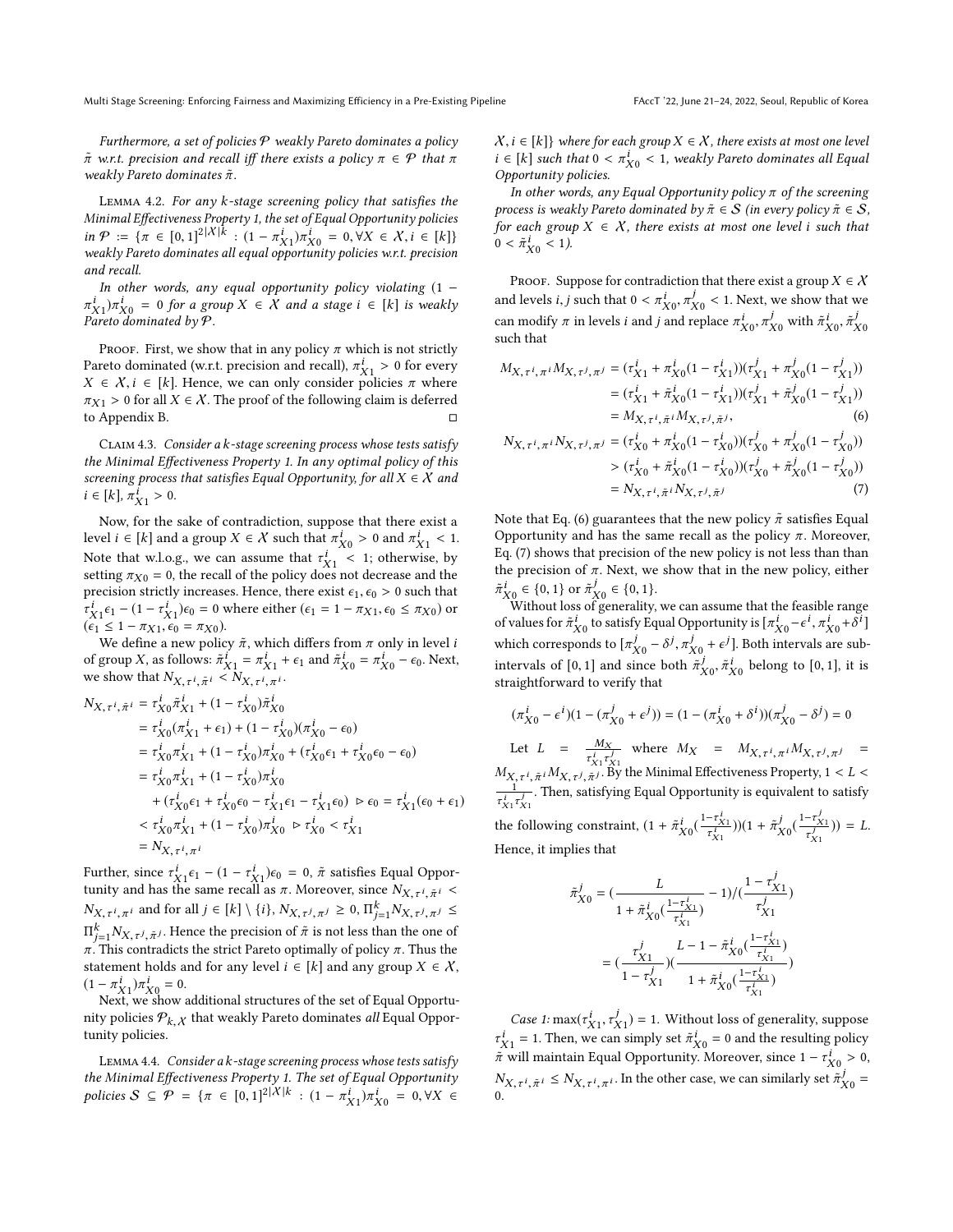Case 2:  $\tau_{X_1}^i$ ,  $\tau_{X_1}^j$  < 1. The task of finding  $\tilde{\pi}_{X_0}^i$  is as follows:  $\tilde{\pi}_{X0}^i$  = argmin $y \in [\pi_{X0}^i - \epsilon^i, \pi_{X0}^i + \delta^i]$  f(y) which is equal to

$$
(\tau_{X0}^i+y(1-\tau_{X0}^i))(\tau_{X0}^j+(\frac{\tau_{X1}^j}{1-\tau_{X1}^j})(\frac{L-1-y(\frac{1-\tau_{X1}^i}{\tau_{X1}^i})}{1+y(\frac{1-\tau_{X1}^i}{\tau_{X1}^i})})(1-\tau_{X0}^j)).
$$

Next, we show that for any

$$
y \in [0,1], f''(y) = -\frac{2L(\tau_{X0}^j - 1)(\frac{\tau_{X1}^j}{1 - \tau_{X1}^j})(\frac{1 - \tau_{X1}^j}{\tau_{X1}^i})(\frac{\tau_{X0}^j}{\tau_{X1}^j} - 1)}{(1 + (\frac{1 - \tau_{X1}^j}{\tau_{X1}^j})y)^3} < 0
$$

 $\tau_{\rm X1}$ <sup> $\tau_{\rm X2}$ </sup><sup> $\tau_{\rm X3}$ </sup><sup> $\tau_{\rm X1}$ </sup> $\tau_{\rm X2}$  or the To prove it note that the minimal "effectiveness property" of the tests  $\{\tau^i\}_{i \in [k]}$  (i.e.,  $\tau^i_{X1} > \tau^i_{X0} \ge 0, \forall X \in \mathcal{X}, i \in [k]$ ) implies that  $\frac{\tau_{X0}^2}{\tau_{X1}^4} - 1 < 0$ . Moreover since by our assumption  $\tau_{X1}^j, \tau_{X1}^j < 1$ ,<br> $\zeta_{X1}^{ij} \leq 0$ , for all values of  $\omega \in [0, 1]$ . Since of its convex function in  $\begin{cases} x_{x_1} \\ y' = 0 \text{ for all values of } y \in [0, 1]. \text{ Since } f \text{ is a concave function in } \\ r^i = c^i \pi^i + \frac{k^i}{2} \text{ the minimum value of } f \text{ in this interval obtained.} \end{cases}$  $\int_{\pi}^i \vec{h} \cdot \vec{h} = -\epsilon^i$ ,  $\pi^i_{X^0} + \delta^i$ , the minimum value of f in this interval obtained<br>in one of its endpoints. In other words, the maximum precision  $[\pi_{X0}^{\vee} - \epsilon^{\vee}, \pi_{X0}^{\vee} + \delta^{\vee}]$ , the minimum value of *f* in this interval obtained<br>in one of its endpoints. In other words, the maximum precision corresponds to the case either  $\tilde{\pi}_{X0}^i \in \{0, 1\}$  or  $\tilde{\pi}_{X0}^j \in \{0, 1\}$ .  $\Box$ 

Finally, we show that each group can only have at most one level that partially uses its corresponding test.

<span id="page-7-1"></span>Lemma 4.5. Consider a k-stage screening process whose tests satisfy the "minimal effectiveness" property. The set of Equal Opportunity policies  $P_{k, X} \subseteq \mathcal{P} = \{ \pi \in [0, 1]^2 | X | k : (1 - \pi_{X_1}^i) \pi_{X_0}^i = 0, \forall X \in \mathcal{X} \}$ .<br>  $X_i \in [k] \}$  where for each group  $X \in \mathcal{X}$ , there exists at most one level  $X, i \in [k]$  where for each group  $X \in X$ , there exists at most one level<br>i ∈ [k] such that  $\pi^i$  = < 1 or 0 <  $\pi^i$  = < 1 weakly Pareto dominates  $i \in [k]$  such that  $\pi_{X_1}^i < 1$  or  $0 < \pi_{X0}^i < 1$ , weakly Pareto dominates all Equal Opportunity policies. all Equal Opportunity policies.

The proof is similar to the proof of Lemma [4.4](#page-6-2) and we defer it to Appendix [B.](#page-10-0) The above lemma enforces a very restricted structure on the set  $P_{k, X}$  of Equal Opportunity policies that weakly Pareto<br>dominate all Equal Opportunity policies. To summarize, in each dominate all Equal Opportunity policies. To summarize, in each policy  $\pi \in \mathcal{P}_{k, X}$ , for each group  $X \in \mathcal{X}$ , the restriction of  $\pi$  on X has the following properties

- (1) There is at most one level  $i^* \in [k]$  such that  $\pi$  partially uses<br>the test  $\pi i^*$  is a situar  $0 \le \pi i^* \le 1$  and  $\pi i^* = 0$  or  $\pi i^* = 1$ the test  $\tau^{i^*}$ ; i.e., *either*  $0 < \pi^{i^*}_{X1} < 1$  and  $\pi^{i^*}_{X0} = 0$ , or  $\pi^{i^*}_{X1} = 1$ the test  $\tau^*$ ; i.e., either  $0 < \pi_{X1} < 1$  and  $\pi_{X0} = 0$ , or  $\pi_{X1}$ <br>and  $0 < \pi_{X0}^{i^*} < 1$ .<br>In any remaining level  $i \pi^i$  either hyposes  $\tau^i$  (i.e.  $\pi^i \pi^i$
- (2) In any remaining level *i*,  $\pi^{i}$  either *bypasses*  $\tau^{i}$  (i.e.,  $\pi^{i}_{X1}\pi^{i}_{X0}$  = 1) or *fully exploits*  $\tau^{i}$  (i.e.  $\pi^{i}$  = 1  $\pi^{i}$  = 0) 1), or *fully exploits*  $\tau^{i}$  (i.e.,  $\pi^{i}_{X1} = 1, \pi^{i}_{X0} = 0$ ).

Theorem 4.6 (Exact Algorithms for Linear Combination of Precision and Recall). Given any linear objective function of form  $f_{\alpha}(\pi) := \alpha \cdot \text{precision}(\pi) + (1 - \alpha) \cdot \text{recall}(\pi)$ , There exists an exact algorithm that runs in time  $O(k^{|X|} \cdot 2^{k|X|})$  and finds an<br>Equal Opportunity policy of the screening process with parameters Equal Opportunity policy of the screening process with parameters  $(q, u, \tau, \chi)$  that maximizes  $f_{\alpha}$ .

Proof. Using the aforementioned set  $P_{k, \chi}$  of weakly Pareto timel policies (w.r.t. precision and recall) that satisfy the Equality optimal policies (w.r.t. precision and recall) that satisfy the Equality of Opportunity, we enumerate over all policies in  $P_{k, X}$  as follows.

- For each group  $X \in \mathcal{X}$ , pick a level  $i_X \in [k]$  (i.e.,  $k^{|\mathcal{X}|}$  possible configurations) configurations).
- Fix an "integral" policy  $\pi$  for the rest of levels in each group  $X \in \mathcal{X}$ ,
- In each group  $X \in \mathcal{X}$ , for each level  $i \neq i_X$ , we decide whether to fully use the test  $(\pi_{A1}^i = 1, \pi_{A0}^i = 0)$  or to whether to fully use the test  $(\pi_{A1}^i = 1, \pi_{A0}^i = 0)$  or to<br>bypass the test  $(\pi_{X1}^i = \pi_{X0}^i = 1)$  (i.e.,  $2^{(k-1)|X|}$  possible<br>configurations). configurations).
- For each  $X \in \mathcal{X}, i_X \in [k]$ , we fix the policy  $\pi^{i_X}$  partially as follows follows,
	- $(1 \pi_{X_1}^{i_X})\pi_{X_0}^{i_X} = 0, ∀X ∈ X (i.e., 2^{|X|})$  possible configurations). tions).

In each of the policies  $\pi$  as constructed above, we set the remaining  $\pi$  values (i.e.,  $\pi^{iX}$ ) so that Equality of Opportunity is satisfied and the objective function f is maximized. Finally, we maintain the the objective function  $f_{\alpha}$  is maximized. Finally, we maintain the configuration π that maximizes  $f_\alpha$ . Note that the whole process takes  $O(k^{|X|} \cdot 2^{k^{|X|}})$  time. takes  $O(k^{|X|} \cdot 2^{k|X|})$  time.  $\square$ 

Similarly, we can show the following.

Theorem 4.7 (Exact Algorithms for Linear Combination of reciprocal of Precision and Recall). Given any objective function  $q_{\alpha}(\pi) := \alpha/\text{precision}(\pi) + (1 - \alpha)/\text{recall}(\pi)$ , There exists an exact algorithm that runs in time  $O(k^{|X|} \cdot 2^{k|X|})$  and finds an Equal Op-<br>portunity policy of the screening process with parameters (a, y, x, x) portunity policy of the screening process with parameters  $(q, u, \tau, \chi)$ that minimizes  $q_{\alpha}$ .

REMARK 3 (General Objective Functions). Our approach provides an exact algorithm for maximizing (resp., minimizing) a given pipeline efficiency objective f (resp., pipeline complexity cost д) over Equal Opportunity policies if f (resp., д) satisfies the following natural condition: for any pair of policies  $\pi_1$ ,  $\pi_2$  where  $\pi_1$  weakly Pareto dominates  $\pi_2$  w.r.t. precision and recall,  $f(\pi_1) \geq f(\pi_2)$  (resp.,  $g(\pi_1) \leq g(\pi_2)$ ).

# <span id="page-7-0"></span>4.3 An FPTAS Algorithm

In this section, we present FPTAS algorithms for maximizing a given pipeline efficiency objective (resp., minimizing a given pipeline cost function) while satisfying the Equal Opportunity requirement. We consider two regimes. In this section, as in previous sections, we consider the regime where we are allowed to treat individuals from different groups differently; more precisely, we can set  $\pi_{Xi}^j{}_i \neq \pi_{\Xi}^j$ <br>for  $i \in [k]$ ,  $i \in \{0, 1\}$ . Next, in Section 5.1, we consider a new regim for  $j \in [k]$ ,  $i \in \{0, 1\}$ . Next, in Section [5.1,](#page-8-1) we consider a new regime<br>where the goal is to achieve Equal Opportunity while treating where the goal is to achieve Equal Opportunity while treating individuals from both groups similarly;  $\forall i \in [k], X \neq Y \in X, \pi^i_{X1} =$  $\ddot{x}$ 1  $\pi_{Y_1}^i, \pi_{X_0}^i = \pi_{Y_0}^i$ .<br>To exploit ou

To exploit our algorithm in different settings, we describe it for the most basic setting of the problem. Given a single group of applicants with parameters q, u and a pipeline  $\mathcal{P} = \{ \tau^i \}_{i \in [k]}$ , the applicants with parameters q, *u* and a pipeline  $\mathcal{F} = \{ \tau^* \}_{i \in [k]}$ , the<br>goal is find a policy π that maximizes a given *pipeline efficiency*<br>objective  $f(\text{recall}(\pi, \mathcal{P})$  precision(π, a, y,  $\mathcal{P}$ )). Our approach w *objective*  $f(\text{recall}(\pi, \mathcal{P}), \text{precision}(\pi, q, u, \mathcal{P}))$ . Our approach works for a quite general set of objective functions; more notably, as in the previous section, for two natural settings: maximizing a linear combination of precision and recall and minimizing a linear combination of reciprocals of precision and recall.

High-level Description of Algorithm. Now we write a dynamic program (DP) to optimize a given pipeline efficiency objective  $f$  up to a given accuracy parameter  $\epsilon$ . We create a DP-table  $M[i, tpr, fpr]$ where  $i \in [k]$ , tpr  $\in [0, \ell_{\text{tpr}} := \log_{1-\epsilon} L_{\text{tpr}}]$  and fpr  $\in [0, \ell_{\text{fpr}} := \log_{1-\epsilon} L_{\text{tpr}}]$  are lower bounds on *True Positive Rate*  $\log_{1-\epsilon} L_{\text{fpr}}$ ] where  $L_{\text{tpr}}$ ,  $L_{\text{fpr}}$  are lower bounds on *True Positive Rate*<br>and *Ealse Positive Rate* respectively. For each set of parameters and False Positive Rate respectively. For each set of parameters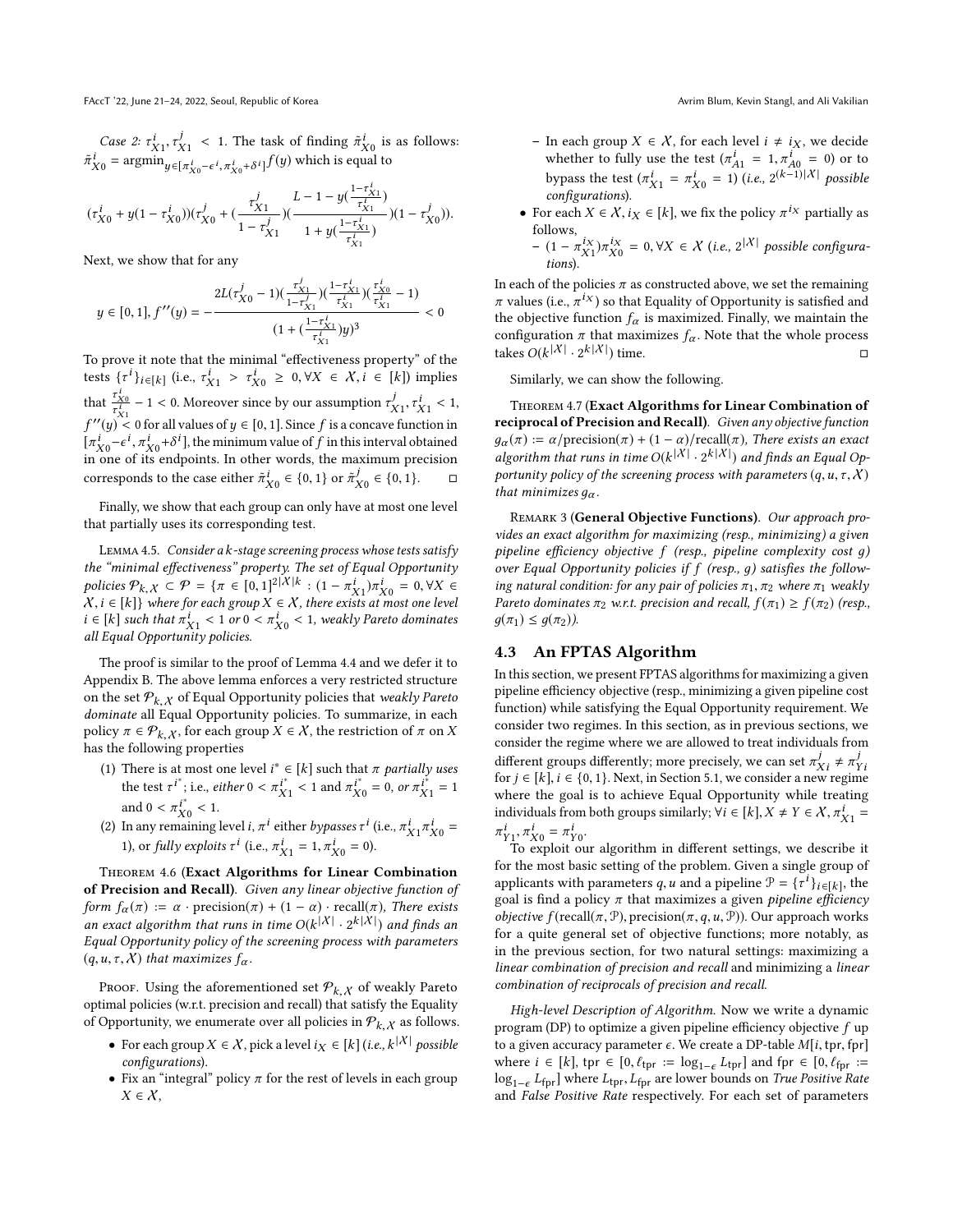$(i, tpr, fpr)$ ,  $M[i, tpr, fpr]$  will be a Boolean value indicating whether there exists a policy such that by the end of level  $i$ , the true positive rate becomes at least  $(1 - \epsilon)^{\text{tpr}}$  and the False Positive Rate becomes<br>at most  $(1 - \epsilon)^{\text{tpr}}$  Without loss of generality and for the simplicity at most  $(1 - \epsilon)^{\text{fpr}}$ . Without loss of generality and for the simplicity<br>of the exposition, we assume L, and L, are powers of  $(1 - \epsilon)^3$ of the exposition, we assume  $L_{\text{tpr}}$  and  $L_{\text{for}}$  are powers of  $(1 - \epsilon)$ ; otherwise we can simply round the lower bounds to largest powers of (1 –  $\epsilon$ ) smaller than actual bounds.

Solving the DP. We fill out the DP table starting from  $i = 1$  as follows. First, for any  $j_0 \in [0, \ell_{\text{for}}], j_1 \in [0, \ell_{\text{tor}}], M[1, j_1, j_0] = \text{true}$ iff the following system of linear inequalities has a feasible solution.

$$
\tau_0^1 x + (1 - \tau_0^1) y \le (1 - \epsilon)^{j_0}, \quad \tau_1^1 x + (1 - \tau_1^1) y \ge (1 - \epsilon)^{j_1}.
$$
 (8)

Next, we describe the update rule for  $i > 1$ . For any tpr  $\in$   $\ell$ ,  $\ell$  for  $\in$   $[0, \ell_{\ell} + M[i + 1 + n + f[n]] - \sqrt{\ell_{\ell+1}}]$ ,  $\in M[i + n - 1 + n + f[n]]$  $[0, \ell_{\text{tpr}}]$ , fpr  $\in [0, \ell_{\text{fpr}}]$ ,  $M[i + 1, \text{tpr}, \text{fpr}] = \bigvee_{(j_0, j_1) \in \mathcal{F}_{i+1}} M[i, \text{tpr} - j_1, \text{tpr} - j_2, \text{tpr}]$  where  $\mathcal{F}_{i+1}$  is a set of  $(j_0 \leq \text{fpr} - j_1 \leq \text{trr})$  for which the *j*<sub>1</sub>, fpr − *j*<sub>0</sub>], where  $\mathcal{F}_{i+1}$  is a set of (*j*<sub>0</sub> ≤ fpr, *j*<sub>1</sub> ≤ tpr) for which the following linear program has a feasible solution,

$$
\tau_0^{i+1}x + (1 - \tau_0^{i+1})y \le (1 - \epsilon)^{j_0}, \tau_1^{i+1}x + (1 - \tau_1^{i+1})y \ge (1 - \epsilon)^{j_1}.
$$
\n(9)

Note that x, y can be interpreted as  $\pi_1^{i+1}$ ,  $\pi_0^{i+1}$ , respectively.  $\frac{1}{2}$ ,  $\frac{1}{2}$ ,  $\frac{1}{2}$ ,  $\frac{1}{2}$ ,  $\frac{1}{2}$ ,  $\frac{1}{2}$ ,  $\frac{1}{2}$ ,  $\frac{1}{2}$ ,  $\frac{1}{2}$ ,  $\frac{1}{2}$ ,  $\frac{1}{2}$ ,  $\frac{1}{2}$ ,  $\frac{1}{2}$ ,  $\frac{1}{2}$ ,  $\frac{1}{2}$ ,  $\frac{1}{2}$ ,  $\frac{1}{2}$ ,  $\frac{1}{2}$ ,  $\frac{1}{2}$ ,  $\frac{1}{2}$ , level  $i + 1$  (Eq. [\(9\)](#page-8-2)) is similar to the rules for the base case (Eq. [\(8\)](#page-8-3)).

<span id="page-8-4"></span>LEMMA 4.8. For any  $i \in [k]$ , if there exists a policy  $\pi$  with True Positive Rate  $t_i \ge L_{\text{typ}}/(1-\epsilon)^{i-1}$  and False Positive Rate  $f_i$  by the end of level i, then for any  $j_1 \in [0, \ell_{\text{fpr}}], j_0 \in [0, \ell_{\text{fpr}}]$  with  $(1 - \epsilon)^{j_1} \ge$ <br>the  $(1 - \epsilon)^{j-1}$  and  $(1 - \epsilon)^{j_0} \leq \min\{1, \max\{1, \ell_1, \ell_2\} \}$  $t_i \cdot (1 - \epsilon)^{i-1}$  and  $(1 - \epsilon)^{j_0} \le \min\{1, \max\{L_{\text{fpr}}^f, f_i\} / (1 - \epsilon)^{i-1}\},$ <br>
M<sub>1</sub><sub>i</sub> i, i, ] – true  $M[i, j_1, j_0] =$  true.

In other words, if the policy  $\pi$  exists then the DP approach finds a policy with true positive rate at least  $(1 - \epsilon)^{j_1}$  and false positive rate<br>at most  $(1 - \epsilon)^{j_0}$ at most  $(1 - \epsilon)^{j_0}$ .

#### The proof is deferred to Section [B.](#page-10-0)

<span id="page-8-7"></span>LEMMA 4.9 (DP Main Lemma). For any group  $X \in \mathcal{X}$ , an accuracy parameter  $\epsilon$  and lower bounds on the false positive rate,  $L_{\text{for}}$ , and the true positive rate,  $L_{\text{tpr}}$ , if there exists a policy  $\pi$ <br>notion with  $\sum_{i=1}^{L} f(i)$  and false positive with and the true positive rate,  $L_{\text{tpr}}$ , if there exists a policy  $\pi^*$  with true positive rate  $t \ge L_{\text{tpr}}/(1-\epsilon)^{k-1}$  and false positive rate  $f > 0$ , then the DP algorithm runs in time  $O(\frac{k \log^2(1/L_{\text{tpr}}) \log^2(1/L_{\text{fp}})}{\epsilon^4})$  $\frac{e^4}{e^4}$ ) and finds a<br>  $\frac{e^4}{e^4}$ policy  $\pi$  with true positive rate at least  $(1-\epsilon)^{k-1} \cdot t$  and false positive<br>rate at most min  $(1 - \epsilon)^{k-1}$ rate at most min{1, max{L<sub>fpr</sub>, f}/(1 –  $\epsilon$ )<sup>k-1</sup>}.

Proof. The size of table is  $O(k\ell_{\text{tpr}}\ell_{\text{fpr}})$  and updating each entry in the table takes  $O(\ell_{\text{tpr}}\ell_{\text{fpr}})$ . Hence, the total runtime to compute all  $\frac{k \log^2(1/L - 1) \log^2(1/L)}{k}$ entries in the DP table is  $O(k\ell_{\text{th}}^2)$ tpr $\frac{1}{1}$  $f_{\text{pp}}$ ) =  $O(\frac{k \log^2(1/L_{\text{tpr}}) \log^2(1/L_{\text{fpr}})}{e^4})$  $\frac{\epsilon^{4}}{\epsilon^{4}}$ ).<br>
the solution

Now we apply the DP approach and by Lemma [4.8,](#page-8-4) the solution returned by the algorithm has the true positive rate and the false positive rate satisfying the guarantee of the statement.

Implications of DP. Here we present FPTAS algorithms using the described DP approach in different settings. We state the results formally and their proofs are deferred to Appendix [B.](#page-10-0)

<span id="page-8-5"></span>Theorem 4.10 (FPTAS for Linear Combination of Precision and Recall). Consider a k-stage screening process with parameters  $(u, q, \tau, X)$  and for any policy  $\pi$ , let  $f_{\alpha}(\pi) = (1 - \alpha) \cdot \text{recall}(\pi) +$  $\alpha$  · precision( $\pi$ ) where  $\alpha > 0$ . Given an accuracy parameter  $\epsilon$ , there exists an FPTAS that runs in time  $O(\frac{|X|k^5\log^4(1/\epsilon)}{\epsilon^4})$  and finds an Equal Opportunity policy  $\pi$  such that  $f_{\alpha}(\pi) \geq (1 - \epsilon) f_{\alpha}(\pi^*)$  where  $\pi^*$  maximizes  $f_{\alpha}$  over Equal Opportunity policies  $\pi^*$  maximizes  $f_\alpha$  over Equal Opportunity policies.

<span id="page-8-6"></span>Theorem 4.11 (FPTAS for Linear Combination of Reciprocals Precision and Recall). Consider a k-stage screening process with parameters  $(u, q, \tau, X)$  and for any policy  $\pi$ , let  $g_{\alpha}(\pi) =$  $(1-\alpha)/\mathrm{recall}(\pi)+\alpha/\mathrm{precision}(\pi)$  where  $\alpha > 0$ . Given an accuracy parameter  $\epsilon$ , there exists an FPTAS that runs in time  $O(\frac{|X|k^7(\log^2 \frac{1}{\epsilon} + k^2)}{\epsilon^4})$ and finds an Equal Opportunity policy  $\pi$  such that  $g_{\alpha}(\pi) \leq (1 + \epsilon) a(\pi^*)$  where  $\pi^*$  minimizes a cover Equal Opportunity policies  $\epsilon)g_{\alpha}(\pi^*)$  where  $\pi^*$  minimizes  $g_{\alpha}$  over Equal Opportunity policies.

<span id="page-8-3"></span>REMARK 4 (General Objective Functions). In Theorem [4.10](#page-8-5) and [4.11](#page-8-6) we presented FPTAS for finding Equal Opportunity policies optimizing two standard pipeline efficiency objective functions. Here, we generalize the above theorems when the pipeline efficiency objective function  $f : [0, 1]^2 \to \mathbb{R}$  which maps precision and recall to efficiency<br>scores have certain properties. Also, we define  $a : [0, 1]^2 \to \mathbb{R}$  such scores have certain properties. Also, we define  $g : [0,1]^2 \rightarrow \mathbb{R}$  such that for any  $f \in [0, 1]^2$  a(t f)  $\Rightarrow$  f(recall(t) precision(t f)) We that for any t,  $f \in [0, 1]^2$ ,  $g(t, f) := f(\text{recall}(t), \text{precision}(t, f))$ . We describe the properties when the soal is to maximize f—the required describe the properties when the goal is to maximize  $f$ -the required conditions for the minimization version is similar.

- <span id="page-8-2"></span>• f is non-decreasing w.r.t. both precision and recall equivalently,  $q$  is non-decreasing in  $t$  and non-increasing in f.
- There exist  $L_{\text{tpr}}, L_{\text{fpr}} > 0$  such that there exists a  $(1 \alpha)$ approximate solution of f with  $t \in (L_{\text{tpr}}, 1], f \in (L_{\text{fpr}}, 1].$
- The function f is  $\beta$ -Lipschitz on  $\{(x,y)|x \in (L_{\text{tpr}}, 1], y \in$  $(L_{\text{fpr}}, 1]$ .

In particular, the above properties are sufficient to show that the DP approach finds a  $(1 - \epsilon)$ -approximation of f in time poly $(k, |X|, \epsilon^{-1}, \log(1/L_{\text{tpr}}), \log(1/L_{\text{fpr}})).$ 

Remark 5 (Selecting from Available Tests). Suppose that in contrast to our previous approaches, we do allow for the design of the pipeline in that we allow the firm to select some tests to create a pipeline. For instance, imagine that there is a budget and the firm is allocating this budget to buy tests. The goal of the firm is the same, e.g. to exhibit a pipeline satisfying a fairness requirement. Our algorithms can be modified to handle to this case by adding a term in the DP table corresponding to the budget remaining, with a decision point of choosing to use a given test or not. Note that the ordering of tests in the pipeline does not matter for the objectives considered.

#### <span id="page-8-0"></span>5 ALTERNATE MODELS

In this section we describe some alternate settings, such as using a single promotion policy for both demographic groups (which might be required by regulation), or requiring Equalized Odds.

# <span id="page-8-1"></span>5.1 Screening Processes with Same Policy for All Groups

One alternate fairness model is to additionally require the same policy be used for all groups. While utilizing demographic features can aid in achieving fairness goals (e.g. [\[6,](#page-9-5) [9\]](#page-9-1)), in some regulatory regimes, this fairness-through-awareness may be illegal or problematic, even when intended to ensure equitable treatment.

In our setting, if we are constrained to follow group-blindness, there be would only one set of tests and one ordering of the tests that all applicants are tested on. Analogously to the previous setting,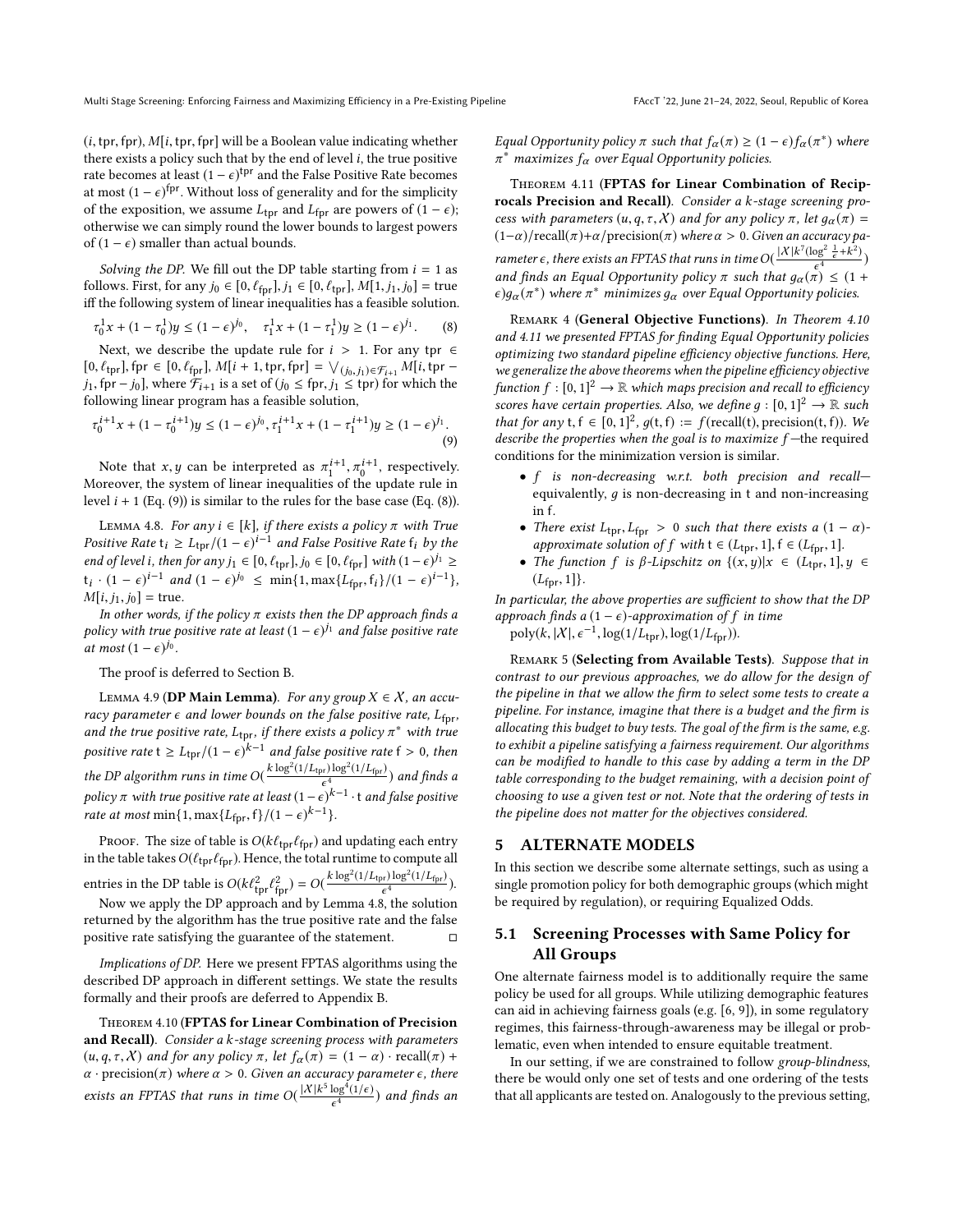the action space of the algorithm remains modifying the promotion probabilities, but we now only have one set of policies to modify. We also exhibit a DP algorithm for this setting, which we defer to Section [D.](#page-13-0) However, a simple example shows the inefficiencies in this regime. Suppose we have a single test with  $T_A = (1, 0)$  and  $T_B = (1/2, 0)$ . Observe that since we are constrained to use group blindness and satisfy Equal Opportunity, there is no way to use the test without violating Equal Opportunity. Thus, the only way to satisfy Equal Opportunity is to completely bypass the test.

## <span id="page-9-15"></span>5.2 Equalized Odds

Next, recall that the requirement of Equalized Odds mandates equal True Positive and False Positive rates for all groups. In the appendix, we show structural properties of an optimal promotion policy that satisfies Equalized Odds. However, we also note the interview efficiency cost (precision) of requiring Equalized Odds. In particular, the gap between the interview efficiency of  $\pi_{\rm EOdd}$  and  $\pi_{\rm EOpp}$  can be as large as  $\frac{1}{q} - \epsilon$  for any arbitrary  $\epsilon > 0$ . See Theorem [C.3](#page-13-1) for  $\overline{a}$ details.

# 5.3 Discussion Comparing Equalized Odds and Equal Opportunity

From the perspective of a decision maker in the wild, how to interpret and operationalize these results? A robust take-away is that requiring Equalized Odds and Equal Opportunity have substantially different efficiency consequences. Based on our examples, it seems unlikely that Equalized Odds is effective in this model, especially when requiring Equalized Odds at each stage. In contrast, the fact that requiring Equal Opportunity at each stage is equivalent to requiring Equal Opportunity of the overall process with respect to interview efficiency may have benefits in ensuring public confidence in the model.

#### 5.4 Intersectionality

A natural question is how to think when the demographic groups may have an arbitrarily overlapping structure. This suggests several open questions in our model, e.g. if a person is in groups A and B, then which test parameter  $\tau_A$  or  $\tau_B$  corresponds to that person? Perhaps a direction is to assign to that person an interpolation between these values. A naive approach is when there are  $k$  groups, to create  $2^k$  new groups and  $2^k$  test parameters corresponding to every possible group intersection. If  $k$  is small, this may be computationally feasible, but is not responsive when the relevant sub-groups/intersections may not be known apriori. Perhaps our model could be merged with multi-calibration notions [\[10\]](#page-9-13).

#### 6 CONCLUSIONS

In contrast to some fairness in machine learning work, we focus on post-processing fairness modifications, rather than thinking about the fairness problem in screening processes where tests can be designed from scratch. While we believe that the more a priori design approach will have substantial benefits in practice, our approach of modifying pre-existing tests, combined with a concrete (and simple to evaluate) fairness notion, Equal Opportunity, is closely aligned with real world circumstances and models, especially in

short term and iterative improvements to models. In some settings, the firm making hiring decisions will outsource some aspects of its pipeline to third party companies and the tests will be a black box, but possibly that come with statistics that can be used in our algorithms. This decoupling allows the effective implementation of fairness aware promotion policies in the short term.

### ACKNOWLEDGMENTS

This work was supported in part by the National Science Foundation under grants CCF-1815011 and CCF-1934843, and by the Simons Foundation under the Simons Collaboration on the Theory of Algorithmic Fairness. The authors also greatly appreciate the comments of the reviewers and the work of the program committee and editors.

#### REFERENCES

- <span id="page-9-10"></span>[1] Kenneth J. Arrow. 2015. The Theory Of Discrmination. Princeton University Press, 1–33.<https://doi.org/doi:10.1515/9781400867066-003>
- <span id="page-9-7"></span>[2] Eshwar Ram Arunachaleswaran, Sampath Kannan, Aaron Roth, and Juba Ziani. 2021. Pipeline Interventions. In 12th Innovations in Theoretical Computer Science Conference (ITCS).
- <span id="page-9-0"></span>[3] Marianne Bertrand and Sendhil Mullainathan. 2004. Are Emily and Greg more employable than Lakisha and Jamal? A field experiment on labor market discrimination. American Economic Review 94, 4 (2004), 991–1013.
- <span id="page-9-2"></span>[4] Amanda Bower, Sarah N. Kitchen, Laura Niss, Martin J. Strauss, Alexander Vargas, and Suresh Venkatasubramanian. 2017. Fair Pipelines. arXiv[:1707.00391](https://arxiv.org/abs/1707.00391) [cs.CY]
- <span id="page-9-9"></span>[5] Lee Cohen, Zachary C. Lipton, and Yishay Mansour. 2020. Efficient candidate screening under multiple tests and implications for fairness. In 1st Symposium on Foundations of Responsible Computing (FORC).
- <span id="page-9-5"></span>[6] Cynthia Dwork, Moritz Hardt, Toniann Pitassi, Omer Reingold, and Richard Zemel. 2012. Fairness through awareness. In 3rd Innovations in Theoretical Computer Science Conference (ITCS). 214–226.
- <span id="page-9-3"></span>[7] Cynthia Dwork and Christina Ilvento. 2019. Fairness Under Composition. In 10th Innovations in Theoretical Computer Science Conference (ITCS).
- <span id="page-9-4"></span>[8] Cynthia Dwork, Christina Ilvento, and Meena Jagadeesan. 2020. Individual Fairness in Pipelines. In 1st Symposium on Foundations of Responsible Computing (FORC).
- <span id="page-9-1"></span>[9] Moritz Hardt, Eric Price, and Nati Srebro. 2016. Equality of opportunity in supervised learning. Advances in Neural Information Processing Systems (NeurIPS) 29 (2016), 3315–3323.
- <span id="page-9-13"></span>[10] Ursula Hebert-Johnson, Michael Kim, Omer Reingold, and Guy Rothblum. 2018. Multicalibration: Calibration for the (Computationally-Identifiable) Masses. In Proceedings of the 35th International Conference on Machine Learning, Vol. 80. 1939–1948.
- <span id="page-9-6"></span>[11] Sampath Kannan, Aaron Roth, and Juba Ziani. 2019. Downstream Effects of Affirmative Action. ACM FAT\* (2019).
- <span id="page-9-8"></span>[12] Mohammad Mahdi Khalili, Xueru Zhang, and Mahed Abroshan. 2021. Fair Sequential Selection Using Supervised Learning Models. Advances in Neural Information Processing Systems 34 (2021).
- <span id="page-9-11"></span>[13] Edmund S. Phelps. 1972. The Statistical Theory of Racism and Sexism. The American Economic Review 62, 4 (1972), 659–661.

#### <span id="page-9-12"></span>A PROOFS FROM SECTION [3](#page-3-0)

PROOF OF THEOREM [3.4.](#page-4-2) First, we show that for any  $M \in (0, 1]$ , any Equal Opportunity policy  $\pi_M$  with recall M has interview efficiency at most

<span id="page-9-14"></span>
$$
IE(q, u, \tau, \pi_M) = \frac{\sum_{X \in \mathcal{X}} q_X M_{X, \tau, \pi_M}}{\sum_{X \in \mathcal{X}} q_X M_{X, \tau, \pi_M} + u_X N_{X, \tau, \pi_M}}
$$
  
= 
$$
\frac{||q||_1}{||q||_1 + \sum_{X \in \mathcal{X}} u_X \frac{N_{X, \tau, \pi_M}}{M}}
$$
  
\$\leq\$ 
$$
\frac{||q||_1}{||q||_1 + \sum_{X \in \mathcal{X}} u_X \Pi_{i=1} \frac{\tau_{X_0}^i}{\tau_{X_1}^i}},
$$
(10)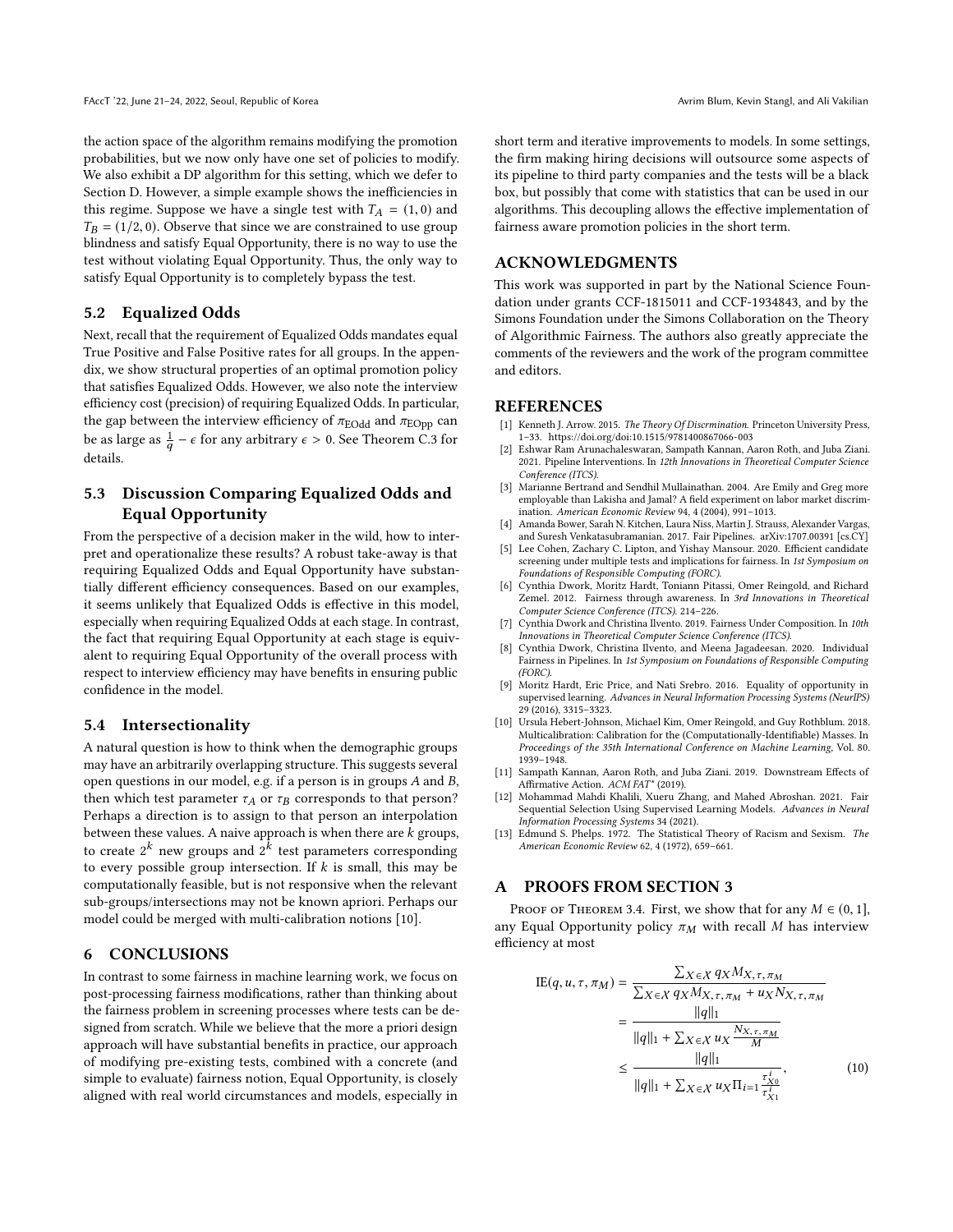where the last inequality follows from the minimal effectiveness of tests in the screening process and an argument identical to Eq. [\(4\)](#page-4-0). Note that the inequality holds no matter what the value of M is. Next, we show that opportunity ratio policy achieves the maximum possible interview efficiency as shown in Eq. [\(10\)](#page-9-14). Let icy  $\pi$  is defined as follow.  $^*$  = argmin $\chi$ ∈ $\chi$ Π $_j$ ∈[k] $\tau_{j1}^j$ . Recall that the opportunity ratio pol-<br>v π is defined as follow.

$$
\pi_{X0}^1 = 0 \text{ and } \pi_{X1}^1 = \Pi_{i \in [k]}(\tau_{X^*1}^i / \tau_{X1}^i) \qquad \forall X \in \mathcal{X}
$$
  

$$
\pi_{X0}^i = 0 \text{ and } \pi_{X1}^i = 1 \qquad \forall X \in \mathcal{X}, i \ge 2
$$

It is straightforward to check that  $\pi$  is an Equal Opportunity policy<br>with recall  $\Pi_{\text{L}}$  case  $\pi^i$  Moreover, the interview efficiency of  $\pi$  is with recall  $\Pi_{i \in [k]} \tau^i_{X^*1}$ . Moreover, the interview efficiency of  $\pi$  is

$$
\begin{split} \text{IE}(q, u, \tau, \pi) &= \frac{\sum_{X \in \mathcal{X}} q_X M_{X, \tau, \pi}}{\sum_{X \in \mathcal{X}} q_X M_{X, \tau, \pi} + u_X N_{\tau, \pi}^X} \\ &= \frac{\sum_{x \in \mathcal{X}} q_X \Pi_i \epsilon[k] \tau_{X^*1}^i}{\sum_{x \in \mathcal{X}} q_X \Pi_i \epsilon[k] \tau_{X^*1}^i + \sum_{X \in \mathcal{X}} u_X \Pi_i \epsilon[k]} \frac{\tau_{X^*1}^i \tau_{X^*1}^i}{\tau_{X1}^i} \\ &= \frac{\|q\|_1}{\|q\|_1 + \sum_{X \in \mathcal{X}} u_X \Pi_{i=1}^k \frac{\tau_{X^0}^i}{\tau_{X1}^i}} \end{split}
$$

Hence,  $\pi$  is the Equal Opportunity policy maximizing the interview efficiency. □

### <span id="page-10-0"></span>B PROOFS FROM SECTION [4](#page-5-4)

PROOF OF CLAIM [4.3.](#page-6-3) Suppose for contradiction that there exists a group  $X \in \mathcal{X}$  and a level  $i \in [k]$  such that  $\pi_{X_1}^i = 0$ . First note<br>that  $(1 - \tau^i) \pi^i \geq 0$  otherwise the policy is useless because it that  $(1 - \tau_{X1}^i) \pi_{X0}^i > 0$ ; otherwise, the policy is useless because it<br>prevents candidates of group Y in particular the qualified ones that  $(1 - \tau_{X_1})\pi_{X_0} > 0$ ; otherwise, the policy is useless because it<br>prevents candidates of group X, in particular the qualified ones,<br>from reaching the interview stage. Hence, by the Equal Opportunity from reaching the interview stage. Hence, by the Equal Opportunity requirement, no qualified candidate will reach the interview stage.

Next, we show that there exists a policy  $\tilde{\pi}$  (which only differs from  $\pi$  in level *i* of group *X*) that satisfies Equal Opportunity for the given screening process and strictly Pareto dominates  $\pi$ ;  $\tilde{\pi}_{X_1}^i$  =  $\left(\frac{1-\tau_{X1}^i}{\tau_{X1}^i}\right)\pi_{X0}^i$  and  $\tilde{\pi}_{X0}^i = 0$ .

 $\tau_{X1}^{i}$   $\lambda v$   $\lambda v$ <br>
Since  $M_{X,\tau^{i},\tilde{\pi}^{i}} = \tau_{X1}^{i} \tilde{\pi}_{X1}^{i} + (1 - \tau_{X1}^{i}) \tilde{\pi}_{X0}^{i} = \tau_{X1}^{i} \tilde{\pi}_{X1}^{i} = (1 - \tau_{X1}^{i}) \tilde{\pi}_{X0}^{i}$ <br>  $\lambda v$   $\mu^{i} = \tau_{X1}^{i} \tilde{\pi}_{X1}^{i} + (1 - \tau_{X1}^{i}) \tilde{\pi}_{X1}^{i} = M_{X}$   $\mu^{i}$ ,  $\tau_{X_1}^i \gamma_{X_0}^i = \tau_{X_1}^i \pi_{X_1}^i + (1 - \tau_{X_1}^i) \pi_{X_0}^i = M_{X, \tau_i^i, \pi_i}$  and  $\pi$  satisfies the Equal Opportunity.  $\tilde{\pi}$  also satisfies Equal Opportunity and has the Equal Opportunity,  $\tilde{\pi}$  also satisfies Equal Opportunity and has the same recall as  $\pi$ . Moreover, since

$$
N_{X,\tau^i,\tilde{\pi}^i}=\tilde{\pi}^i_{X1}\tau^i_{X0}=(\frac{1-\tau^i_{X1}}{\tau^i_{X1}})\pi^i_{X0}\tau^i_{X0}<(1-\tau^i_{X0})\pi^i_{X0}=N_{X,\tau^i,\pi^i},
$$

precision( $\pi$ ) > precision( $\pi$ ). Note that  $\frac{1-\tau_{X_1}^i}{\tau_{X_1}^i}$  $\frac{-\tau_{X1}^i}{\tau_{X1}^i} < \frac{1-\tau_{X0}^i}{\tau_{X0}^i}$  $\tau_{X0}$ holds by the minimal effectiveness property of tests.

<span id="page-10-1"></span>Lemma B.1. Consider a k-stage screening process whose tests satisfy the Minimal Effectiveness Property. The set of Equal Opportunity policies  $S \subseteq \mathcal{P} = \{ \pi \in [0,1]^{2|\mathcal{X}|k} | (1 - \pi_{X_1}^i) \pi_{X_0}^i = 0, \forall X \in \mathcal{X}, i \in [k]\}$ . where for each group  $X \in \mathcal{X}$ , there exists at most one level  $i \in [k]$ [k]}, where for each group  $X \in \mathcal{X}$ , there exists at most one level  $i \in [k]$ such that  $\pi_{X1}^i < 1$ , weakly Pareto dominates all Equal Opportunity<br>policies. policies.

PROOF. Suppose for contradiction that there are two levels  $i, j$ such that  $\pi_{X_1}^i$ ,  $\pi_{X_1}^j$  < 1. First note that by Claim [4.3,](#page-6-3)  $\pi_{X_1}^i$ ,  $\pi_{X_1}^j$  > 0.<br>Moreover by Lamma 4.2, since  $\pi_i^j$  =  $\pi_i^j$  =  $\pi_i^j$  =  $\pi_i^j$  = 0. Moreover, by Lemma [4.2,](#page-6-4) since  $\pi_{X_1}^i$ ,  $\pi_{X_1}^j$  < 1,  $\pi_{X_0}^i = \pi_{X_0}^j = 0$ .

Next, we show that we can modify  $\pi$  in levels *i* and *j* and replace  $\pi_{X_0}^i$ ,  $\pi_{X_0}^j$  with  $\tilde{\pi}_{X_0}^i$ ,  $\tilde{\pi}_{X_0}^j$  as follows:  $\tilde{\pi}_{X_1}^i = \pi_{X_1}^i \pi_{X_1}^j$  and  $\pi_{X0}$ ,  $\pi_{X0}$  with  $\pi_{X0}$ ,  $\pi_{X0}$  as follows:  $\pi_{X1} = \pi_{X1} \pi_{X1}$ <br>1. Then  $M_{X}$   $\pi_{X1} = (\tilde{\pi}^i \pi^i)(\tilde{\pi}^j \pi^j)$  $\tilde{\pi}_{X_1}^j = 1$ . Then,  $M_{X,\tau^j, \tilde{\pi}^j} M_{X,\tau^j, \tilde{\pi}^j} = (\tilde{\pi}_{X_1}^i \tau_{X_1}^j)(\tilde{\pi}_{X_1}^j \tau_{X_1}^j) =$  $(\pi_{X_1}^i \tau_{X_1}^j)(\pi_{X_1}^j \tau_{X_1}^j) = M_{X, \tau^i, \pi^i} M_{X, \tau^j, \pi^j}$ . In other words, the pol-<br>icy  $\tilde{\pi}$  satisfies Equal Opportunity and has the same recall as  $\pi$ . icy  $\pi$  satisfies Equal Opportunity and has the same recall as  $\pi$ .<br>Similarly this modification does not decrease precision Formally. Similarly, this modification does not decrease precision. Formally,  $N_{X,\tau^i, \tilde{\pi}^i} N_{X,\tau^j, \tilde{\pi}^j} = (\tilde{\pi}^i_{X1} \tau^i_{X0})(\tilde{\pi}^j_{X1} \tau^j_{X0}) = (\pi^i_{X1} \tau^i_{X0})(\pi^j_{X1} \tau^j_{X0}) =$ <br>  $N_{X,\tau^i, i} N_{X,\tau^j, \tilde{\pi}^j} = (j$ . Hence, for each policy  $\pi$ , there exists another  $N_{X, \tau^i, \pi^i} N_{X, \tau^j, \pi^j}$ . Hence, for each policy  $\pi$ , there exists another<br>policy with at most one lovel i.e.  $[k]$  such that  $\pi^i$ . policy with at most one level  $i \in [k]$  such that  $\pi_{X_0}^i < 1$  and weakly Pareto dominates  $\pi$ . Pareto dominates  $\pi$ .  $\Box$ 

PROOF OF LEMMA [4.5.](#page-7-1) We follow a similar arguments as in the proof of Lemma [4.4.](#page-6-2) Note that by Lemma [4.4](#page-6-2) and Lemma [B.1](#page-10-1) there is at most one level  $i_1 \in [k]$  such that  $0 < \pi_{X_1}^{i_1} < 1$  and  $\pi_{X_0}^{i_1} = 0$ ,<br>and there is at most one level  $i_1 \in [k]$  such that  $\pi_{X_0}^{i_0} = 1$  and and there is at most one level  $i_0 \in [k]$  such that  $\pi_{X_1}^{i_0} = 1$  and  $0 \le \pi^{i_0} \le 1$ . Next, we show that we see modify the policy  $\pi$  in  $0 < \pi_{X0}^{i_0} < 1$ . Next, we show that we can modify the policy  $\pi$  in layer is and is and rapide  $\pi^{i_0}$ ,  $\pi^{i_1}$ , with  $\tilde{\pi}^{i_0}$ ,  $\tilde{\pi}^{i_1}$ , with that levels  $i_0$  and  $i_1$  and replace  $\pi_{X_0}^{i_0}$ ,  $\pi_{X1}^{i_1}$  with  $\tilde{\pi}_{X_0}^{i_0}$ ,  $\tilde{\pi}_{X1}^{i_1}$  such that

MX,τ i0,π <sup>i</sup><sup>0</sup> <sup>M</sup>X,τ i1,π <sup>i</sup><sup>1</sup> <sup>=</sup> (<sup>τ</sup> i0 X1 + π i0 X0 (<sup>1</sup> <sup>−</sup> τ i0 X1 ))(π i1 X1 i1 X1 ) = (τ i0 X1 + π˜ i0 X0 (<sup>1</sup> <sup>−</sup> τ i0 X1 ))(π˜ i1 X1 i1 X1 ) <sup>=</sup> <sup>M</sup>X,τ i0,π˜ <sup>i</sup><sup>0</sup> <sup>M</sup>X,τ i1,π˜ i1 , NX,τ i0,π <sup>i</sup><sup>0</sup> <sup>N</sup>X,τ i1,π <sup>i</sup><sup>1</sup> <sup>=</sup> (<sup>τ</sup> i0 X0 + π i0 X0 (<sup>1</sup> <sup>−</sup> τ i0 X0 ))(π i1 X1 i1 X0 ) < (τ i0 X0 + π˜ i0 X0 (<sup>1</sup> <sup>−</sup> τ i0 X0 ))(π˜ i1 X1 i1 X0 ) <sup>=</sup> <sup>N</sup>X,τ i0,π˜ <sup>i</sup><sup>0</sup> <sup>N</sup>X,τ i1,π˜ i1

Now, we show that in the new solution, either  $\tilde{\pi}_{X0}^{i_0} \in \{0,1\}$  or  $\overline{X}0$  $\tilde{\pi}_{X_1}^{i_1} = 1.$  Witho

Without loss of generality, we can assume that the feasible range of values for  $\tilde{\pi}_{X0}^{i_0}$  to satisfy Equal Opportunity is  $[\pi_{X0}^{i_0} - \epsilon^{i_0}]$  $\frac{i_0}{x_0}$  to satisfy Equal Opportunity is  $[\pi^{i_0}_{X0}-\epsilon^{i_0}, \pi^{i_0}_{X0}+$ *i* values for  $\pi_{X_0}^X$  to satisfy Equal Opportunity is  $[\pi_{X_0}^X - \epsilon^0, \pi_{X_0}^X + \epsilon^{i_1}]$ , which corresponds to  $[\pi_{X_0}^{i_1} - \delta^{i_1}, \pi_{X_0}^{i_1} + \epsilon^{i_1}]$ . Both intervals  $\sigma^{0}$  which corresponds to  $[\pi_{X0}^{\times} - \sigma^{1}, \pi_{X0}^{\times} + \epsilon^{1}]$ . Both intervals<br>are sub-intervals of [0, 1] and it is straightforward to verify that  $(\pi_{X0}^{i_0} - \epsilon^{i_0})(1 - (\pi_{X0}^{i_1} + \epsilon^{i_1})) = (1 - (\pi_{X0}^{i_1} + \delta^{i_1})) = 0.$ <br>Let  $I = M_{X} / (\pi^{i_0} - \epsilon^{i_1})$  where Let  $L = M_X / (\tau_{X1}^{i_0} \tau_{X1}^{i_1})$  where

$$
M_X = M_{X, \tau^{i_0}, \pi^{i_0}} M_{X, \tau^{i_1}, \pi^{i_1}} = M_{X, \tau^{i_0}, \tilde{\pi}^{i_0}} M_{X, \tau^{i_1}, \tilde{\pi}^{i_1}}
$$

. By the Minimal Effectiveness Property,  $0 < L < 3$ . Then, satisfying Equal Opportunity is equivalent to satisfy  $(1 + \tilde{\pi}_{X0}^{i_0}(\frac{1 - \tau_{X1}^{i_0}}{\tau_{X1}^{i_0}}))\tilde{\pi}_{X1}^{i_1} = L,$ which implies that  $\tilde{\pi}_{X1}^{i_1} = L/(1 + \tilde{\pi}_{X0}^{i_0}(\frac{1 - \tau_{X1}^{i_0}}{\tau_{X1}^{i_0}}))$ . The t )). The task of finding

 $\tilde{\pi}_{X0}^i$  is as follows:

$$
\tilde{\pi}_{X0}^{i} = \operatorname{argmin}_{y \in [\pi_{X0}^{i_0} - \epsilon^{i_0}, \pi_{X0}^{i_0} + \delta^{i_0}]} f(y)
$$

$$
:= (\tau_{X0}^{i_0} + y(1 - \tau_{X0}^{i_0})) (\tau_{X0}^{i_1} \cdot \frac{L}{1 + y(\frac{1 - \tau_{X0}^{i_0}}{\tau_{X1}^{i_0}})}).
$$

Next, we show that for any  $y \in [0, 1]$ ,

$$
f''(y) = \frac{2L\tau_{X0}^{i_1}(\frac{1-\tau_{X1}^{i_0}}{\tau_{X1}^{i_0}})(\tau_{X0}^{i_0}(\frac{1-\tau_{X1}^{i_0}}{\tau_{X1}^{i_0}}) + \tau_{X0}^{i_0} - 1)}{(1 + \tau_{X0}^{i_0}y)^3} < 0
$$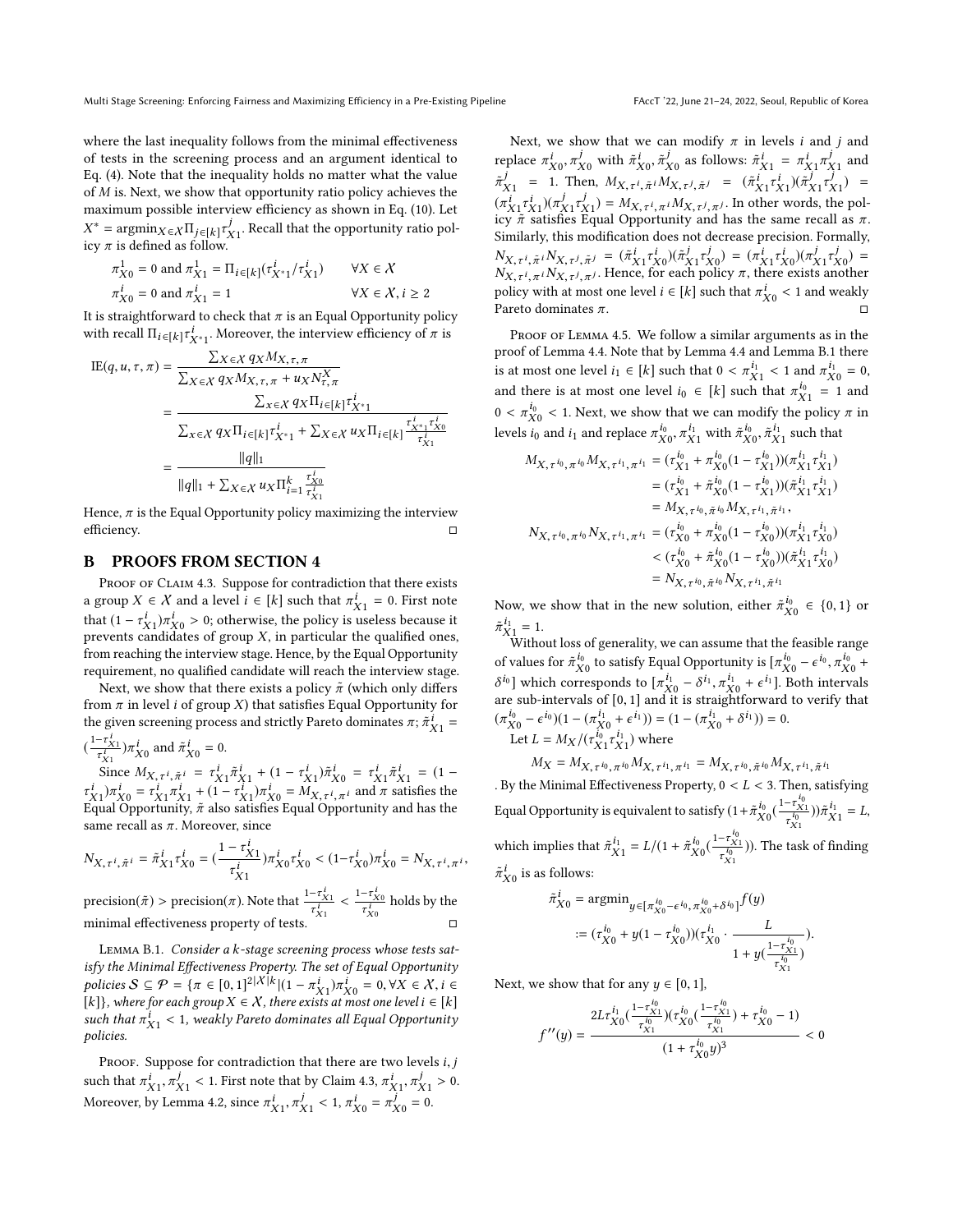To prove it note that the Minimal Effectiveness Property of the tests  $\{\tau^i\}_{i\in[k]}$  (i.e.,  $\tau^i_{X1} > \tau^i_{X0} \ge 0, \forall X \in \mathcal{X}, i \in [k]$ ) implies that  $\frac{\tau_{X0}^{i_0}}{\tau_{X1}^{i_0}} - 1 < 0$ . Since f is a concave function in  $[\pi_{X0}^{i_0} - \epsilon^{i_0}, \pi_{X0}^{i_0} + \delta^{i_0}],$  $\tau_{X_1}$ <br>the minimum value of f in this interval obtained in one of its<br>endpoints. In other words, the maximum precision corresponds to endpoints. In other words, the maximum precision corresponds to the case either  $\tilde{\pi}_{X0}^{i_0} \in \{0, 1\}$  or  $\tilde{\pi}_{X1}^{i_1} = 1$ .

PROOF OF LEMMA [4.8.](#page-8-4) The proof is by induction. For the base case ( $i = 1$ ), let t<sub>1</sub> and f<sub>1</sub> denote the true positive rate and the false positive rate of  $\pi$  by the end of level 1. The existence of  $\pi$  guarantees that the system of inequalities Eq. [\(8\)](#page-8-3) with  $(j_0 = \lfloor \log_{1-\epsilon} f_1 \rfloor, j_1 =$ <br> $\lfloor \log_{1-\epsilon} f_1 \rfloor, j_1 < j_2 \rfloor$ [log<sub>1−€</sub> t<sub>1</sub>] ≤  $\ell_{\text{tpr}}$ ) has a feasible solution. More precisely, by setting  $(x = \pi, u = \pi_0)$  $(x = \pi_1, y = \pi_0),$ 

$$
\tau_0^1 x + (1 - \tau_0^1) y = f_1 \le (1 - \epsilon)^{\lfloor \log_{1-\epsilon} f_1 \rfloor}
$$
  
=  $(1 - \epsilon)^{j_0}, \quad \tau_1^1 x + (1 - \tau_1^1) y$   
=  $t_1 \ge (1 - \epsilon)^{\lceil \log_{1-\epsilon} t_1 \rceil} = (1 - \epsilon)^{j_1}$ 

Next, we consider  $i > 1$  and we assume that the claim holds for all values  $i' < i$ . Let  $M_i := \tau_1^i \pi_1^i + (1 - \tau_1^i) \pi_0^i$  and  $N_i := \tau_0^i \pi_1^i + (1 - \tau_0^i) \pi_0^i$ .<br>Note that  $t_i = t_{i+1} \cdot M_i$  and  $f_i = f_{i+1} \cdot N_i$ . Note that  $t_i = t_{i-1} \cdot M_i$  and  $f_i = f_{i-1} \cdot N_i$ .<br>By the induction hypothesis and consider

By the induction hypothesis and considering the first  $i - 1$  levels in the pipeline, since  $t_{i-1} \ge t_i \ge L_{\text{tpr}}/(1 - \epsilon)^{i-1} > L_{\text{tpr}}/(1 - \epsilon)^{i-2}$ <br>and  $f_{i-1} > f_i$ , there exist  $i' \in [0, L_{i-1}]$  and  $i' \in [0, L_{i-1}] \cup \{ \infty \}$ and  $f_{i-1} \ge f_i$ , there exist  $j'_1 \in [0, L_{\text{fpr}}]$  and  $j'_0 \in [0, L_{\text{fpr}}] \cup \{\infty\}$ such that  $M[i - 1, j'_1, j'_0] =$  true and  $(1 - \epsilon)^{j'_1} \ge t_{i-1} \cdot (1 - \epsilon)^{i-2}$  and  $(1 - \epsilon)^{j_0'} \le \min\{1, \max\{L_{\text{fpr}}, f_{i-1}\}/(1 - \epsilon)^{i-2}\}\.$  More precisely, the algorithm finds a policy  $\bar{\pi}$  with true positive rate at least  $(1 - \epsilon)^{j'_1}$ and false positive rate at most  $(1 - \epsilon)^{j'_0}$ .<br>Next by setting  $(\bar{\pi}^i - \pi^i, \bar{\pi}^i - \pi^i)$  and

Next, by setting  $(\bar{\pi}_1^i = \pi_1^i, \bar{\pi}_0^i = \pi_0^i)$  and  $(i_1 := \text{argmin}_j \{ (1 - \epsilon)^j \leq \bar{\pi} \}$  $t_i(\bar{\pi})\}, j_0 := \operatorname{argmax}_j \{ (1 - \epsilon)^j \geq f_i(\bar{\pi}) \},$ 

$$
(1 - \epsilon)^{j_1} > (1 - \epsilon) \cdot t_i(\bar{\pi})
$$
  
=  $(1 - \epsilon) \cdot t_{i-1}(\bar{\pi}) \cdot M_i$  by definition of  $j_1$   
 $\geq (1 - \epsilon) \cdot (1 - \epsilon)^{j'_1} \cdot M_i$  by  $t_{i-1}(\bar{\pi}) \geq (1 - \epsilon)^{j'_1}$   
 $\geq t_{i-1} \cdot (1 - \epsilon)^{i-1} \cdot M_i$  by induction hypothesis  
=  $t_i \cdot (1 - \epsilon)^{i-1}$ .

Similarly,

$$
(1 - \epsilon)^{j_0} < \min\{1, \frac{f_i(\bar{\pi})}{1 - \epsilon}\}\n= \min\{1, N_i \cdot \frac{f_{i-1}(\bar{\pi})}{1 - \epsilon}\} \quad \text{by definition of } j_0
$$
\n
$$
\leq \min\{1, (1 - \epsilon)^{j'_0} \cdot \frac{N_i}{1 - \epsilon}\} \quad \text{by definition of } j_0
$$
\n
$$
\leq \min\{1, \frac{\max\{L_{\text{fpr}}, f_{i-1}\}}{(1 - \epsilon)^{i-2}} \cdot \frac{N_i}{1 - \epsilon}\} \quad \text{in induction hypoth.}
$$
\n
$$
\leq \min\{1, \frac{\max\{L_{\text{fpr}}, f_i\}}{(1 - \epsilon)^{i-1}}\}
$$
\n
$$
\text{which completes the proof.}
$$

PROOF OF THEOREM [4.10.](#page-8-5) First, as we are aiming for a  $(1 - \epsilon)$ approximation, we only need to consider  $\alpha \in (\epsilon, 1 - \epsilon)$ . Otherwise, either the policy maximizing recall (i.e. bypassing all tests) or the policy maximizing precision (Opportunity Ratio policy) is a  $(1 - \epsilon)$ approximation for  $f_{\alpha}$ .

Next we show in order to guarantee  $(1 - \epsilon)$ -approximations of recall and precision of the policy maximizing  $f_{\alpha}$ , it suffices to run the described DP and consider estimates of t (true positive rate) and f (false positive rate) of form  $(1 - \bar{\epsilon})^i$  for  $i \in \mathbb{N}$  in intervals<br>[*I*<sub>i</sub> 1] and [*I*<sub>i</sub> 1] respectively where  $\bar{\epsilon} \leq \epsilon/(2k)$  We provide [ $L_{\text{tpr}}, 1$ ] and [ $L_{\text{fpr}}, 1$ ] respectively, where  $\bar{\epsilon} \leq \epsilon/(2k)$ . We provide tight bounds for  $L_{\text{tpr}}$  and  $L_{\text{fpr}}$ . Note that since for any policy  $\pi$ , the true positive rate  $(t_i)$  and the false positive rate  $(t_i)$  are non-<br>decreasing in i. it suffices to provide "large enough" lowerbounds decreasing in i, it suffices to provide "large enough" lowerbounds  $L_{\text{tor}}$  and  $L_{\text{for}}$  for t and f in the final stage respectively.

Bounding  $L_{\text{tpr}}$ . Consider the policy  $\pi_{\text{bypass}}$ , which bypasses all the tests in both groups, i.e.,  $\pi_{X0}^i = \pi_{X1}^i = 1$  for all  $i \in [k], X \in X$ .<br>Since  $\pi_{\text{hynose}}$  is an Equal Opportunity policy for the pipeline and Since  $\pi_{\text{bypass}}$  is an Equal Opportunity policy for the pipeline and  $f_{\alpha}(\pi_{\text{bypass}}) = (1 - \alpha) + \alpha ||q||_1$ , any optimal Equal Opportunity policy  $\pi^*$  for  $f_\alpha$  has recall at least  $(1 - 2\alpha + \alpha ||q||_1)/(1 - \alpha)$ . Thus,<br>since  $\alpha \in (s, 1-\epsilon)$ ,  $t > (1-2\alpha + \alpha ||q||_1)/(1 - \alpha) > \epsilon/(1-\epsilon)$ , which since  $\alpha \in (\epsilon, 1 - \epsilon)$ ,  $t \geq (1 - 2\alpha + \alpha ||q||_1)/(1 - \alpha) \geq \epsilon/(1 - \epsilon)$  which implies that in our DP with accuracy parameter  $\bar{\epsilon}$  it suffices to set  $L_{\text{tpr}} = \left(\frac{\epsilon}{1-\epsilon}\right) \cdot (1-\bar{\epsilon})^{k-1} \geq \left(\frac{\epsilon}{1-\epsilon}\right) \cdot \exp(-\epsilon).$ 

Bounding  $L_{\text{fpr}}$ . For each  $X \in \mathcal{X}$ , let  $f_X$  denote the false positive rate of the optimal Equal Opportunity policy for group  $X$ . Similarly, let  $t_X$  denote the positive rate of (i.e., recall) the optimal policy  $\mathbf{t}_X = \mathbf{t}$  for each  $X \in \mathcal{X}$ . Next, we consider the following cases.<br>For any sufficiently small  $\epsilon > 0$ , we need to set Le so the \* for group  $X \in X$ . By Equality of Opportunity property of  $\pi^*$ ,

For any sufficiently small  $\epsilon > 0$ , we need to set  $L_{\text{for}}$  so that by running the DP with accuracy parameter  $\bar{\epsilon}$ , we can approximate both true positive rate and false positive rate of the optimal Equal Opportunity policy within  $(1 - \epsilon)$ -factor of their values. More precisely, we set  $L_{\text{fpr}}$  so that if for each group  $X \in \mathcal{X}$  and any pair  $(\mathfrak{t}_X, \mathfrak{f}_X)$  with  $\mathfrak{t}_X \geq L_{\text{tpr}}/(1 - \epsilon/2)$ , there exists a pair  $(\mathfrak{t}_X, \mathfrak{f}_X)$  such that  $\mathfrak{t}_Y > (1 - \epsilon/2)\mathfrak{t}_Y$ .  $\mathfrak{t}_Y \leq \min(1, \max(1 - \epsilon/2))$ . Finally that  $\overline{t}_X \geq (1 - \epsilon/2)t_X, \overline{t}_X \leq \min(1, \max(L_{\text{fpr}}, f_X)/(1 - \epsilon/2))$ . Finally,<br>once the above property holds for all groups  $X \in X$  then for the once the above property holds for all groups  $X \in \mathcal{X}$  , then for the corresponding policy  $\pi$ , precision( $\pi$ ) > (1 –  $\epsilon$ ) · precision( $\pi$ <sup>\*</sup>).<br>Let  $X_i := IX \in X | f_{X_i}/(1 - \xi) > I \epsilon$ , l and  $X_2 := IX \in X | f_{X_i}/(1 - \xi)$ 

Let  $X_1 := \{X \in \mathcal{X} | f_X / (1 - \frac{\epsilon}{2}) \ge L_{\text{fpr}} \}$  and  $X_2 := \{X \in \mathcal{X} | f_X / (1 - \epsilon) \}$  $\frac{\epsilon}{2}$ ) < L<sub>fpr</sub>}. Then,

$$
\frac{\text{precision}(\pi)}{\text{precision}(\pi^*)} = \frac{\left(\frac{\|q\|_1 \cdot \overline{t}}{\|q\|_1 \cdot \overline{t} + \sum_{X \in \mathcal{X}} u_X \cdot \overline{f}_X}\right)}{\left(\frac{\|q\|_1 \cdot t}{\|q\|_1 \cdot t + \sum_{X \in \mathcal{X}} u_X \cdot \overline{f}_X}\right)} \\
\geq \frac{\left(\frac{\|q\|_1 \cdot \overline{t}}{\|q\|_1 \cdot \overline{t} + \sum_{X \in \mathcal{X}_1} u_X \cdot \overline{f}_X + \sum_{X \in \mathcal{X}_2} u_X \cdot \overline{f}_X}\right)}{\left(\frac{\|q\|_1 \cdot t}{\|q\|_1 \cdot t + \sum_{X \in \mathcal{X}_1} u_X \cdot \overline{f}_X}\right)} \\
\geq \frac{\left(\frac{\|q\|_1 \cdot t}{\|q\|_1 \cdot t + \sum_{X \in \mathcal{X}_1} u_X \cdot \overline{f}_X}\right)}{\left(\frac{\|q\|_1 \cdot (1 - \epsilon/2)t}{\|q\|_1 \cdot t + \sum_{X \in \mathcal{X}_1} u_X \cdot \overline{f}_X}\right)}\right)} \\
\geq \frac{\left(\frac{\|q\|_1 \cdot t}{\|q\|_1 \cdot t + \sum_{X \in \mathcal{X}_1} u_X \cdot \overline{f}_X}\right)}{\left(\frac{\|q\|_1 \cdot t}{\|q\|_1 \cdot t + \sum_{X \in \mathcal{X}_1} u_X \cdot \overline{f}_X}\right)}
$$

Next, we set  $L_{\text{fpr}}$  so that  $||q||_1 \cdot t + \sum_{X \in \mathcal{X}_2} u_X L_{\text{fpr}} \le \frac{||q||_1 \cdot t}{1 - \frac{\epsilon}{2}}$ . Since  $t \geq \epsilon/(1-\epsilon)$ , it suffices to set  $L_{\text{fpr}} = \frac{\epsilon}{(2-\epsilon)(1-\epsilon)}$  $\frac{\epsilon^2 ||q||_1}{(2-\epsilon)(1-\epsilon)(1-||q||_1)} = \Omega(\epsilon^2).$ Hence,

$$
\frac{\big(\frac{\|q\|_1\cdot(1-\frac{\epsilon}{2})t}{\|q\|_1\cdot t+\sum_{X\in X_1}\frac{u_X\cdot f_X}{1-\frac{\epsilon}{2}}+\sum_{X\in X_2}u_X\cdot L_{\text{fpr}}}\big)}{\big(\frac{\|q\|_1\cdot t}{\|q\|_1\cdot t+\sum_{X\in X_1}u_X\cdot f_X}\big)}\geq \big(1-\frac{\epsilon}{2}\big)^2>(1-\epsilon).
$$

Finally, for each  $X \in \mathcal{X}$ , we run the DP algorithm for each group with accuracy parameter  $\bar{\epsilon}$ . By Lemma [4.8,](#page-8-4) the DP algorithm finds a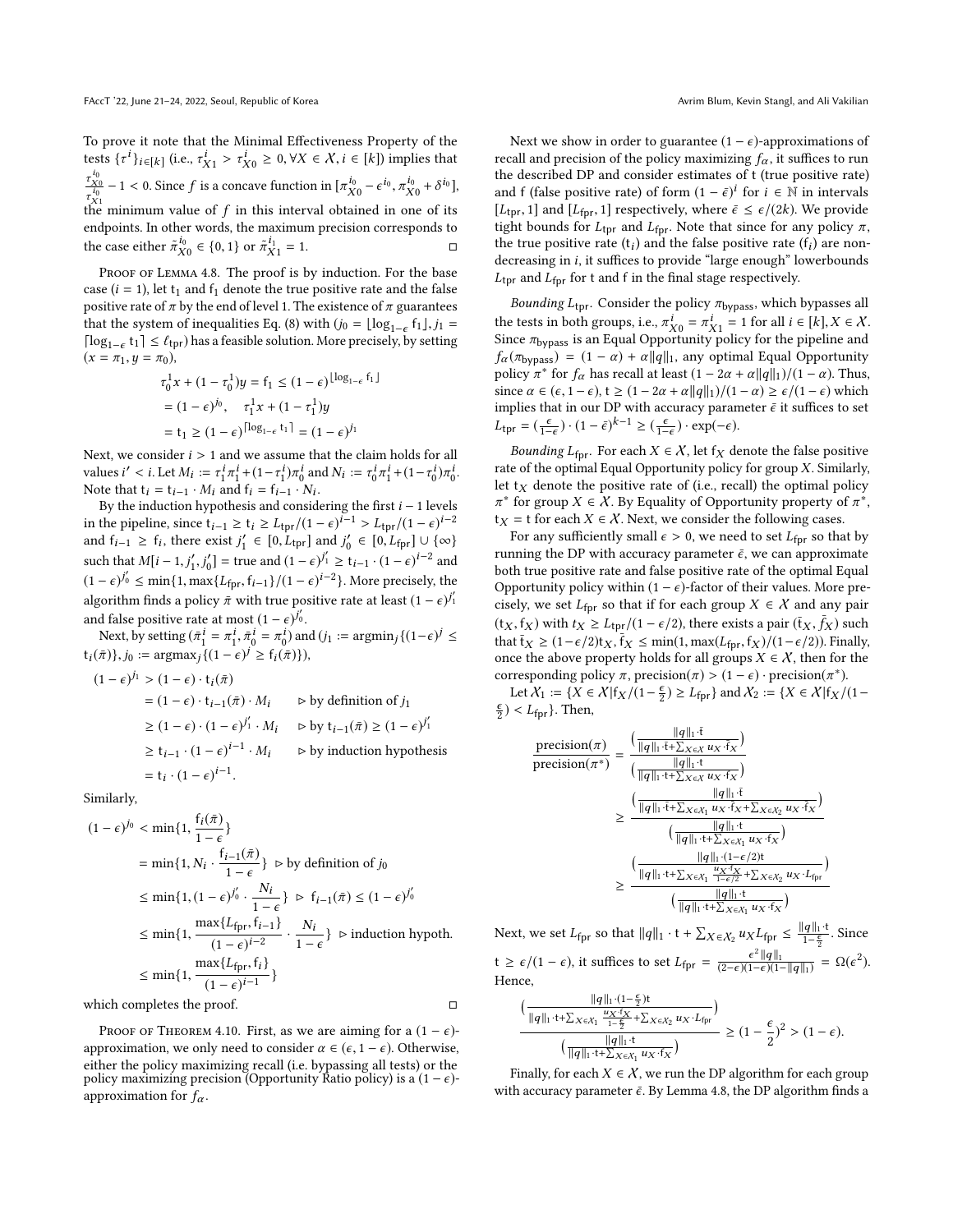set {t<sub>X</sub> =  $(1 - \bar{\epsilon})^{ix}$ , f<sub>x</sub> =  $(1 - \bar{\epsilon})^{jx}$ } $_{X \in X}$  (and a policy  $\pi$  achieving<br>these rates) where for each  $X \in X$ , ty  $\in [I_{i-1}]$ , fy  $\in [I_{i-1}]$ these rates) where for each  $X \in \mathcal{X}$ ,  $t_X \in [L_{\text{tor}}, 1]$ ,  $f_X \in [L_{\text{for}}, 1]$ such that

$$
t_X = t \ge (1 - \frac{\epsilon}{2}) \cdot t(\pi^*), f_X \le \min\{1, \frac{\max\{L_{\text{fpr}}, f_X(\pi^*)\}}{1 - \epsilon/2}\} \forall X \in \mathcal{X},
$$

and for each  $X \in \mathcal{X}$ ,  $M_X[k, t_X, t_X] = \text{true}$ . Thus, by the bounds we just showed for the precision of such a policy, precision( $\pi$ ) ≥ (1 −  $\epsilon$ ) · precision( $\pi^*$ ). Thus,  $f_\alpha(\pi) \geq (1 - \epsilon) \cdot f_\alpha(\pi^*)$ .<br>As we need to run the DP algorithm for any of the

As we need to run the DP algorithm for any of the  $|X|$  groups separately with the specified parameters  $L_{\text{tpr}}, L_{\text{fpr}}$  and  $\bar{\epsilon} = O(\epsilon/k)$ , by Lemma [4.9,](#page-8-7) the total time of the DP approach is

$$
O(\frac{|X|k \log^2 \frac{1}{L_{\text{tpr}}}\log^2 \frac{1}{L_{\text{fpr}}}}{\epsilon^4}) = O(\frac{|X|k^5(\epsilon^2 + \log^2 \frac{1}{\epsilon})\log^2 \frac{1}{\epsilon}}{\epsilon^4})
$$

$$
= O(\frac{|X|k^5 \log^4 \frac{1}{\epsilon}}{\epsilon^4})
$$

□

PROOF OF THEOREM [4.11.](#page-8-6) First we show that in our setting, in order to guarantee  $(1 + \epsilon)$ -approximations of recall and precision, it suffices to run the described DP and consider estimates of t (true positive rate) and f (false positive rate) of form  $(1 - \bar{\epsilon})^i$  for  $i \in \mathbb{N}$  in<br>intervals  $[I_1, 1]$  and  $[I_{\epsilon}, 1]$  respectively, where  $\bar{\epsilon} \leq \epsilon/(2k)$ . We intervals [ $L_{\text{tpr}}$ , 1] and [ $L_{\text{fpr}}$ , 1] respectively, where  $\bar{\epsilon} \leq \epsilon/(2k)$ . We provide tight bounds for  $L_{\text{tpr}}$  and  $L_{\text{fpr}}$ .

Note that since for any policy  $\pi$ ,  $\text{tpr}_{i,\pi}$ ,  $\text{fpr}_{i,\pi}$  are non-decreasing  $i$  it suffices to provide "large enough" lowerbounds  $I_{\text{true}}$  and in *i*, it suffices to provide "large enough" lowerbounds  $L_{\text{tor}}$  and  $L_{\text{fpr}}$  for true positive rate and false positive rate in the final stage respectively (i.e., for t and f).

Bounding  $L_{\text{tpr}}$ . Consider the policy  $\pi_{\text{bypass}}$ , which bypasses all the tests in both groups, i.e.,  $\pi_{X0}^i = \pi_{X1}^i = 1$  for all  $i \in [k], X \in \mathcal{X}$ .<br>Let  $\pi_{X} = \min_{\pi}$   $\pi_{X}^j$  Then by Theorem 3.4 Opportunity. Let  $\tau_{\min} = \min_{X \in \mathcal{X}, j \in [k]} \tau_{X_1}^j$ . Then, by Theorem [3.4,](#page-4-2) Opportunity<br>Patio maximizes the precision and has recall at least  $(\tau, \cdot)^k$  in Ratio maximizes the precision and has recall at least  $(\tau_{min})^k$ , in<br>the optimal policy  $t > (\tau_{min})^k$ , which implies that in our DP with the optimal policy  $t \ge (\tau_{min})^k$  which implies that in our DP with accuracy parameter  $\bar{\epsilon}$  it suffices to set  $I_{\epsilon} = (\tau_{\epsilon})^k (1 - \bar{\epsilon})^{k-1}$  $\arctan \epsilon$  is suffices to set  $L_{\text{tpr}} = (\tau_{\text{min}})^k \cdot (1 - \bar{\epsilon})^{k-1} \ge$ <br> $\arctan(-\epsilon - k \ln(1/\tau + \epsilon))$  $\exp(-\epsilon - k \ln(1/\tau_{\min}))$ .

Bounding  $L_{\text{fpr}}$ . For each  $X \in \mathcal{X}$ , let  $f_X$  denote the false positive rate of the optimal Equal Opportunity policy for group  $X$ . Similarly, let  $t_X$  denote the positive rate of (i.e., recall) the optimal policy  $\mathbf{t}_X = \mathbf{t}$  for each  $X \in \mathcal{X}$ . Next, we consider the following cases.<br>For any sufficiently small  $\epsilon > 0$ , we need to set  $I\epsilon$ , so \* for group  $X \in \mathcal{X}$ . By Equality of Opportunity property of  $\pi^*$ ,  $\pi^*$ ,  $\pi^*$  to the following cases

For any sufficiently small  $\epsilon > 0$ , we need to set  $L_{\text{fpr}}$  so that by running the DP with accuracy parameter  $\bar{\epsilon}$ , we can approximate both true positive rate and false positive rate of the optimal Equal Opportunity policy within (1 –  $\epsilon$ )-factor of their values. More precisely, we set  $L_{\text{fpr}}$  so that if for each group  $X \in \mathcal{X}$  and any pair  $(t_X, f_X)$  with  $t_X \ge L_{\text{tpr}}$ , there exists a pair  $(\bar{t}_X, \bar{f}_X)$  such that  $\overline{f}_X \geq (1 - \epsilon/2)t_X$ ,  $\overline{f}_X \leq \min(1, \max(L_{\text{fpr}}, f_X)/(1 - \epsilon/2))$ . Finally,<br>once the above property holds for all groups  $Y \in X$ , then for the once the above property holds for all groups  $X \in \mathcal{X}$ , then for the corresponding policy  $\pi$ , precision( $\pi$ ) > (1 –  $\epsilon$ ) · precision( $\pi$ <sup>\*</sup>).

Let  $X_1 := \{X \in \mathcal{X} | f_X/(1 - \epsilon/2) \ge L_{\text{fpr}}\}\$  and let  $X_2 := \{X \in \mathcal{X} | f_X/(1 - \epsilon/2) \ge L_{\text{fpr}}\}\$  $\chi$ |f<sub>X</sub> /(1 –  $\epsilon$ /2) < L<sub>fpr</sub>}. Note that  $\chi = \chi_1 \dot{\cup} \chi_2$ . Then,

$$
\begin{split} \frac{\text{precision}(\pi)}{\text{precision}(\pi^*)} &= \left(\frac{\|q\|_1 \cdot \overline{t}}{\|q\|_1 \cdot \overline{t} + \sum_{X \in \mathcal{X}} u_X \cdot \overline{f}_X}\right) \\ &\quad \qquad / \left(\frac{\|q\|_1 \cdot t}{\|q\|_1 \cdot t + \sum_{X \in \mathcal{X}} u_X \cdot f_X}\right) \\ &\geq \left(\frac{\|q\|_1 \cdot \overline{t}}{\|q\|_1 \cdot \overline{t} + \sum_{X \in \mathcal{X}_1} u_X \cdot \overline{f}_X + \sum_{X \in \mathcal{X}_2} u_X \cdot \overline{f}_X}\right) \\ &\quad / \left(\frac{\|q\|_1 \cdot t}{\|q\|_1 \cdot t + \sum_{X \in \mathcal{X}_1} u_X \cdot f_X}\right) \\ &\geq \left(\frac{\|q\|_1 \cdot t}{\|q\|_1 \cdot t + \sum_{X \in \mathcal{X}_1} \frac{u_X \cdot f_X}{1 - \epsilon/2} + \sum_{X \in \mathcal{X}_2} u_X \cdot L_{\text{fpr}}}\right) \\ &\quad / \left(\frac{\|q\|_1 \cdot t}{\|q\|_1 \cdot t + \sum_{X \in \mathcal{X}_1} \frac{u_X \cdot f_X}{1 - \epsilon/2} + \sum_{X \in \mathcal{X}_2} u_X \cdot L_{\text{fpr}}}\right) \\ &\quad / \left(\frac{\|q\|_1 \cdot t}{\|q\|_1 \cdot t + \sum_{X \in \mathcal{X}_1} u_X \cdot f_X}\right) \end{split}
$$

Next, we set  $L_{\text{fpr}}$  so that  $||q||_1 \cdot t + \sum_{X \in \mathcal{X}_2} u_X L_{\text{fpr}} \le \frac{||q||_1 \cdot t}{1 - \frac{\epsilon}{2}}$ . Since t  $\geq (\tau_{\text{min}})^k$ , it suffices to set  $L_{\text{fpr}} = \frac{\epsilon ||q||_1 \cdot (\tau_{\text{min}})^k}{(2-\epsilon)(1 - ||q||_1)} = \Omega(\epsilon \cdot (\tau_{\text{min}})^k)$ .<br>Hence Hence,

$$
\begin{aligned}&\big(\frac{\|q\|_1\cdot(1-\epsilon/2){\mathfrak{t}}}{\|q\|_1{\mathfrak{t}}+\sum_{X\in X_1}\frac{u_X{\mathfrak{f}}_X}{1-\epsilon/2}+\sum_{X\in X_2}u_XL_{{\mathfrak{f}}{\mathfrak{p}}r}\big)}/\big(\frac{\|q\|_1{\mathfrak{t}}}{\|q\|_1{\mathfrak{t}}+\sum_{X\in X_1}u_X{\mathfrak{f}}_X}\big)\\&\geq (1-\frac{\epsilon}{2})^2>(1-\epsilon).\end{aligned}
$$

Finally, for each  $X \in \mathcal{X}$ , we run the DP algorithm for each group with accuracy parameter  $\bar{\epsilon}$ . By Lemma [4.8,](#page-8-4) the DP algorithm finds a set  $\{tx = (1 - \bar{\epsilon})^{ix}, fx = (1 - \bar{\epsilon})^{jx}\}_{X \in \mathcal{X}}$  (and a policy  $\pi$  corresponding to these values) where for each  $X \in \mathcal{X}$  ty  $\epsilon$  $\pi$  corresponding to these values) where for each  $X \in \mathcal{X}$ ,  $t_X \in$  $[L_{\text{tpr}}, 1], f_X \in [L_{\text{fpr}}, 1]$  such that  $\forall X \in \mathcal{X}$ 

$$
t_X = t \ge (1 - \epsilon/2) \cdot t(\pi^*) \quad f_X \le \min(1, \frac{\max(L_{\text{fpr}}, f_X(\pi^*))}{1 - \epsilon/2})
$$

and for each  $X \in \mathcal{X}$ ,  $M_X[k, t_X, t_X] = \text{true}$ . Thus, by the bounds we just showed for the precision of such a policy,  $1/\text{precision}(\pi) \le$  $(1 + \epsilon)$ /precision( $\pi^*$ ). Thus,  $g_\alpha(\pi) \leq (1 + \epsilon) \cdot g_\alpha(\pi^*)$ .<br>As we need to run the DP algorithm for any of the

As we need to run the DP algorithm for any of the  $|X|$  groups separately with the specified parameters  $L_{\text{tpr}}$ ,  $L_{\text{fpr}}$  and  $\bar{\epsilon} = O(\epsilon/k)$ , by Lemma [4.9,](#page-8-7) the total runtime is  $O(\frac{|X| k \log^2(1/L_{\text{tpr}}) \log^2(1/L_{\text{fpr}})}{\epsilon^4})$  $\frac{1}{\bar{\epsilon}^4}$  =  $\frac{1}{\bar{\epsilon}^4}$  =  $\frac{1}{\bar{\epsilon}^4}$  =  $\frac{1}{\bar{\epsilon}^4}$  =  $\frac{1}{\bar{\epsilon}^4}$  =  $\frac{1}{\bar{\epsilon}^4}$  =  $\frac{1}{\bar{\epsilon}^4}$  =  $\frac{1}{\bar{\epsilon}^4}$  =  $\frac{1}{\bar{\epsilon}^4}$  =  $\frac{1}{\bar{\epsilon}^4}$  =  $\frac{1}{\bar{\epsilon}^4}$  =  $\frac{1}{\bar{\epsilon}^4}$  =  $\frac{1$  $O\left(\frac{|\mathcal{X}| k^7 (\log^2(1/\epsilon) + k^2)}{\epsilon^4}\right)$  $\Box$ 

### C MISSING PROOFS OF SECTION [5.2](#page-9-15)

Similarly to Observation [3.1,](#page-3-4) we can show the following observation for the policies that satisfies the Equalized Odds requirement.

OBSERVATION C.1. For any policy  $\pi$  that satisfies the Equalized Odds for a k-stage screening process with parameters

 $(\{\tau^i\}_{i\in[k]}, \{q_X, u_X\}_{X\in\mathcal{X}})$ , there exists M and N such that for each  $\in X$  $X \in \mathcal{X}$ ,

$$
M:=\Pi_{i=1}^k\tau_{X1}^i\pi_{X1}^i+(1-\tau_{X1}^i)\pi_{X0}^i,\quad N:=\Pi_{i=1}^k\tau_{X0}^i\pi_{X1}^i+(1-\tau_{X0}^i)\pi_{X0}^i
$$

Note that as computed in Observation [3.2,](#page-3-5) for policy any satisfying the Equalized Odds, the interview efficiency of a policy  $\pi$  for a k-stage process with parameters  $(q, u, \{t^i\}_{i \in [k]})$  is  $\frac{\|q\|_1 M}{\|q\|_1 M + \|u\|_1}$  $\frac{\|q\|_1 M}{\|q\|_1 M + \|u\|_1 N}.$  the exposition

In the rest of the section and for the simplicity of the exposition, we assume there are exactly two groups in the population;  $X =$  ${A, B}$ . The result for the general setting can be derived similarly.

<span id="page-12-0"></span>Theorem C.2. The interview efficiency of any policy satisfying Equalized Odds for a single-stage screening process with parameters<br>  $(q, u, \tau)$  is at most  $\frac{u_A + u_B}{1 + \frac{u_A + u_B}{q_A + q_B} \cdot \max(\frac{\tau_{A0}}{\tau_{A1}}, \frac{\tau_{B0}}{\tau_{B1}})}.$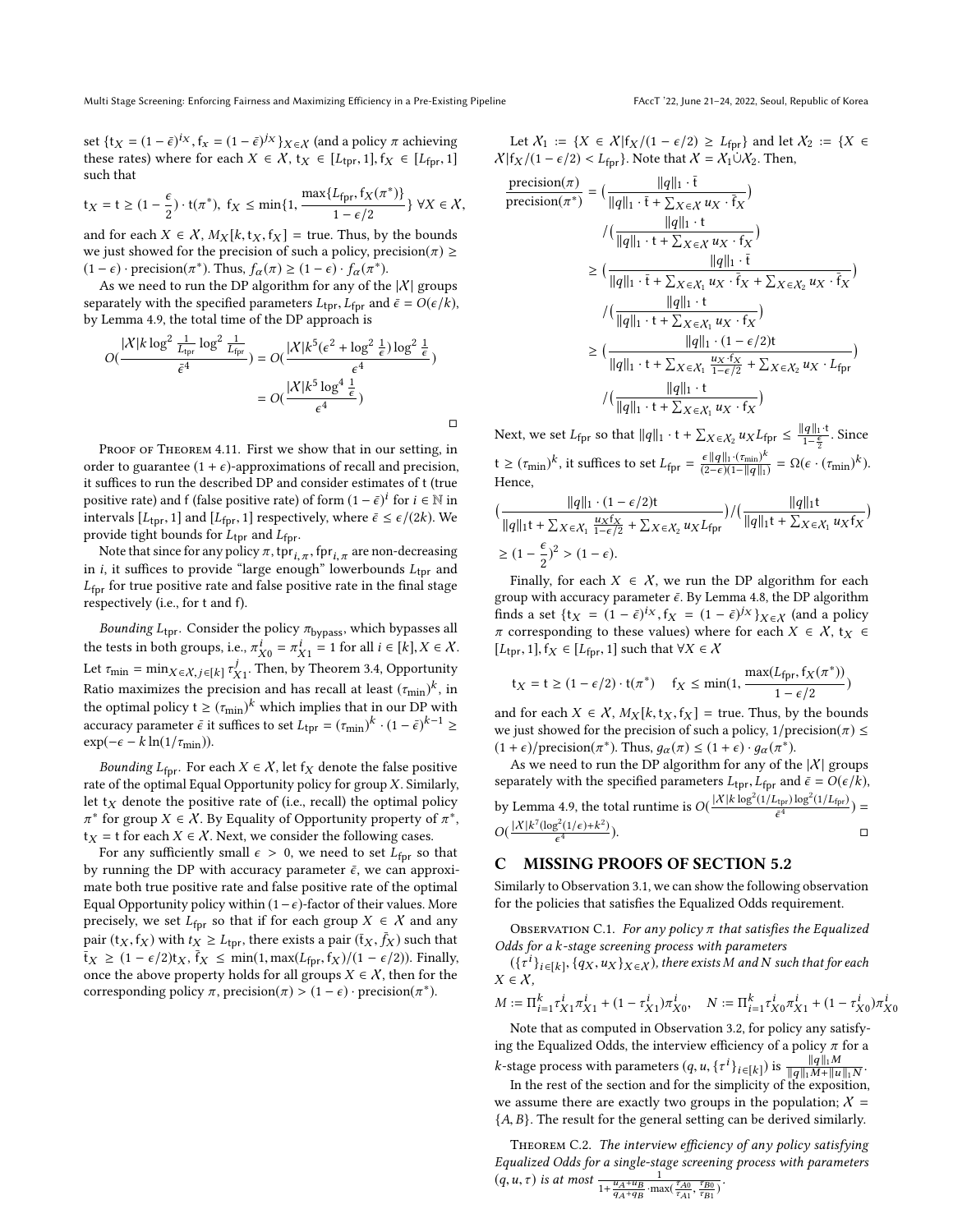PROOF. Maximizing the interview efficiency, is equivalent to minimizing  $N_{\tau,\pi}/M_{\tau,\pi}$ ; a minimizer of the inverse ratio is a maximizer of the interview efficiency and vice versa. Moreover, note that by the Minimal Effectiveness Property of the given test (i.e., Eq. [\(1\)](#page-2-2)),  $N_{\tau,\pi} < M_{\tau,\pi}$ .

$$
\frac{N_{\tau,\pi}}{M_{\tau,\pi}} = \frac{\tau_{A0}(\pi_{A1} - \pi_{A0}) + \pi_{A0}}{\tau_{A1}(\pi_{A1} - \pi_{A0}) + \pi_{A0}} \ge \frac{\tau_{A0}(\pi_{A1} - \pi_{A0})}{\tau_{A1}(\pi_{A1} - \pi_{A0})} = \frac{\tau_{A0}}{\tau_{A1}}
$$
 and  
\n
$$
\frac{N_{\tau,\pi}}{M_{\tau,\pi}} = \frac{\tau_{B0}(\pi_{B1} - \pi_{B0}) + \pi_{B0}}{\tau_{B1}(\pi_{B1} - \pi_{B0}) + \pi_{B0}} \ge \frac{\tau_{B0}(\pi_{B1} - \pi_{B0})}{\tau_{B1}(\pi_{B1} - \pi_{B0})} = \frac{\tau_{B0}}{\tau_{B1}}.
$$

In other words,  $N_{\tau, \pi} \ge \max(\frac{\tau_{A0}}{\tau_{A1}}, \frac{\tau_{B0}}{\tau_{B1}}) \cdot M_{\tau, \pi}$ . Hence,

$$
\frac{(q_A + q_B)M_{\tau,\pi}}{(q_A + q_B)M_{\tau,\pi} + (u_A + u_B)N_{\tau,\pi}} \le \frac{1}{1 + \frac{u_A + u_B}{q_A + q_B} \cdot \max(\frac{\tau_{A0}}{\tau_{A1}}, \frac{\tau_{B0}}{\tau_{B1}})} \square
$$

REMARK 6. Note that we can generalize the result of Lemma [C.2](#page-12-0) to a k-stage screening process with multiple groups  $X$ . For any  $j \in [k]$ , *let*  $\rho := \max_{X \in \mathcal{X}} \prod_{j \in [k]} \frac{\tau_{X0}^y}{\tau_{X1}^y}$  $\tau_{X1}^{\prime} \ \epsilon_{H}$ . Any policy that satisfies Equalized Odds requirement at the end of the process (i.e., before the interview stage) has interview efficiency at most  $\frac{\|q\|_1}{\|q\|_1 + \sum_{k=1}^n q_k}$  $\frac{\|q\|_1}{\|q\|_1 + \sum_{X \in \mathcal{X}} \rho u_X}$ . To see this, note that  $\frac{\|q\|_1 + \sum_{X \in \mathcal{X}} \rho u_X}{\rho}$  can show that for every similarly to the proof of Theorem [C.2](#page-12-0) we can show that for every group  $X \in \mathcal{X}$ ,  $N_X \ge \rho \cdot M_X$ .

<span id="page-13-1"></span>THEOREM C.3. Consider a k-stage screening process  $(q, u, \tau)$ with multiple groups  $X$  whose tests are minimally effective. Let  $\pi_{\text{EOdd}}$ ,  $\pi_{\text{EOpp}}$  denote the interview efficiency maximizing policy that π<sub>EOdd</sub>, π<sub>EOpp</sub> denote the interview efficiency maximizing policy that<br>satisfies Equalized Odds and Equal Opportunity at the end of the *process respectively.* If  $\max_{X \in \mathcal{X}} \prod_{i \in [k]} \frac{\tau_{X0}^i}{\tau_{X1}^i}$  $\frac{\tau_{X0}^i}{\tau_{X1}^i}$  > min<sub>X  $\in$ </sub>  $\prod_{i \in [k]} \frac{\tau_{X0}^i}{\tau_{X1}^i}$ then  $\mathbb{E}(q, u, \tau, \pi_{\text{EOdd}}) < \mathbb{E}(q, u, \tau, \pi_{\text{EOpp}})$ .<br>
In particular, the san between the interview efficiency of  $\tau_{\text{EOM}}$ .  $rac{\tau_{X0}^i}{\tau_{X1}^i},$ 

In particular, the gap between the interview efficiency of  $\pi_{\text{EOdd}}$ <br>and  $\pi_{\text{EOpp}}$  can be as large as  $\frac{1}{\|q\|_1} - \epsilon$  for any arbitrary  $\epsilon > 0.4$  $\epsilon > 0.4$ 

PROOF. The proof of the first part directly follows from the interview efficiency of opportunity ratio policy (Theorem [3.4\)](#page-4-2) and the upper bound for the interview efficiency of Equalized Odds policies (Theorem [C.2\)](#page-12-0)

For the second part, consider a pipeline in which there exists a  $X^* \in X$  such that for every  $X \in X \setminus X^*$ ,  $\Pi_{i \in [k]} \frac{\tau_{X0}^*}{\tau_{X1}^i}$ and  $\Pi_{i \in [k]} \frac{\tau_{X^*0}^i}{\tau_{X^*1}^i} = (1 - \delta)^k$ . Further, for every  $X \in X \setminus X^*$ ,  $= 0$ let  $q_X = \frac{Y}{k}$ ,  $u$  $\frac{\gamma}{k}$ ,  $u_X = \frac{1-\gamma-\mu}{k-1}$  $\frac{-\gamma - \mu}{k-1}$  and  $q_{X^*} = \frac{\gamma}{k}$ <br>theck that IF( $\pi_{\text{D}}$  $\frac{\gamma}{k}, u_{X^*} = \mu$ . Then, it is straightforward to check that  $\mathbb{E}(\pi_{\text{EOpp}}) = \frac{\gamma}{\gamma + \mu \cdot (1-\delta)^k}$  and IE(π<sub>EOdd</sub>) =  $\frac{\gamma}{\gamma + (1-\gamma)(1-\delta)^k}$ . As we set δ, μ to sufficiently small<br>values IE(προ)/IE(προ) = 1/*v* = ε = 1/llαll = ε values, IE( $\pi_{\rm EOpp}$ )/IE( $\pi_{\rm EOpp}$ ) = 1/ $\gamma - \epsilon = 1/||q||_1 - \epsilon$ .

Next, we show the following structure on a non-trivial optimal solution (i.e., one maximizing the interview efficiency). Note that  $\pi = 1$  or  $\pi = 0$  are the two trivial solutions satisfying the Equalized Odds for any given test.

<span id="page-13-2"></span><sup>4</sup>Note that the interview efficiency is always at most 1 and the trivial Equalized Odds policy that bypasses all tests has interview efficiency q.

OBSERVATION C.4. For any pipeline  $(\tau, q, u)$ , in any non-trivial optimal policy π, min( $π_{A1}$ ,  $π_{A0}$ ,  $π_{B1}$ ,  $π_{B0}$ ) = 0. Moreover, there exists an optimal policy such that  $\max(\pi_{A1}, \pi_{A0}, \pi_{B1}, \pi_{B0}) = 1$ .

PROOF. First, note that by the Minimal Effectiveness Property of the given test (i.e., Eq. [\(1\)](#page-2-2)),  $N_{\tau,\pi} < M_{\tau,\pi}$ .

Suppose that  $\min(\pi_{A1}, \pi_{A0}, \pi_{B1}, \pi_{B0}) = \epsilon$ . This implies that  $M_{\tau,\pi} > N_{\tau,\pi} \geq \epsilon$  Then, by subtracting  $\epsilon$  from all  $\pi$  values, the new policy still satisfies the Equalized Odds and it only increases the interview efficiency. Formally, for  $\epsilon > 0$ 

 $||q||_1 \cdot M_{\tau,\pi}$  $||q||_1 \cdot M_{\tau,\pi}$ <br>  $||q||_1 \cdot M_{\tau,\pi} + ||u||_1 \cdot N_{\tau,\pi}   
 ||q||_1 \cdot (M_{\tau,\pi} - \epsilon) + ||u||_1 \cdot (M_{\tau,\pi} - \epsilon)$  $||q||_1 \cdot (M_{\tau,\pi} - \epsilon) + ||u||_1 \cdot (N_{\tau,\pi} - \epsilon)$ The above inequality holds since

$$
N_{\tau,\pi} < M_{\tau,\pi}
$$
\n
$$
\Rightarrow -||u||_1 \epsilon N_{\tau,\pi} > -||u||_1 \epsilon M_{\tau,\pi}
$$
\n
$$
\Rightarrow (||q||_1 M_{\tau,\pi}^2 - ||q||_1 \epsilon M_{\tau,\pi} + ||u||_1 M_{\tau,\pi} N_{\tau,\pi}) - ||u||_1 \epsilon N_{\tau,\pi}
$$
\n
$$
> (||q||_1 M_{\tau,\pi}^2 - ||q||_1 \epsilon M_{\tau,\pi} + ||u||_1 M_{\tau,\pi} N_{\tau,\pi}) - ||u||_1 \epsilon M_{\tau,\pi}
$$
\n
$$
\Rightarrow M_{\tau,\pi} (||q||_1 M_{\tau,\pi} + ||u||_1 N_{\tau,\pi}) - \epsilon (||q||_1 M_{\tau,\pi} + ||u||_1 N_{\tau,\pi})
$$
\n
$$
> M_{\tau,\pi} (||q||_1 (M_{\tau,\pi} - \epsilon) + ||u||_1 (N_{\tau,\pi} - \epsilon))
$$
\n
$$
\Rightarrow \frac{M_{\tau,\pi} - \epsilon}{||q||_1 (M_{\tau,\pi} - \epsilon) + ||u||_1 (N_{\tau,\pi} - \epsilon)}
$$
\n
$$
> \frac{M_{\tau,\pi}}{||q||_1 M_{\tau,\pi} + ||u||_1 N_{\tau,\pi}} \approx ||q||_1 (M_{\tau,\pi} - \epsilon) + ||u||_1 (N_{\tau,\pi} - \epsilon) > 0
$$
\nIn particular, this implies that in any optimal policy.

$$
\min(\pi_{A1}, \pi_{A0}, \pi_{B1}, \pi_{B0}) = 0.
$$

 $\min(\pi_{A1}, \pi_{A0}, \pi_{B1}, \pi_{B0}) = 0.$ <br>The second part of the statement follows simply from the fact that if we multiply all  $\pi$  values by a constant  $c > 1$  so that they remain feasible (i.e., none of π values goes above one), the interview efficiency of the policy  $\sigma$  and the policy π are the same. efficiency of the policy  $c\pi$  and the policy  $\pi$  are the same.

Note that though it seems counter-intuitive, it might be the case

$$
\pi_{A0} = \text{argmax}(\pi_{A1}, \pi_{A0}, \pi_{B1}, \pi_{B0})
$$

and/or

$$
\pi_{A1} = \mathrm{argmin}(\pi_{A1}, \pi_{A0}, \pi_{B1}, \pi_{B0}).
$$

# <span id="page-13-0"></span>D AN FPTAS ALGORITHM FOR SCREENING PROCESSES WITH SAME POLICY FOR ALL GROUPS

Here, we devise a slightly different DP algorithm. Instead of running the DP algorithm for each group separately (as in Section [4.3\)](#page-7-0), we run a single DP algorithm for all groups simultaneously. Hence, all policies  $\{\pi_X\}_{X \in \mathcal{X}}$  are the same. In our DP approach, we use the same discretization technique and only consider powers of  $(1 - \epsilon)$ .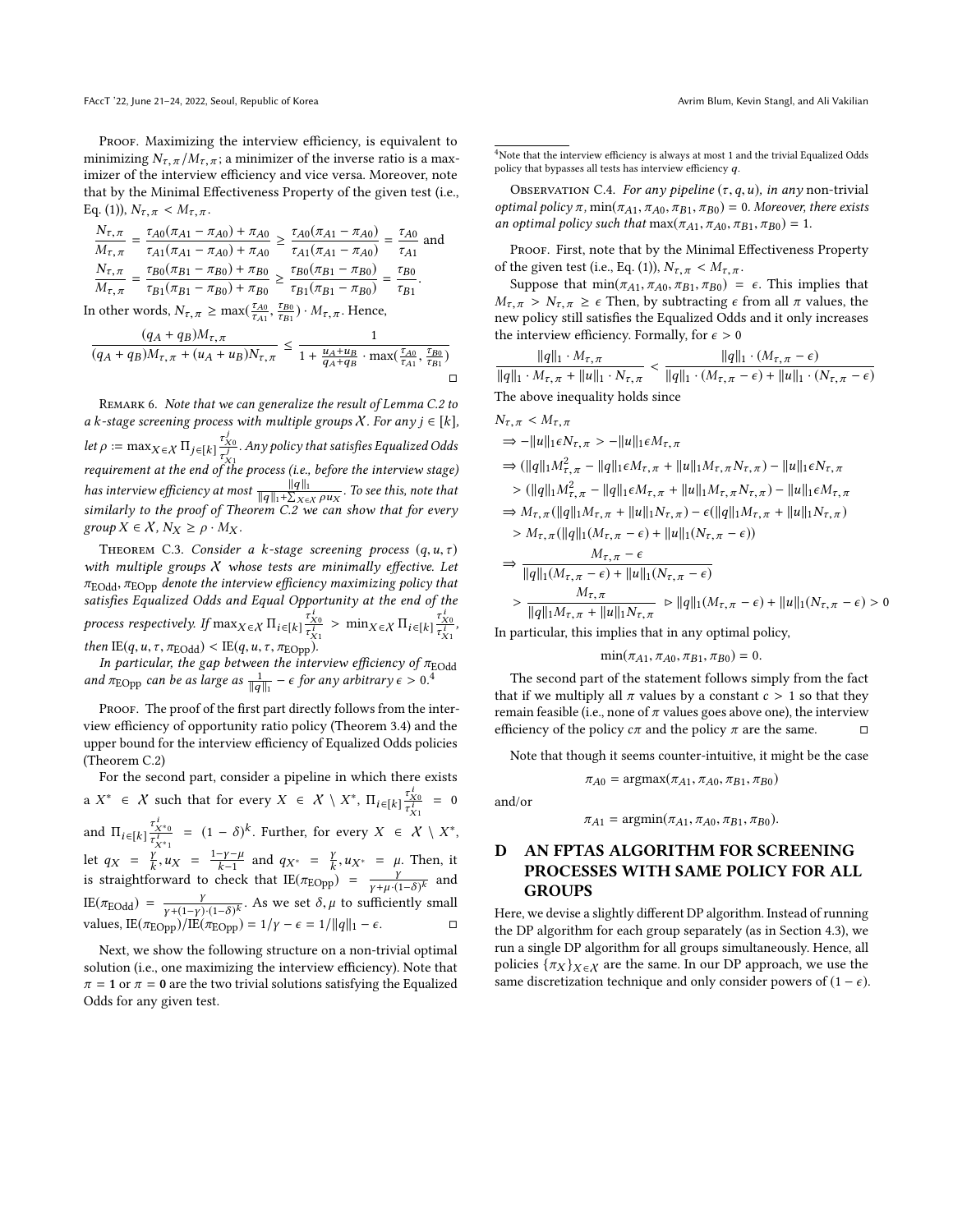Multi Stage Screening: Enforcing Fairness and Maximizing Efficiency in a Pre-Existing Pipeline FACCT '22, June 21-24, 2022, Seoul, Republic of Korea

Solving the DP. Consider the first level,  $i = 1$ . For any given parameters  $\{j_{X,0}, j_{X,1}\}_{X \in \mathcal{X}}$ , where for each group  $X \in \mathcal{X}$ ,  $j_{X,0} \in$  $[0, L_{\text{fpr}}]$  and  $j_{X,1} \in [0, L_{\text{tpr}}]$ ,  $M[1, {j_{X0}, j_{X1}}_{X \in X}] =$  true iff the following has a feasible solution.

$$
\tau_{X0}^1 x + (1 - \tau_{X0}^1) y \le (1 - \epsilon)^{j_{X0}} \text{ and,}
$$
  
\n
$$
\tau_{X1}^1 x + (1 - \tau_{X1}^1) y \ge (1 - \epsilon)^{j_{X1}} \quad \forall X \in \mathcal{X}
$$
\n(11)

Next, we describe the update rule for  $i > 1$ . For any  $X \in \mathcal{X}$ , fpr<sub>X</sub>  $\in$  [0,  $\ell_{\text{fpr}}$ ] and tpr<sub>X</sub>  $\in$  [0,  $\ell_{\text{tpr}}$ ],

$$
M[i + 1, \{ \text{tpr}_X, \text{fpr}_X \}_X \in \chi]
$$
  
= 
$$
\bigvee_{\{j_{X1}, j_{X0}\}_X \in \chi \in \mathcal{F}_{i+1}} M[i, \{ \text{tpr}_X - j_{X1}, \text{fpr}_X - j_{X0} \}_X \in \chi]
$$

where  $\mathcal{F}_{i+1}$  is the set of  $\{j_{X1} \le \text{tpr}_X, j_{X0} \le \text{fpr}_X\}_{X \in \mathcal{X}}$  for which the following system of linear inequalities has a feasible solution the following system of linear inequalities has a feasible solution  $\forall X \in \mathcal{X}$ 

$$
\tau^{i+1}_{X1}x+(1-\tau^{i+1}_{X1})y\geq (1-\epsilon)^{j_{X1}}, \tau^{i+1}_{X0}x+(1-\tau^{i+1}_{X0})y\leq (1-\epsilon)^{j_{X0}} \eqno(12)
$$

<span id="page-14-1"></span>LEMMA D.1. For any  $i \in [k]$ , if there exists an Equal Opportunity policy  $\pi$  treating all groups similarly, with true positive rate  $\text{tr}_{X,i} \geq \text{L}_{\text{tpr}}/(1-\epsilon)^{i-1}$ , false positive rate  $f_{X,i}$  for  $X \in \mathcal{X}$ , then there exist  ${j_{X1}, j_{X0}}_{X \in X}$  such that  $M[i, {j_{X1}, j_{X0}}_{X \in X}]$  = true, where for each  $X \in X$ ,  $(1 - \epsilon)^{jx_1} \ge t_{X,i}$ ,  $(1 - \epsilon)^{i-1}$  and  $(1 - \epsilon)^{jx_0} \le$ <br>min  $(1 - \epsilon)^{jx_1}$ ,  $\epsilon_{X,i}$ ,  $(1 - \epsilon)^{i-1}$  and  $(1 - \epsilon)^{jx_0} \le$  $\min\{1, \max\{L_{\text{fpr}}, f_{X,i}\}/(1-\epsilon)^{i-1}\}.$ <br>In other words, if the policy  $\pi$  ex-

In other words, if the policy  $\pi$  exists then the DP approach finds a policy with true positive rate at least  $(1 - \epsilon)^{jx_1}$  and false positive rate at most  $(1 - \epsilon)^{jx_0}$  for each  $X \in X$ rate at most  $(1 - \epsilon)^{j_{X0}}$  for each  $X \in \mathcal{X}$ .

PROOF. The proof is by induction. For the base case  $(i = 1)$ , let  $t_{X,1}$  and  $f_{X,1}$  denote the true positive rate and the false positive rate of  $\pi$  by the end of level 1 for each group  $X \in \mathcal{X}$ . The existence of  $\pi$  guarantees that the system of inequalities Eq. [\(11\)](#page-14-0) with ( $j_{X0}$  =  $\lfloor \log_{1-\epsilon} f_{X,1} \rfloor, j_{X1} = \lceil \log_{1-\epsilon} t_{X,1} \rceil \leq \ell_{\text{tpr}} \rfloor$  has a feasible solution.<br>More precisely by setting  $(y_x = \pi y_1, y_x = \pi y_0)$   $\forall X \in X$ More precisely, by setting  $(x_X = \pi_{X1}, y_X = \pi_{X0})$ ,  $\forall X \in \mathcal{X}$ ,

$$
\tau_{X0}^1 x_X + (1 - \tau_{X0}^1) y_X = f_{X1} \le (1 - \epsilon)^{\lfloor \log_{1-\epsilon} f_{X1} \rfloor} = (1 - \epsilon)^{j_{X0}}
$$
  

$$
\tau_{X1}^1 x_X + (1 - \tau_{X1}^1) y_X = t_{X1} \ge (1 - \epsilon)^{\lceil \log_{1-\epsilon} t_{X1} \rceil} = (1 - \epsilon)^{j_{X1}}
$$

Next, we consider  $i > 1$  and we assume that the claim holds for all values  $i' < i$ . For each  $X \in X$  let  $M_X$ ,  $i = \pi^i \pi^i + (1 - \pi^i \pi)^i \pi^i$ values  $i' < i$ . For each  $X \in \mathcal{X}$ , let  $M_{X,i} := \tau_{X1}^i \pi_{X1}^i + (1 - \tau_{X1}^i) \pi_{X0}^i$ <br>and  $N_{X,i} := \tau_{X0}^i \pi_{X1}^i + (1 - \tau_{X0}^i) \pi_{X0}^i$ . Note that for each  $X \in \mathcal{X}$ ,<br> $t_{X,i} = t_{X,i-1} \cdot M_{X,i}$  and  $f_{X,i} = f_{X,i-1} \cdot N_{X,i}$ .  $t_{X,i} = t_{X,i-1} \cdot M_{X,i}$  and  $f_{X,i} = f_{X,i-1} \cdot N_{X,i}$ .<br>By the induction hypothesis and considering

By the induction hypothesis and considering the first  $i-1$  levels in the pipeline, since  $\mathfrak{t}_{X,i-1} \geq \mathfrak{t}_{X,i} \geq L_{\text{tpr}}/(1-\epsilon)^{i-1} > L_{\text{tpr}}/(1-\epsilon)^{i-2}$ <br>and  $\mathfrak{t}_{X,i-1} > \mathfrak{t}_{X,i}$  there exist  $i' = [0, 1, 1]$  and  $i' = [0, 1, 1]$ and f<sub>X,i-1</sub> ≥ f<sub>X,i</sub>, there exist  $j'_{X_1} \in [0, L_{\text{tpr}}]$  and  $j'_{X_0} \in [0, L_{\text{fpr}}]$ <br>such that  $M_1$ :  $j'_{X_1}$ ,  $j'_{X_2}$  be  $M_1$  = two and  $(1, \infty)^{f_{X_1}}$  > two such that  $M[i - 1, {j'_{X1}, j'_{X0}}x \in X] = \text{true}$  and  $(1 - \epsilon)^{j'_{X1}} \ge t_{X, i-1}$ . such that  $M[l - 1, \{J_{X1}, J_{X0}\}\times \epsilon X] = \text{true}$  and  $(1 - \epsilon)^{X \times 1} \geq \tau_{X,i-1}$ .<br>  $(1 - \epsilon)^{i-2}$  and  $(1 - \epsilon)^{i}$   $\times$  min{1, max{ $L_{fpr}, f_{X,i-1}$ }/ $(1 - \epsilon)^{i-2}$ .<br>
More precisely the algorithm finds a policy  $\bar{\pi}$  with true posit More precisely, the algorithm finds a policy  $\bar{\pi}$  with true positive rate at least  $(1 - \epsilon)^{j'_{X1}}$  and false positive rate at most  $(1 - \epsilon)^{j'_{X0}}$  for each  $X \in \mathcal{X}$ .

Next, for each  $X \in \mathcal{X}$ , by setting  $(\bar{\pi}_{X1}^i = \pi_{X1}^i, \bar{\pi}_{X0}^i = \pi_{X0}^i)$  and<br> $\kappa_{X1} := \operatorname{argmin}_{X \in \mathcal{X}} \{ (1 - \epsilon)^i \leq \operatorname{tr}_{X \in \mathcal{X}} \{ \bar{\pi} \} \}$  is a gromax  $\{ (1 - \epsilon)^i > \epsilon \}$  $(j_{X1} := \text{argmin}_j \{ (1 - \epsilon)^j \leq t_{X,i}(\bar{\pi}) \}, j_{X0} := \text{argmax}_j \{ (1 - \epsilon)^j \geq$ 

 $f_{X,i}(\bar{\pi})\},$ 

$$
(1 - \epsilon)^{jX_1} > (1 - \epsilon) \cdot t_{X,i}(\bar{\pi})
$$
  
=  $(1 - \epsilon) \cdot t_{X,i-1}(\bar{\pi}) \cdot M_{X,i}$  by definition of  $j_{X1}$   
 $\geq (1 - \epsilon) \cdot (1 - \epsilon)^{j'_{X1}} \cdot M_{X,i}$   $\Rightarrow t_{X,i-1}(\bar{\pi}) \geq (1 - \epsilon)^{j'_{X1}}$   
 $\geq t_{X,i-1} \cdot (1 - \epsilon)^{X,i-1} \cdot M_{X,i}$   $\Rightarrow$  induction hypothesis  
=  $t_{X,i} \cdot (1 - \epsilon)^{i-1}$ .

<span id="page-14-0"></span>Similarly,

$$
(1 - \epsilon)^{j_{X0}} < \min\{1, \frac{f_{X,i}(\bar{\pi})}{1 - \epsilon}\}\n= \min\{1, N_{X,i} \cdot \frac{f_{X,i-1}(\bar{\pi})}{1 - \epsilon}\}\n\rightharpoonup \text{by definition of } j_{X0}\n\leq \min\{1, (1 - \epsilon)^{j'_{X0}} \cdot \frac{N_{X,i}}{1 - \epsilon}\}\n\rightharpoonup f_{X,i-1}(\bar{\pi}) \leq (1 - \epsilon)^{j'_{X0}}\n\leq \min\{1, \frac{\max\{L_{\text{fpr}}, f_{X,i-1}\}}{(1 - \epsilon)^{i-2}} \cdot \frac{N_{X,i}}{1 - \epsilon}\}\n\rightharpoonup \text{induction hyp.}
$$
\n
$$
\leq \min\{1, \frac{\max\{L_{\text{fpr}}, f_{X,i}\}}{(1 - \epsilon)^{i-1}}\}\n\leq \min\{1, \frac{\max\{L_{\text{fpr}}, f_{X,i}\}}{(1 - \epsilon)^{i-1}}\}\n\leq \infty
$$

which completes the proof.  $□$ 

LEMMA D.2. For an accuracy parameter  $\epsilon$  and lowerbounds on the false positive rate,  $L_{\text{fpr}}$ , and the true positive rate,  $L_{\text{tpr}}$ , the (single policy) DP algorithm runs in time  $O(\frac{k \log^{2|X|}(1/L_{\text{tpr}}) \log^{2|X|}(1/L_{\text{fpr}})}{\epsilon^{4|X|}})$  and finds a policy  $\pi$  with true positive rate at least  $(1 - \epsilon)^{k-1} \cdot \tau_X$  and  $\tau_{\text{obs}}$  positive rate at mort min  $(1 - \text{max}(I - \epsilon)^{k-1})(1 - \epsilon)^{k-1}$  for each false positive rate at most min $\{1, \max\{L_{\text{fpr}}, f_X\} / (1 - \epsilon)^{k-1}\}$  for each  $X \in X$  $X \in \mathcal{X}$ .

PROOF. The size of table is  $O(k\ell_{\rm tpr}^{|X|}t)$ tpr  $^{\iota}$  $\frac{|X|}{fpr}$ ) and updating each entry in the table takes  $O(\ell_{\text{tpr}}^{|X|}t)$ tpr <sup>ປ</sup><br>ເລເມ  $\frac{|X|}{\text{fpr}}$ ). Hence, the total runtime to compute all entries in the DP table is

$$
O(k \ell_{\rm tr}^{2|X|} \ell_{\rm fpr}^{2|X|}) = O(\frac{k \log^{2|X|}(1/L_{\rm tr}) \log^{2|X|}(1/L_{\rm fpr})}{\epsilon^{4|X|}}).
$$

Now we apply the DP approach and by Lemma [D.1,](#page-14-1) the solution returned by the algorithm has the true positive rate and the false positive rate satisfying the guarantee of the statement.  $□$ 

Implications of DP. Here, similarly to Section [4.3,](#page-7-0) we present FP-TAS algorithms for the single policy setting with various pipeline efficiency objective using the modified DP approach described above when the number of different protected groups in the population is a fixed constant;  $|X| = O(1)$ .

THEOREM D.3. Consider a k-stage screening process with parameters  $(u, q, \tau, \chi)$  where  $|\chi| = O(1)$ . For any policy  $\pi$ , let  $f_{\alpha}(\pi) =$ recall( $\pi$ ) +  $\alpha$  · precision( $\pi$ ) where  $\alpha$  > 0. Given an accuracy parameter  $\epsilon$ , there exists an FPTAS that runs in time  $O(\frac{k^{4|X|} \log^{2|X|}(1/\epsilon)}{\epsilon^{4|X|}})$  and finds an Equal Opportunity policy  $\pi$  traction all groups eimilarly finds an Equal Opportunity policy  $\pi$  treating all groups similarly<br>such that  $f(\pi) > (1-\epsilon)f(\pi^*)$  where  $\pi^*$  maximizes  $f$  over Equal such that  $\hat{f}_{\alpha}(\pi) \geq (1 - \epsilon) f_{\alpha}(\pi^*)$  where  $\pi^*$  maximizes  $f_{\alpha}$  over Equal<br>Opportunity policies tracting all groups similarly Opportunity policies treating all groups similarly.

THEOREM D.4. Consider a k-stage screening process with parameters  $(u, q, \tau, \chi)$  where  $|\chi| = O(1)$ . For any policy  $\pi$ , let  $g_{\alpha}(\pi) =$  $1/\text{recall}(\pi) + \alpha/\text{precision}(\pi)$  where  $\alpha > 0$ . Given an accuracy parameter  $\epsilon$ , there exists an FPTAS that runs in time  $O(\frac{k^{4|X|} \log^{2|X|}(1/\epsilon)}{\epsilon^{4|X|}})$ and finds an Equal Opportunity policy  $\pi$  treating all groups similarly<br>such that  $a_{\pi}(\pi) < (1 + \epsilon)a_{\pi}(\pi^*)$  where  $\pi^*$  minimizes a sover Equal such that  $g_{\alpha}(\pi) \leq (1+\epsilon)g_{\alpha}(\pi^*)$  where  $\pi^*$  minimizes  $g_{\alpha}$  over Equal<br>Opportunity policies tracting all groups similarly Opportunity policies treating all groups similarly.